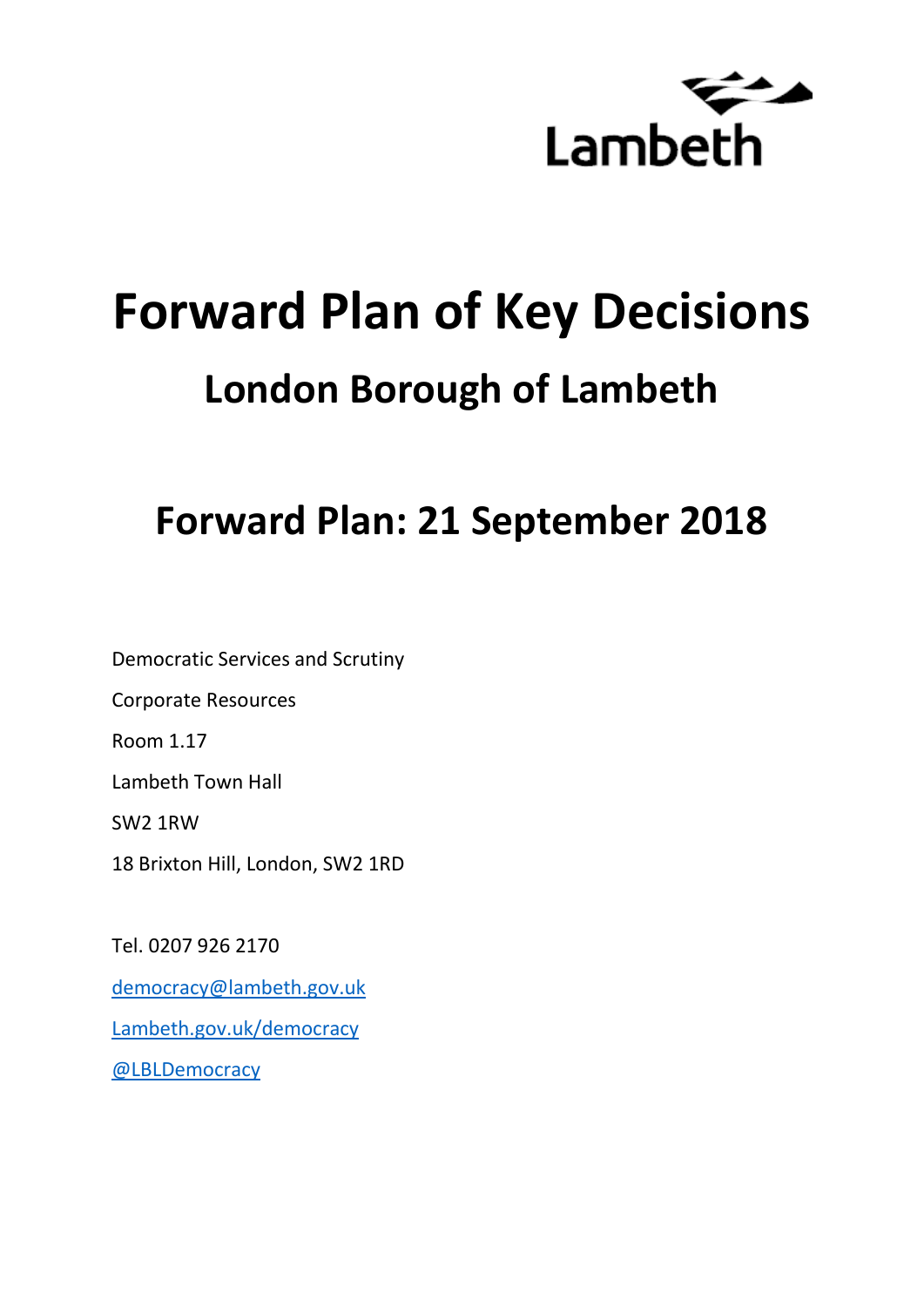# **Notice of forthcoming Key Decisions**

Local authorities are required by law to give 28 days' notice of any key decisions to be made. The Forward Plan sets out information about the key decisions that Cabinet, individual Cabinet Members, Health and Wellbeing Board and the Better Places Joint Committee intend to make in forthcoming months. It ensures public notice of all key decisions is provided at least 28 days' in advance of the decision date.

The Forward Plan contains information about each forthcoming key decision and is published to the Council website every week, usually on a Friday.

#### **What is a Key Decision?**

The Lambeth Council Constitution defines a key decision as an executive decision that:

- 1) Requires an amendment to the Community Plan Outcomes Framework or requires a recommendation to Full Council to amend the Budget and Policy Framework.
- 2) Results in the local authority incurring expenditure, raising income or the making of savings in excess of £500,000.
- 3) Has a significant impact on:
	- a) communities living or working in an area comprising two or more wards in Lambeth;
	- b) the wellbeing of the community or the quality of service provided to a significant number of people living or working in an area; or,
	- c) Communities of interest.

The majority of key decisions are taken by the Cabinet or individual Cabinet Members (the Executive). Each Key Decision will be communicated via a comprehensive report which must be published at least five clear days before the decision is taken. Published reports can be accessed through [Decisions Online.](http://moderngov.lambeth.gov.uk/mgDelegatedDecisions.aspx?bcr=1&DM=0&DS=2&K=0&DR=&V=0) Cabinet reports will also be available in [Cabinet agenda](https://moderngov.lambeth.gov.uk/ieListMeetings.aspx?CommitteeId=225)  [packs,](https://moderngov.lambeth.gov.uk/ieListMeetings.aspx?CommitteeId=225) which are published five clear days before the meeting.

The Executive cannot consider key decisions that have not been included on the Forward Plan. However, the Council Constitution sets out procedures that can be used if a decision that has not been advertised on the Forward Plan must be taken immediately. Urgency procedures can only be used in exceptional circumstances. For further information on Access to Information procedure rules please see Part 3, Section 2 of the [Council](http://moderngov.lambeth.gov.uk/ieListMeetings.aspx?CId=738&info=1&MD=Constitution)  [Constitution](http://moderngov.lambeth.gov.uk/ieListMeetings.aspx?CId=738&info=1&MD=Constitution) or contact Democratic Services.

# **What information is included on the Forward Plan?**

The Forward Plan gives information about:

- key decisions that are likely to be considered in forthcoming months
- the earliest date a key decision can be taken
- who will make a decision
- what consultation will be undertaken
- whether the forthcoming report is likely to include exempt or confidential information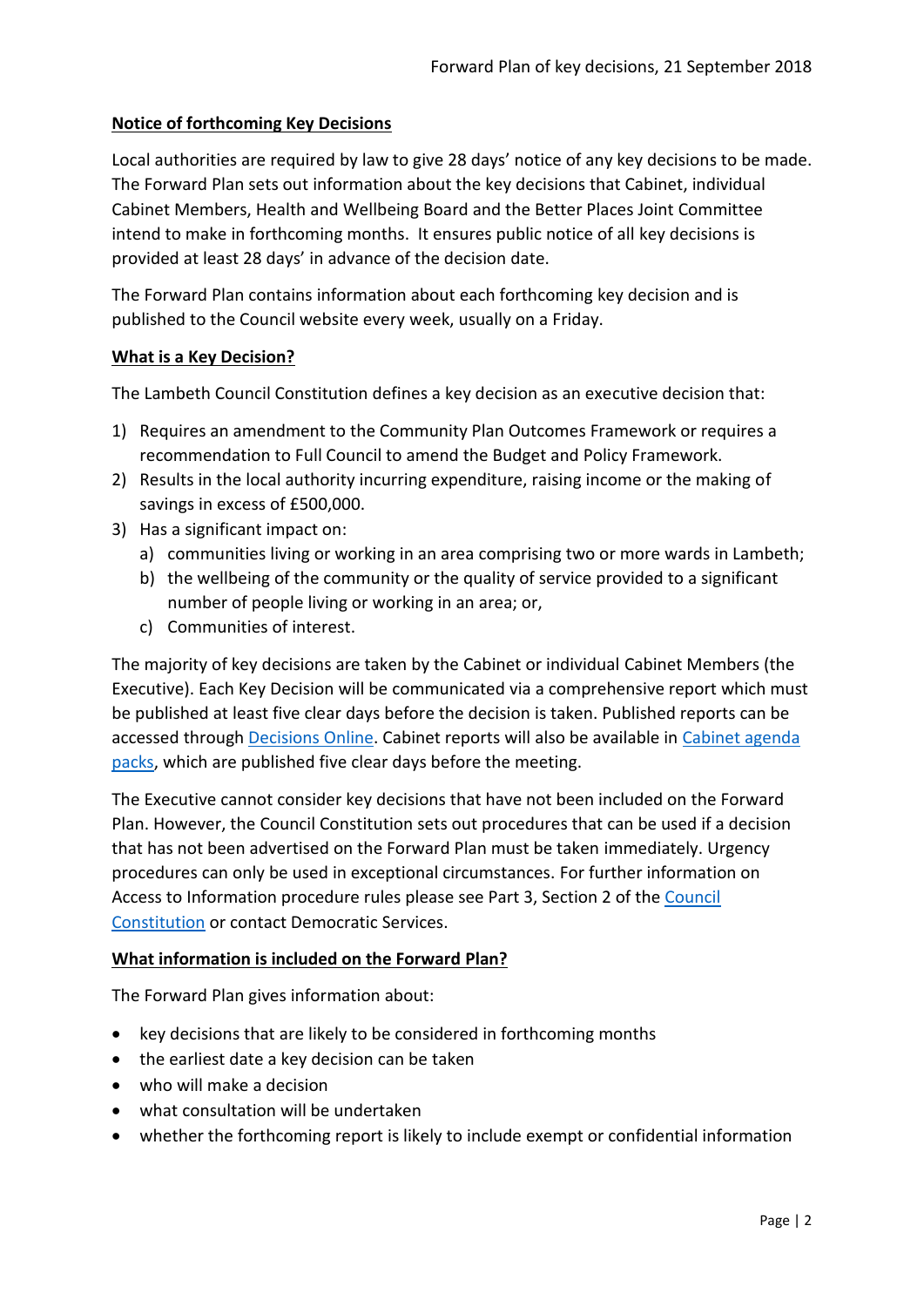- A list of background documents to be submitted to the decision maker for consideration in relation to the forthcoming decision
- who you can contact for further information

## **Public representations and further information**

Each Forward Plan entry gives the name of the relevant officer to contact about that particular decision. Where possible, a contact name, e-mail address and telephone number are provided.

Members of the public can make representations about forthcoming decisions by:

- Contacting the Lead Officer responsible for the report
- Contacting the decision maker or relevant Cabinet Member (details can be found on the [council website\)](http://moderngov.lambeth.gov.uk/mgMemberIndex.aspx?bcr=1)
- Contacting Democratic Services

Any document listed in the Forward Plan can be requested via the Lead Officer or by contacting Democratic Services. The reader is encouraged to access any such documents electronically, however copies or extracts may be made available at the following address on request: Olive Morris House, 18 Brixton Hill, SW2 1RD.

When making representations, members of the public may submit to the decision maker any further documents relevant to the decision.

All decision dates given in the Forward Plan are subject to change. Therefore please ensure that you *always consult the latest version of the Forward Plan* for the most up to date information. Any further queries can be directed to Democratic Services.

#### **Notice of decisions likely to contain confidential or exempt information**

Local authorities are required to specify 28 days in advance of a Cabinet meeting all the reports that are likely to contain confidential or exempt information. Should this be the case, a private 'Part 2' report will be produced to accompany the main report, but will not be published. The public and press may also be asked to leave the Cabinet meeting for part of the proceedings. Any person is able to make representations if he or she believes the decision should instead be made in the open part of the meeting.

If you wish to make any such representation please contact Democratic Services. All representations will be documented in the relevant agenda a minimum of five clear days before the Cabinet meeting takes place. This will also include any response to the representations and a statement of the reasons why the meeting is be held in private.

For further information about exempt or confidential information please see the Access to Information Procedure Notes in Part 3, Section 2 of the [Council Constitution](http://www.lambeth.gov.uk/sites/default/files/ec-Council-Constitution-2014-15-approved-with-changes-November-2014.pdf) or contact Democratic Services.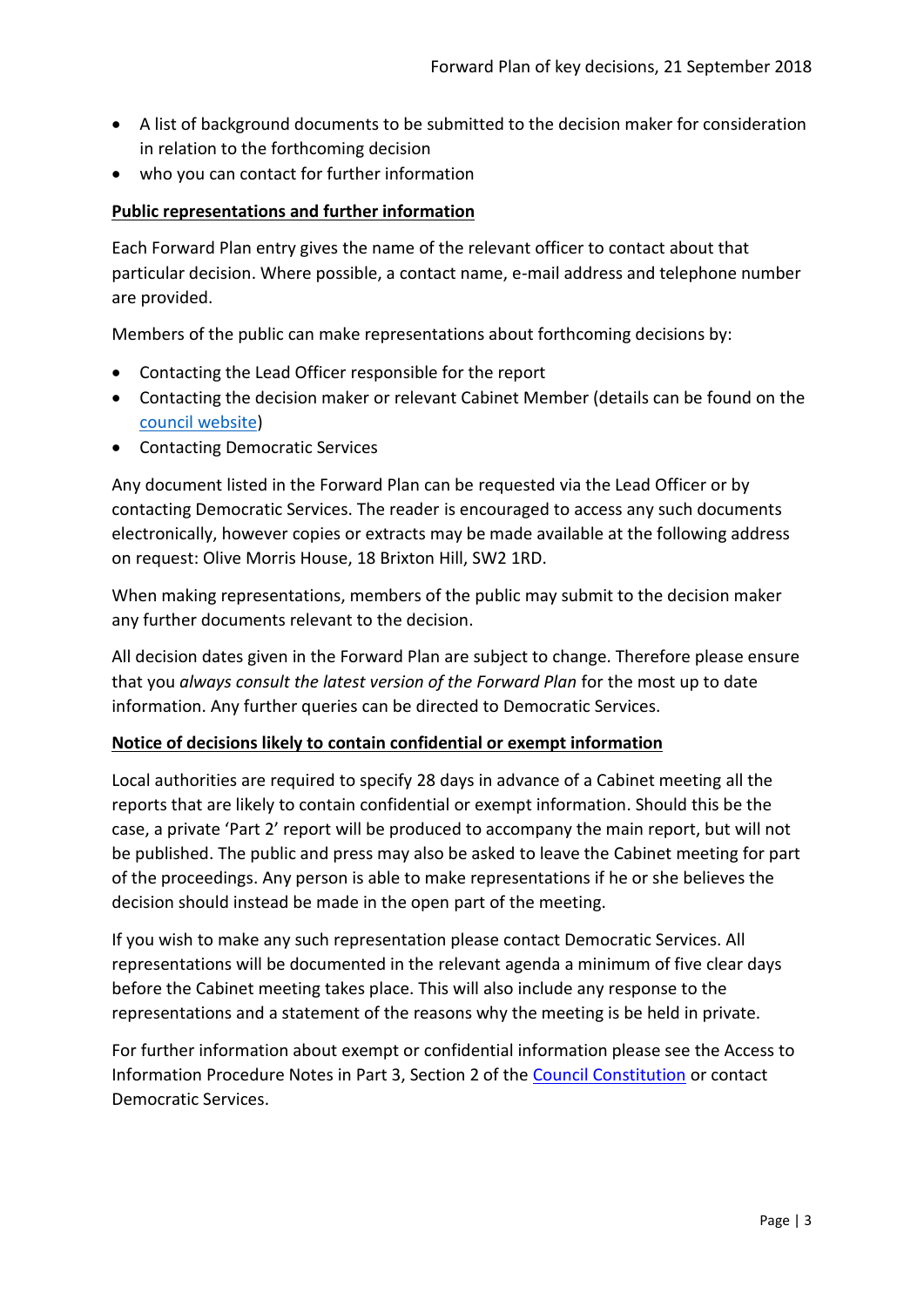| <b>Contents</b>                                                                                                |    |
|----------------------------------------------------------------------------------------------------------------|----|
| Lambeth Children's Homes Redress Scheme update                                                                 | 8  |
| Somerleyton Road (Oval House)                                                                                  | 9  |
| Lambeth Local Plan Review                                                                                      | 10 |
| Draft Lambeth Transport Strategy and Local Implementation Plan                                                 | 11 |
| Report to Authorise the First Round Public Consultation on a Preliminary Draft CIL<br><b>Charging Schedule</b> | 12 |
| South Lambeth Estate - Compulsory Purchase Order                                                               | 13 |
| Westbury Estate - Compulsory Purchase Order                                                                    | 14 |
| Lambeth Together                                                                                               | 15 |
| Establishing Regional Adoption Arrangements in South London                                                    | 16 |
| December Finance Planning and Medium Term Strategy Report 2018 to 2023                                         | 17 |
| HRA Rent & Budget Setting Report 2019/20                                                                       | 18 |
| Revenue and Capital Budget 2019/20 - 2022/23                                                                   | 19 |
| Abortion Clinic Public Space Protection Order                                                                  | 20 |
| School admissions policy and arrangements for 2019/20 entry                                                    | 21 |
| Woodmansterne 5FE Secondary School and Sixth Form - Budget Increase                                            | 22 |
| Special Educational Needs and/Disabilities (SEND) Parent Participation and<br><b>Engagement Service</b>        | 23 |
| Capital Maintenance - T&D Barrs Contract variation and extension                                               | 24 |
| Capital Maintenance - Cuttle Construction Ltd Contract variation and extension                                 | 25 |
| Maytree Nursery and Children's Centre Lease                                                                    | 26 |
| One Oracle Contract Extension                                                                                  | 27 |
| Upper Norwood Joint Library                                                                                    | 28 |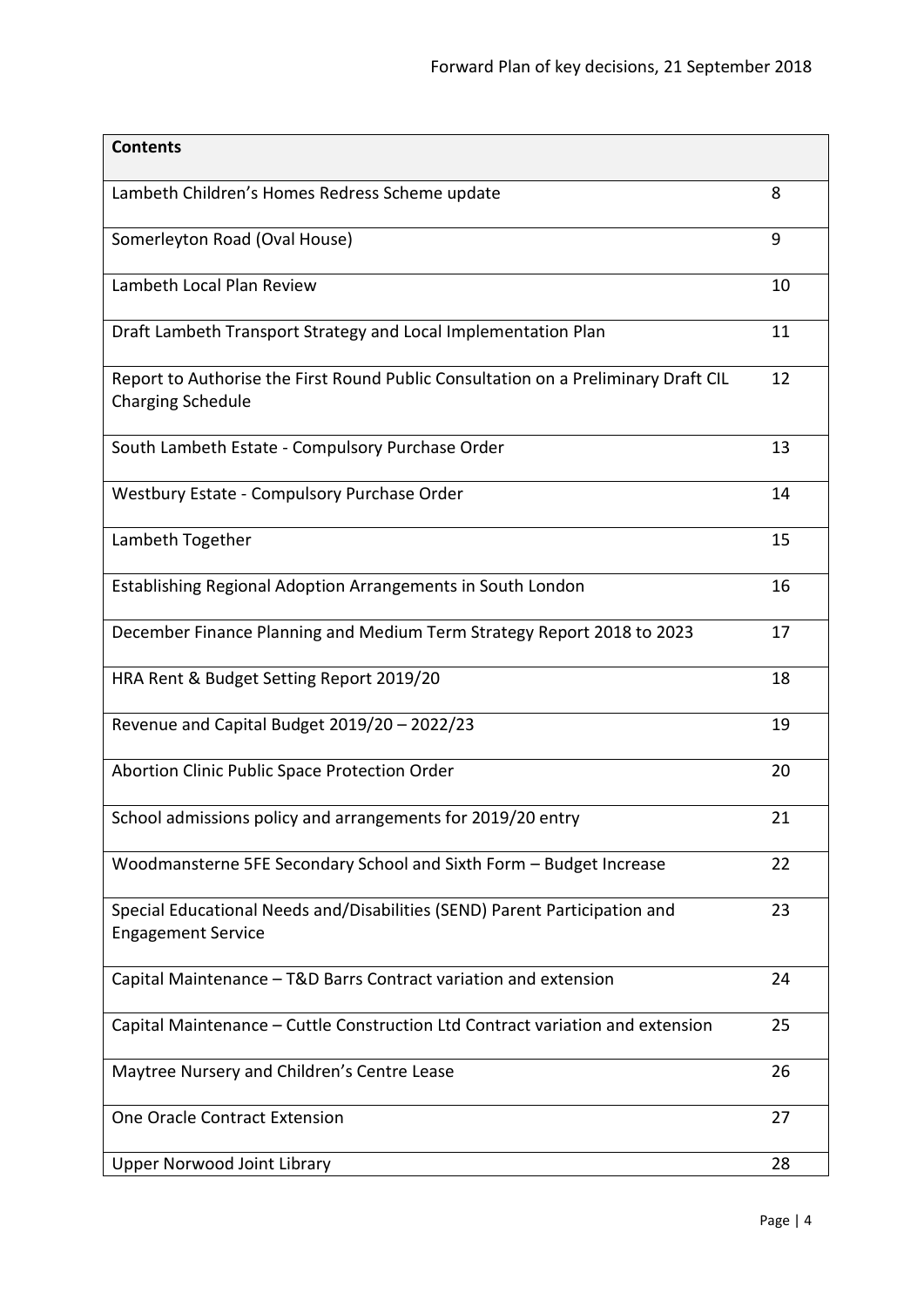| Server, Storage and Associated Services Contract                                                                                                                                                                        | 29 |
|-------------------------------------------------------------------------------------------------------------------------------------------------------------------------------------------------------------------------|----|
| Temporary Accommodation - Modular Construction on Council Owned Hostel Sites                                                                                                                                            | 30 |
| Corporate Gas and Electricity Supply Contracts                                                                                                                                                                          | 31 |
| Corporate Water Contract                                                                                                                                                                                                | 32 |
| Right to Transfer - Patmos/Lothian Estate, SW9                                                                                                                                                                          | 33 |
| Implementation of enforcement in respect of 'Letting Agents & Property<br>Management Businesses - Duty of Letting Agents to Publicise Fees' and associated<br>fines regime                                              | 34 |
| Implementation of enforcement in respect of 'The Redress Schemes for Lettings<br>Agency Work and Property Management Work (Requirement to Belong to a Scheme<br>etc.) (England) Order 2014' and associated fines regime | 35 |
| ICT Microsoft Licensing Contract                                                                                                                                                                                        | 36 |
| Our Streets-The Neighbourhood Enhancement Programme - Phase 3                                                                                                                                                           | 37 |
| Procurement for CCTV Maintenance and the supply of new CCTV Equipment                                                                                                                                                   | 38 |
| Mental Health Accommodation and Community Support contract                                                                                                                                                              | 39 |
| The Nine Elms Vauxhall Development Business Case                                                                                                                                                                        | 40 |
| <b>Gateway Mental Health Support Service</b>                                                                                                                                                                            | 41 |
| Latch House offender service                                                                                                                                                                                            | 42 |
| s75 partnership agreement with NHS Lambeth Clinical Commissioning Group                                                                                                                                                 | 43 |
| <b>Public Health Services</b>                                                                                                                                                                                           | 44 |
| Transforming Waterloo (Waterloo Roundabout) Regeneration Project                                                                                                                                                        | 45 |
| Redevelopment of 114 - 118 Lower Marsh                                                                                                                                                                                  | 46 |
| Conversion of Brixton Recreation Centre storage space to work space                                                                                                                                                     | 47 |
| Oval and Prince's Co-operative Local Investment Plan                                                                                                                                                                    | 48 |
| Carmelita Centre and Orsett Street Lead Consultant Architect                                                                                                                                                            | 49 |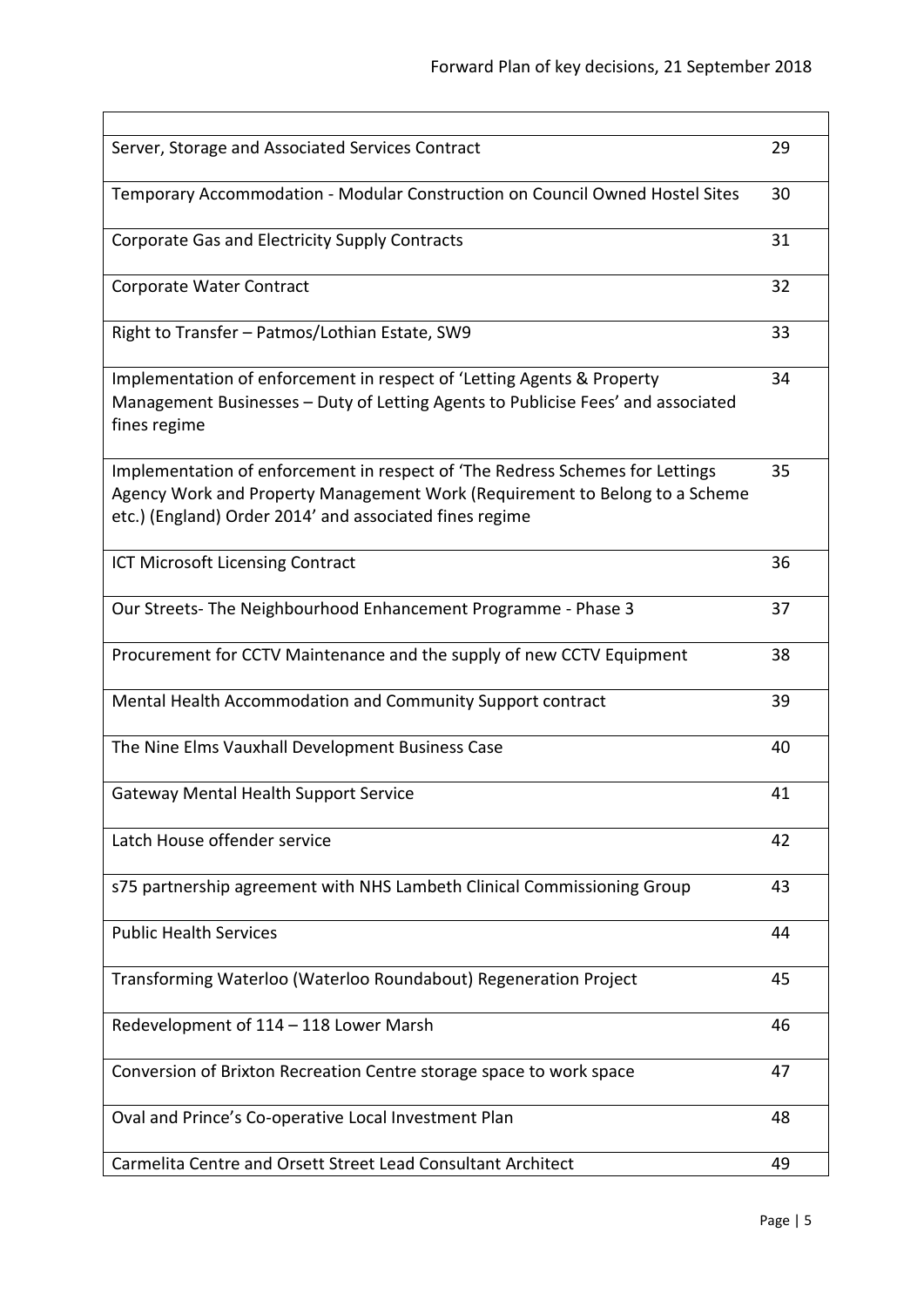| London Eye S106 Agreement                                                                                                                               | 50 |
|---------------------------------------------------------------------------------------------------------------------------------------------------------|----|
| Chapel road sites acquisition                                                                                                                           | 51 |
| Westbury Estate St James Development Agreement                                                                                                          | 52 |
| South Bank and Waterloo Neighbours (SoWN) draft neighbourhood plan submission<br>- legal compliance                                                     | 53 |
| Estate Regeneration - Early Buy Back Funding                                                                                                            | 54 |
| Larkhall Park Opportunity Sites development partner procurement process                                                                                 | 55 |
| Strategic Investment Pot - Funding Allocation                                                                                                           | 56 |
| Clapham Business Improvement District (BID) Renewal Ballot Proposal                                                                                     | 57 |
| Proposal regarding the site at the former Clapham Old Library                                                                                           | 58 |
| Transfer of the Greek Enclosure from the Greek Cathedral trust of St Stephen's<br>Chapel to the Council                                                 | 59 |
| <b>Vauxhall Leisure Centre</b>                                                                                                                          | 60 |
| West Norwood Cemetery Management Arrangements                                                                                                           | 61 |
| Appointment of a construction company to deliver investment priorities into<br><b>Vauxhall Park</b>                                                     | 62 |
| Appointment of a Contractor for Repair & Maintenance Works at Brixton Recreation                                                                        |    |
| Centre (Phase Two)                                                                                                                                      | 63 |
| Establishing an integrated gateway for homeless 16-21 year-olds                                                                                         | 64 |
| Commencement of formal consultation on the proposed transfer of Lambeth HRA<br>properties in the London Boroughs of Bromley, Croydon, Merton and Sutton | 65 |
| Supported housing for young people aged 16-21                                                                                                           | 66 |
| Consultancy Services for Lambeth Housing Standard                                                                                                       | 67 |
| Tenancy Support Service - Single Homeless Project                                                                                                       | 68 |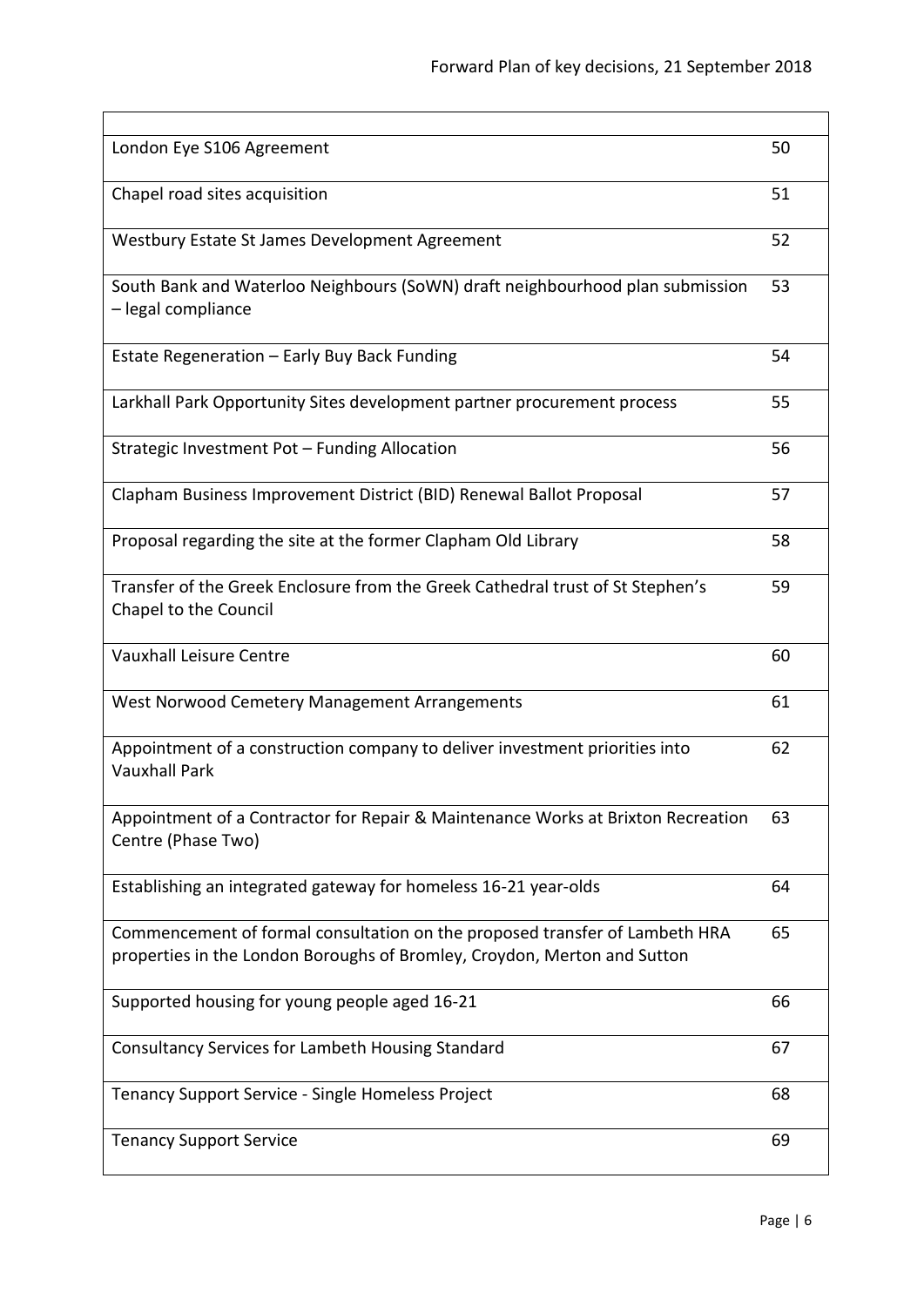| Social Investment Property Fund - Temporary Accommodation | 70 |
|-----------------------------------------------------------|----|
|                                                           |    |
| <b>Play on Housing Estates</b>                            |    |
|                                                           |    |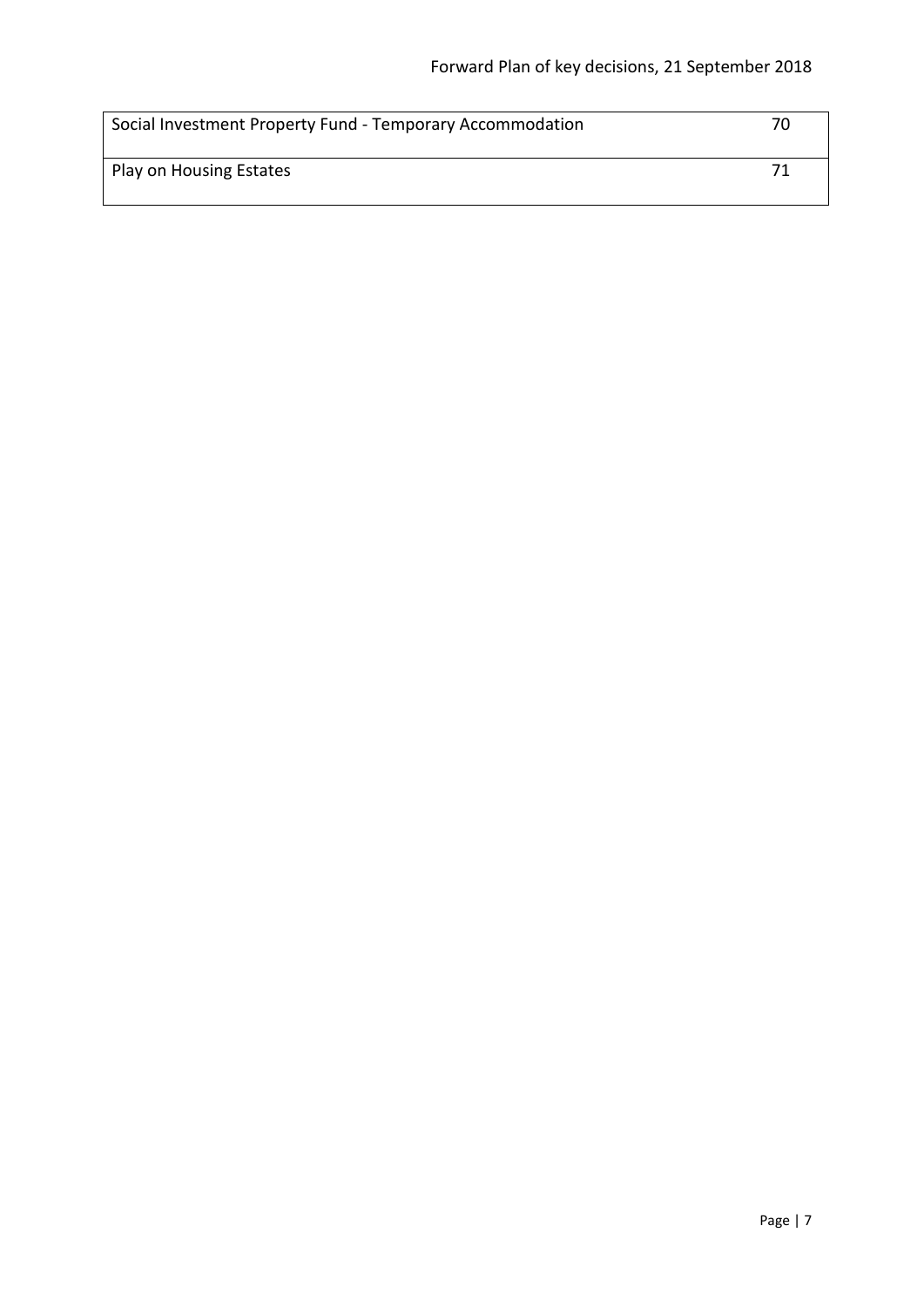<span id="page-7-0"></span>

| Decision: Lambeth Children's Homes Redress Scheme update                                                                                                                                     |                               |  |
|----------------------------------------------------------------------------------------------------------------------------------------------------------------------------------------------|-------------------------------|--|
| To provide Cabinet with an update on the redress scheme following its implementation<br>on 2 January 2018.                                                                                   |                               |  |
| Ward(s) affected: All Wards                                                                                                                                                                  |                               |  |
| Exempt or confidential information:                                                                                                                                                          | Consultation details:         |  |
| Decision to be taken by:<br><b>Cabinet</b>                                                                                                                                                   | Decision date:<br>17 Sep 2018 |  |
| <b>Background documents:</b><br>Lambeth Children's Homes Redress Scheme update                                                                                                               |                               |  |
| For further information about this key decision, please contact:<br>Mark Nicolson, Head of Risk and Insurance<br>mnicolson@lambeth.gov.uk<br><b>Olive Morris House</b><br>Tel: 020 7926 9305 |                               |  |

 $\overline{1}$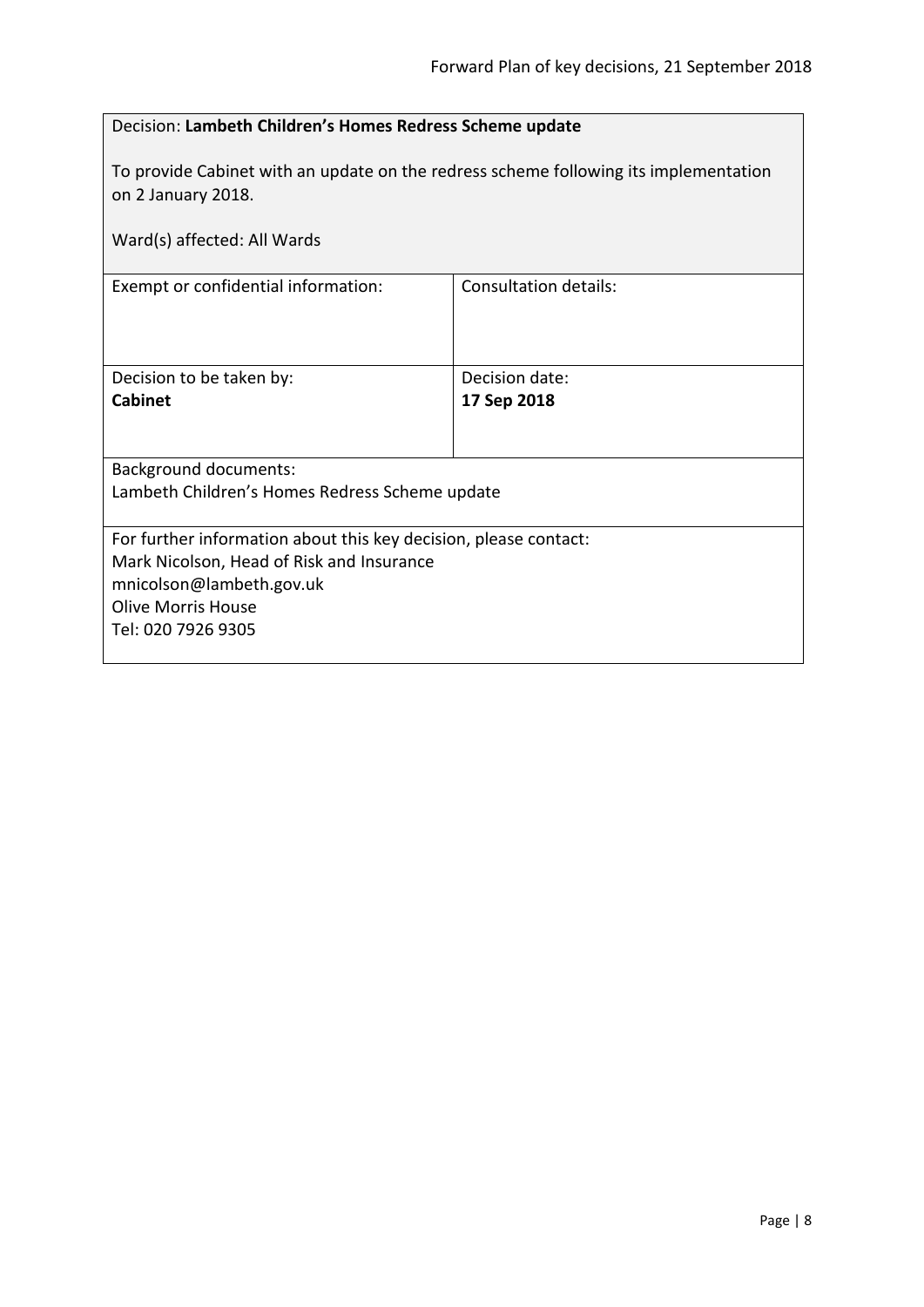<span id="page-8-0"></span>

| Decision: Somerleyton Road (Oval House)                                                                                                                                                                                                                                                                                                                                                 |                               |  |
|-----------------------------------------------------------------------------------------------------------------------------------------------------------------------------------------------------------------------------------------------------------------------------------------------------------------------------------------------------------------------------------------|-------------------------------|--|
| The purpose of this report is to update members on the positive progress made on the<br>Somerleyton Road project and to seek agreement to the following recommendations:                                                                                                                                                                                                                |                               |  |
| a) To give agreement to enter into a build contract with Galliford Try for the construction of<br>Blocks A&B on the basis that financial viability of the scheme is demonstrated<br>b) To enter into an agreement for lease with Ovalhouse Theatre for the theatre building<br>within Block B<br>To enter into an agreement for lease with Ovalhouse Theatre for Carlton Mansions<br>C) |                               |  |
| Ward(s) affected: Coldharbour                                                                                                                                                                                                                                                                                                                                                           |                               |  |
| Exempt or confidential information:<br>Part exempt<br>Information relating to the financial or<br>business affairs of any particular person<br>(including the authority holding that<br>information)                                                                                                                                                                                    | <b>Consultation details:</b>  |  |
| Decision to be taken by:<br><b>Cabinet</b>                                                                                                                                                                                                                                                                                                                                              | Decision date:<br>17 Sep 2018 |  |
| <b>Background documents:</b><br>Somerleyton Road                                                                                                                                                                                                                                                                                                                                        |                               |  |
| For further information about this key decision, please contact:<br>Jed Young, Assistant Director Housing Regeneration<br>JYoung1@lambeth.gov.uk                                                                                                                                                                                                                                        |                               |  |
| Tel: 0207 926 3463                                                                                                                                                                                                                                                                                                                                                                      |                               |  |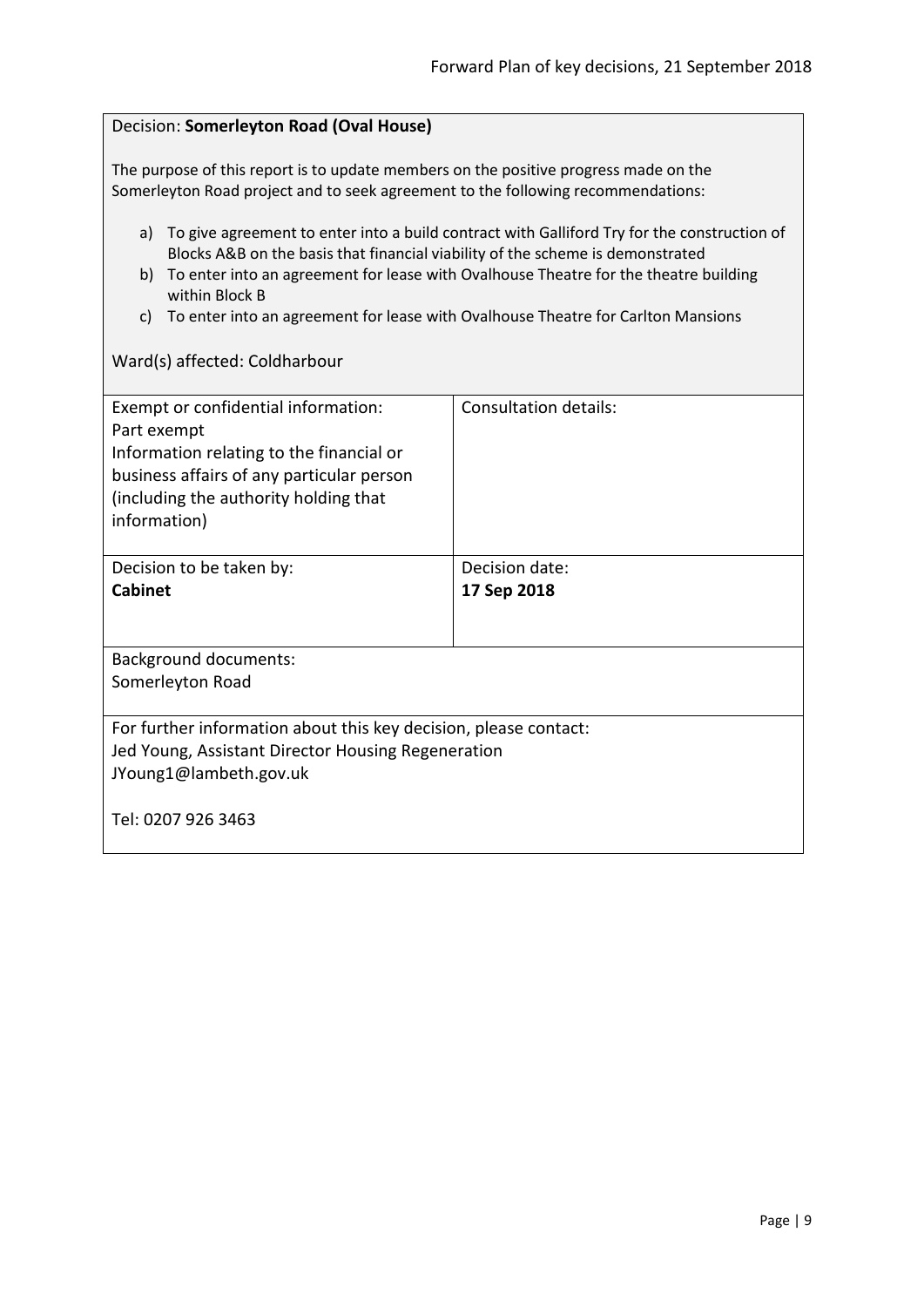# <span id="page-9-0"></span>Decision: **Lambeth Local Plan Review**

To note the outcome of the public consultation on issues for the Local Plan Review and make a decision about proceeding to the next round of public consultation on the Draft Revised Local Plan.

|  | Ward(s) affected: All Wards |  |
|--|-----------------------------|--|
|--|-----------------------------|--|

| Exempt or confidential information:                               | Consultation details: |  |
|-------------------------------------------------------------------|-----------------------|--|
| Decision to be taken by:                                          | Decision date:        |  |
| <b>Cabinet</b>                                                    | 15 Oct 2018           |  |
|                                                                   |                       |  |
| <b>Background documents:</b>                                      |                       |  |
| Lambeth Local Plan Review                                         |                       |  |
| For further information about this key decision, please contact:  |                       |  |
| Catherine Carpenter, Delivery Lead - Planning Strategy and Policy |                       |  |
| ccarpenter@lambeth.gov.uk                                         |                       |  |
| 1st Floor, Phoenix House, 10 Wandsworth Road                      |                       |  |
| Tel: 020 7926 1251                                                |                       |  |
|                                                                   |                       |  |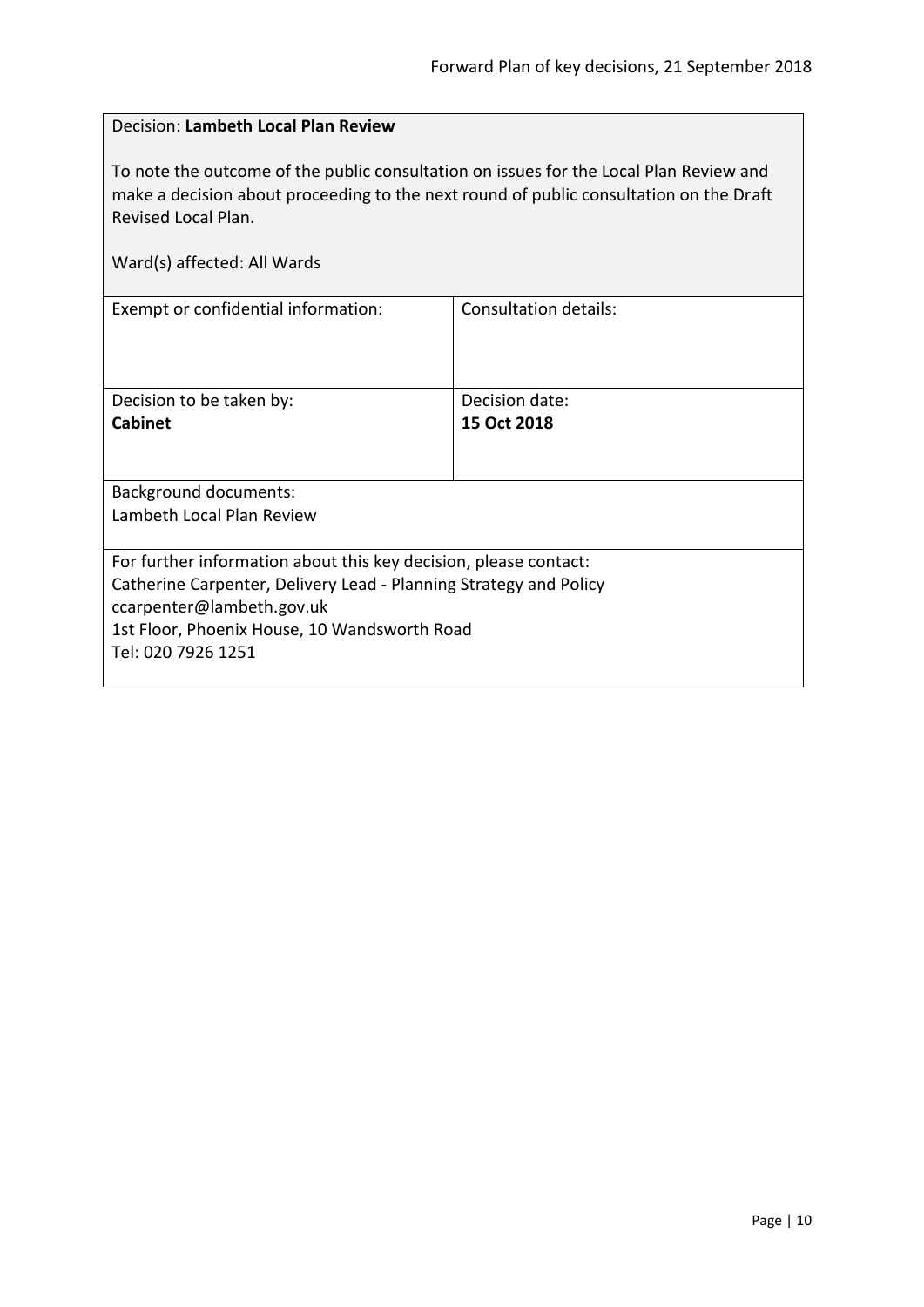# <span id="page-10-0"></span>Decision: **Draft Lambeth Transport Strategy and Local Implementation Plan**

Approval of consultation draft Lambeth Transport Strategy, incorporating Lambeth's Local Implementation Plan (LIP), to be released for public consultation and submission to Transport for London (LIP).

| Ward(s) affected: All Wards                                           |                       |  |
|-----------------------------------------------------------------------|-----------------------|--|
| Exempt or confidential information:                                   | Consultation details: |  |
|                                                                       |                       |  |
| Decision to be taken by:                                              | Decision date:        |  |
| <b>Cabinet</b>                                                        | 15 Oct 2018           |  |
|                                                                       |                       |  |
| <b>Background documents:</b>                                          |                       |  |
| Lambeth Transport Strategy                                            |                       |  |
|                                                                       |                       |  |
| For further information about this key decision, please contact:      |                       |  |
| Simon Phillips, Transport Manager - Planning, Transport & Development |                       |  |
| SPhillips2@lambeth.gov.uk                                             |                       |  |
|                                                                       |                       |  |
|                                                                       |                       |  |
|                                                                       |                       |  |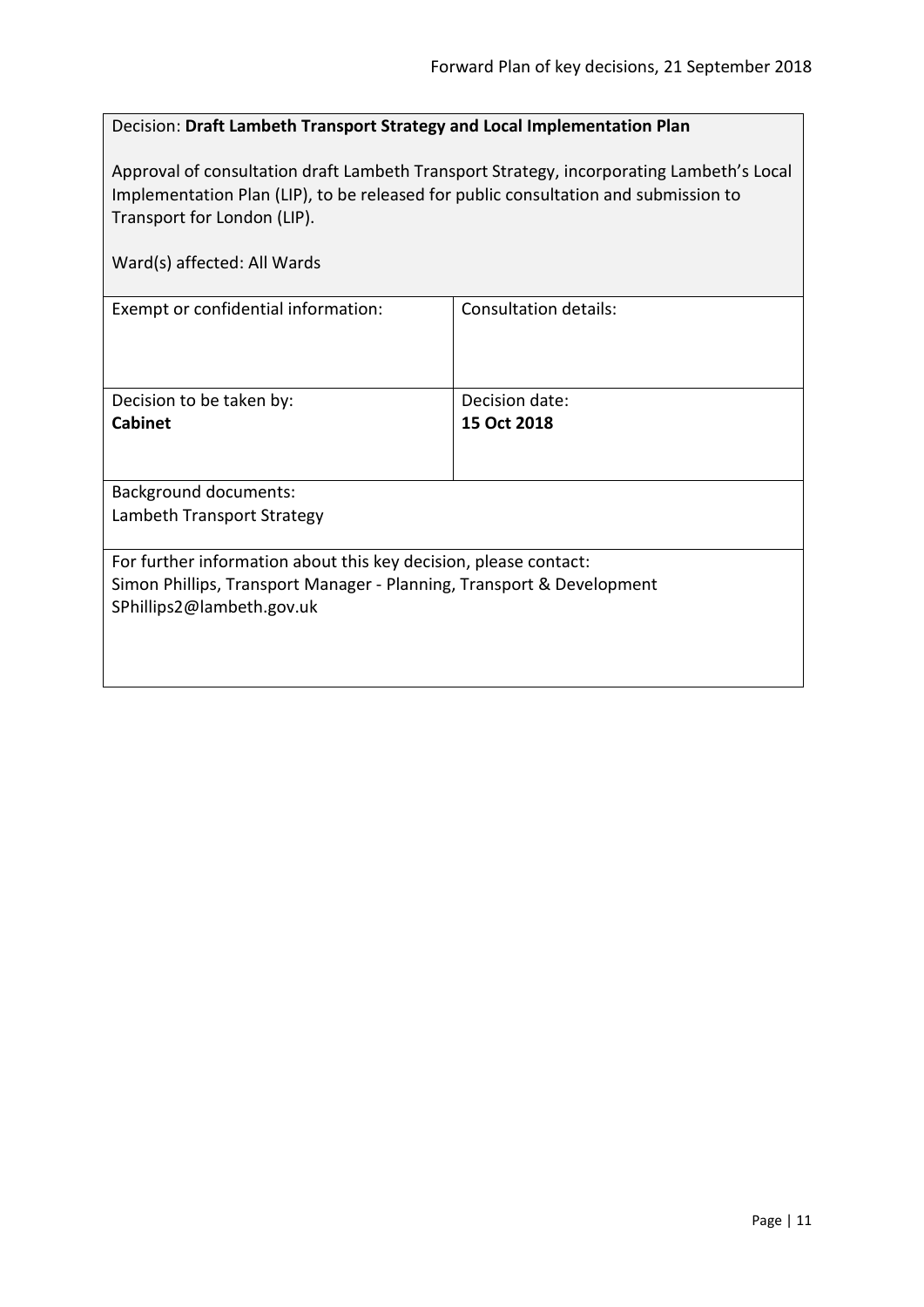<span id="page-11-0"></span>

| Decision: Report to Authorise the First Round Public Consultation on a Preliminary Draft |
|------------------------------------------------------------------------------------------|
| <b>CIL Charging Schedule</b>                                                             |

To set out proposed new CIL rates and authorise the first round public consultation on the Preliminary Draft CIL Charging Schedule.

|  |  | Ward(s) affected: All Wards |
|--|--|-----------------------------|
|--|--|-----------------------------|

 $\overline{\phantom{a}}$ 

| Exempt or confidential information:                                                                                                                                                                                                                              | Consultation details: |  |
|------------------------------------------------------------------------------------------------------------------------------------------------------------------------------------------------------------------------------------------------------------------|-----------------------|--|
| Decision to be taken by:                                                                                                                                                                                                                                         | Decision date:        |  |
| Cabinet                                                                                                                                                                                                                                                          | 15 Oct 2018           |  |
| Background documents:                                                                                                                                                                                                                                            |                       |  |
|                                                                                                                                                                                                                                                                  |                       |  |
| For further information about this key decision, please contact:<br>Michael Munnelly, Benny Clutario, S106 Programme Officer<br>MMunnelly@lambeth.gov.uk, bclutario@lambeth.gov.uk<br>1st Floor, Service Team House, 185-205 Shakespeare Road, London, SE24 0PZ, |                       |  |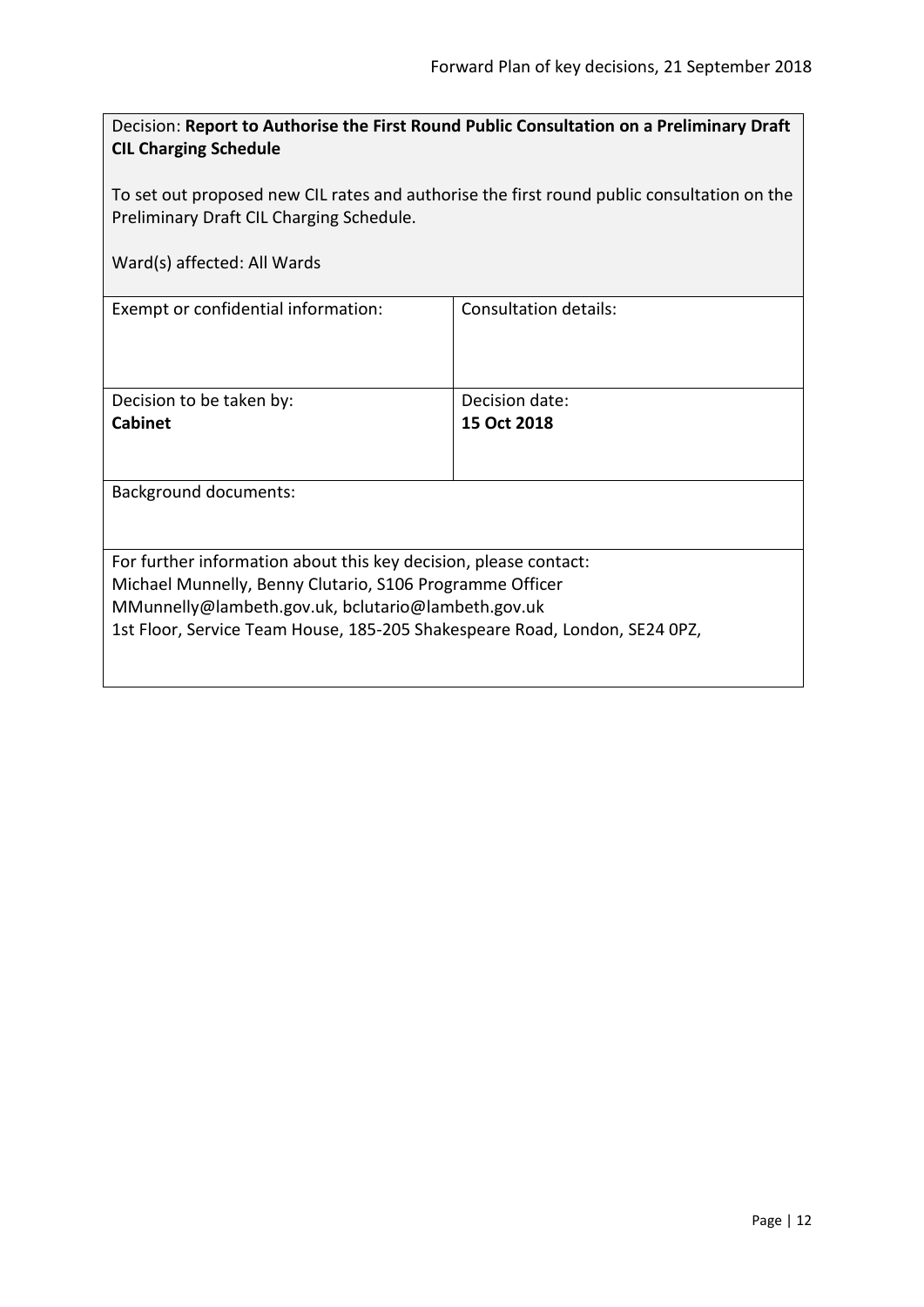# <span id="page-12-0"></span>Decision: **South Lambeth Estate - Compulsory Purchase Order**

This report will recommend that Cabinet authorises that the council will make use of compulsory purchase order powers in order to progress the redevelopment of the South Lambeth estate.

| Ward(s) affected: Stockwell                                                           |                       |
|---------------------------------------------------------------------------------------|-----------------------|
| Exempt or confidential information:                                                   | Consultation details: |
| Decision to be taken by:                                                              | Decision date:        |
| <b>Cabinet</b>                                                                        | 5 Nov 2018            |
|                                                                                       |                       |
| <b>Background documents:</b>                                                          |                       |
| Investing in better neighbourhoods and building the homes we need to house the people |                       |
| of Lambeth – South Lambeth - Compulsory Purchase Order                                |                       |
|                                                                                       |                       |
| For further information about this key decision, please contact:                      |                       |
| Jed Young, Assistant Director Housing Regeneration                                    |                       |
| JYoung1@lambeth.gov.uk                                                                |                       |
| Tel: 0207 926 3463                                                                    |                       |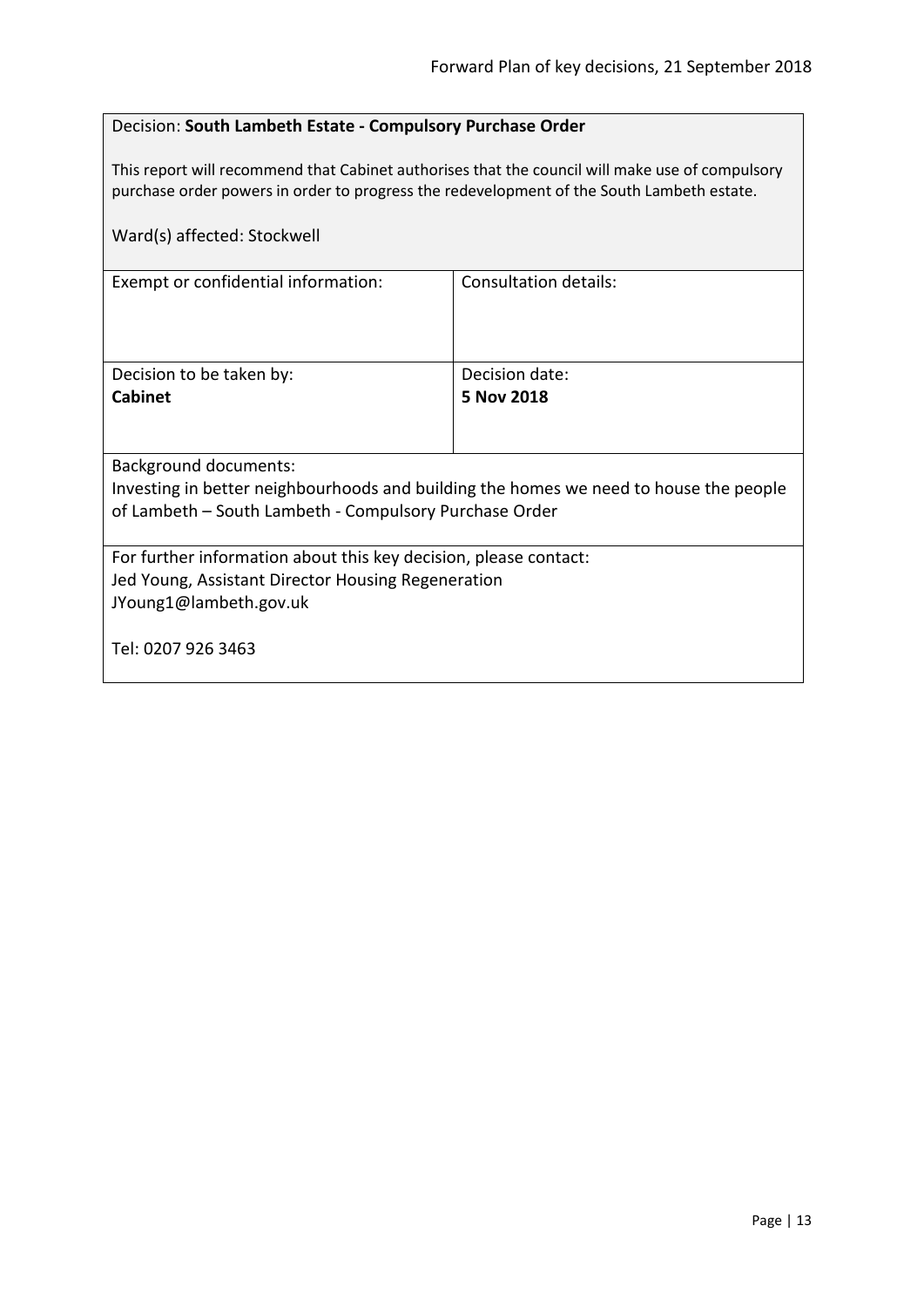# <span id="page-13-0"></span>Decision: **Westbury Estate - Compulsory Purchase Order**

This report will recommend that Cabinet authorises that the council will make use of compulsory purchase order powers in order to progress the redevelopment of the Westbury estate.

| Ward(s) affected: Clapham Town                                                        |                              |  |
|---------------------------------------------------------------------------------------|------------------------------|--|
| Exempt or confidential information:                                                   | <b>Consultation details:</b> |  |
| Decision to be taken by:                                                              | Decision date:               |  |
| <b>Cabinet</b>                                                                        | 5 Nov 2018                   |  |
|                                                                                       |                              |  |
| Background documents:                                                                 |                              |  |
| Investing in better neighbourhoods and building the homes we need to house the people |                              |  |
| of Lambeth - Westbury - Compulsory Purchase Order                                     |                              |  |
| For further information about this key decision, please contact:                      |                              |  |
| Jed Young, Assistant Director Housing Regeneration                                    |                              |  |
| JYoung1@lambeth.gov.uk                                                                |                              |  |
| Tel: 0207 926 3463                                                                    |                              |  |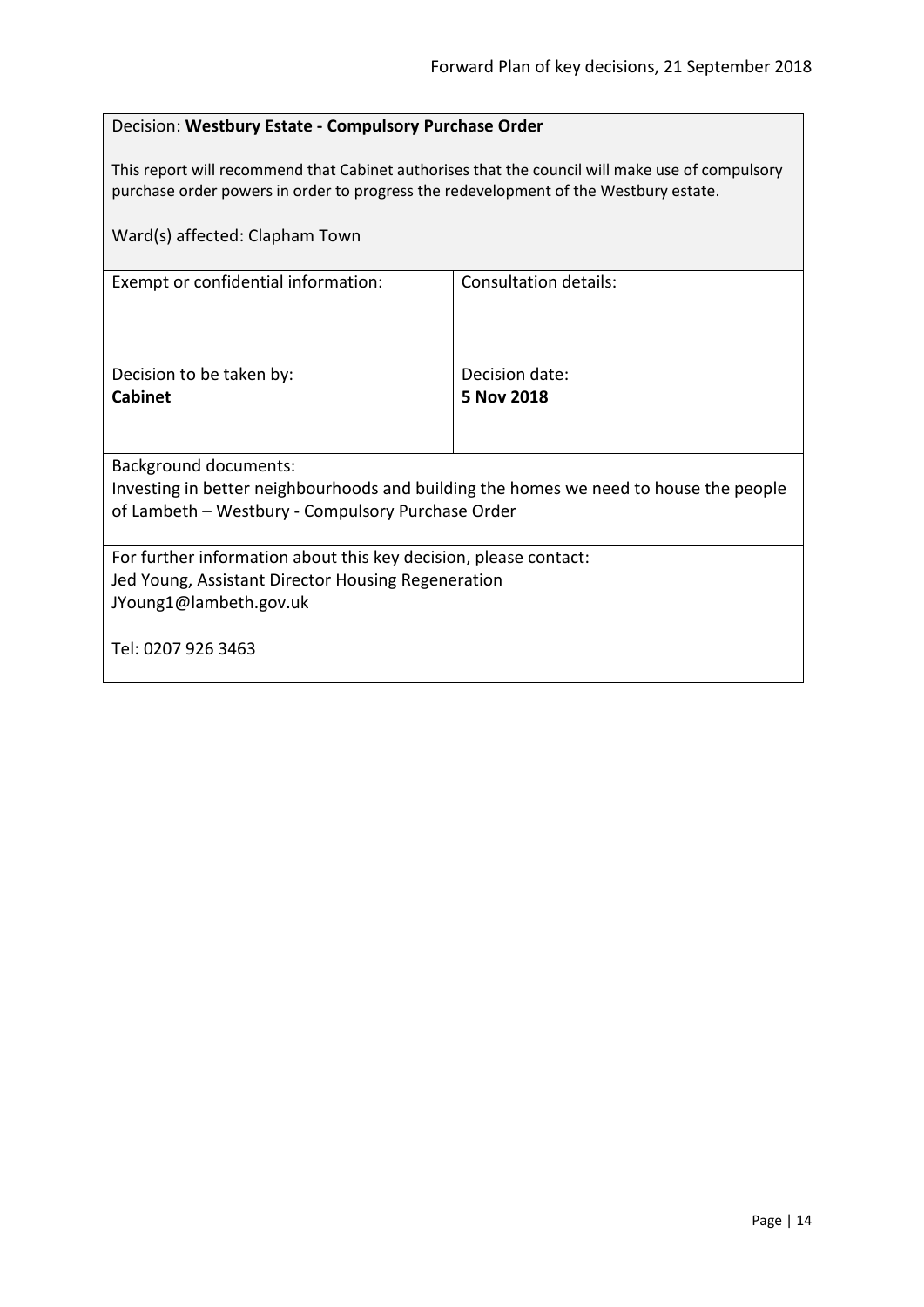<span id="page-14-0"></span>

| Decision: Lambeth Together                                                                                                                                                           |                              |  |
|--------------------------------------------------------------------------------------------------------------------------------------------------------------------------------------|------------------------------|--|
| Ward(s) affected: All Wards                                                                                                                                                          |                              |  |
| Exempt or confidential information:                                                                                                                                                  | Consultation details:        |  |
| Decision to be taken by:<br><b>Cabinet</b>                                                                                                                                           | Decision date:<br>5 Nov 2018 |  |
| <b>Background documents:</b><br>Lambeth Together                                                                                                                                     |                              |  |
| For further information about this key decision, please contact:<br>Hannah Jameson, Strategy Manager<br>hjameson@lambeth.gov.uk<br>Room 113, Lambeth Town Hall<br>Tel: 020 7926 6918 |                              |  |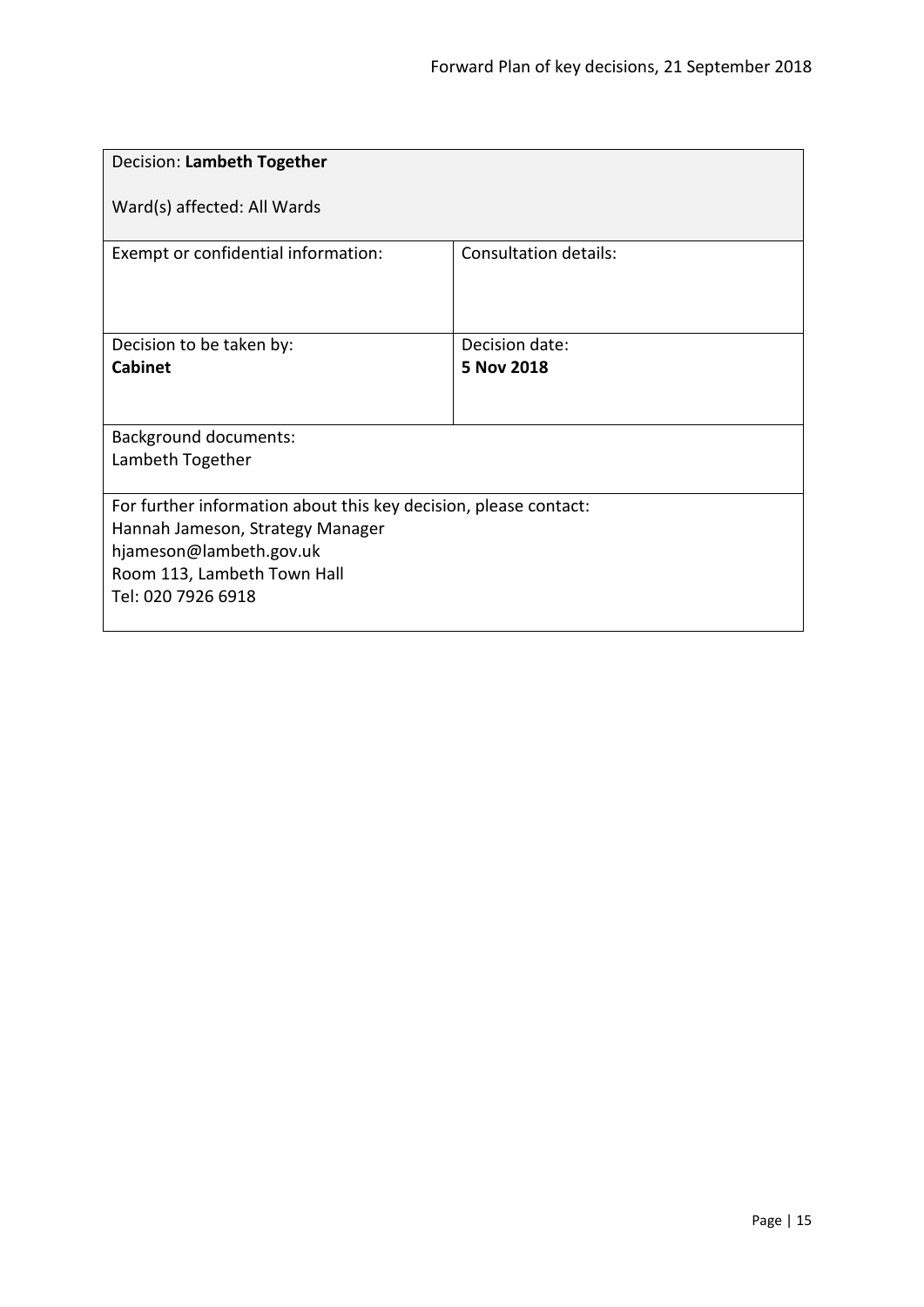## <span id="page-15-0"></span>Decision: **Establishing Regional Adoption Arrangements in South London**

National policy (Education and Adoption Act 2016) is to expect local authority adoption services to be delivered on a regional/sub regional basis by 2020. Such arrangements are expected to support better children in securing adoptive families through more effective and better coordinated services, including recruitment and assessment of prospective adopters, improving the quality of post adoption support and reducing the length of time children wait to be adopted.

Lambeth is proposing to establish, with 8 other South London authorities, one sub regional adoption agency, hosted by Southwark. This will be one of four sub regional adoption agency. This will require Cabinet agreement to a business case which will set out financial, staffing and service change implications

| Exempt or confidential information:                              | Consultation details: |  |
|------------------------------------------------------------------|-----------------------|--|
| Decision to be taken by:                                         | Decision date:        |  |
| <b>Cabinet</b>                                                   | 17 Dec 2018           |  |
|                                                                  |                       |  |
| <b>Background documents:</b>                                     |                       |  |
| Establishing Regional Adoption Arrangements in South London      |                       |  |
| For further information about this key decision, please contact: |                       |  |
| Annie Hudson, Strategic Director: Children's Services            |                       |  |
| ahudson1@lambeth.gov.uk                                          |                       |  |
|                                                                  |                       |  |
|                                                                  |                       |  |
|                                                                  |                       |  |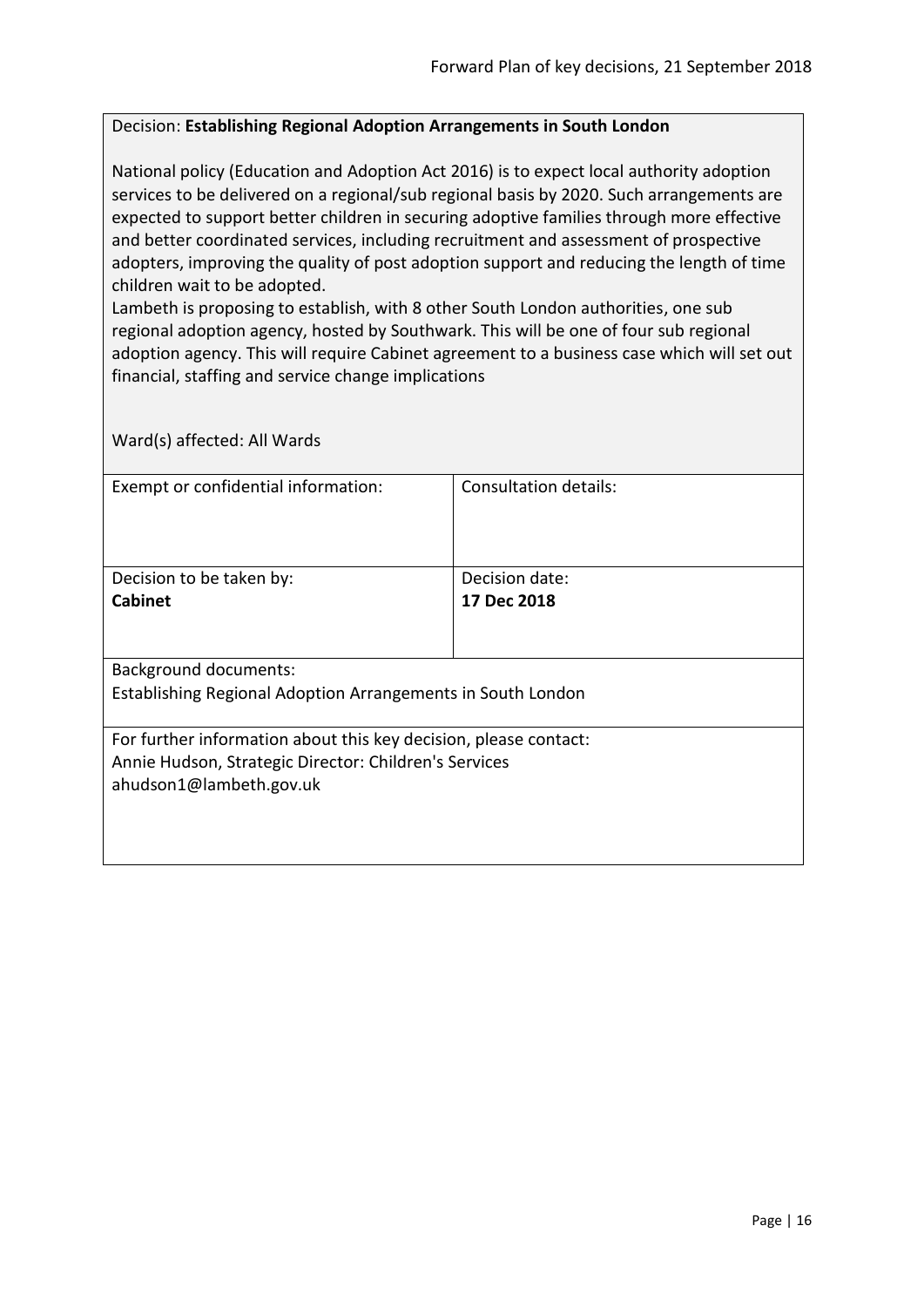<span id="page-16-0"></span>

|                                                                                                                                                                                                                                                                                  | Decision: December Finance Planning and Medium Term Strategy Report 2018 to 2023 |  |
|----------------------------------------------------------------------------------------------------------------------------------------------------------------------------------------------------------------------------------------------------------------------------------|----------------------------------------------------------------------------------|--|
| The November Financial Planning and Medium Term Strategy Report will provide an<br>update on the economic outlook, pressures, risk areas and set out the revenue funding<br>deficit for 2018-23 together with proposals to close the funding gap.<br>Ward(s) affected: All Wards |                                                                                  |  |
| Exempt or confidential information:                                                                                                                                                                                                                                              | <b>Consultation details:</b>                                                     |  |
| Decision to be taken by:<br><b>Cabinet</b>                                                                                                                                                                                                                                       | Decision date:<br>17 Dec 2018                                                    |  |
| <b>Background documents:</b>                                                                                                                                                                                                                                                     |                                                                                  |  |
| November Finance Planning and Medium Term Strategy Report 2018 to 2023                                                                                                                                                                                                           |                                                                                  |  |
| For further information about this key decision, please contact:<br>Christina Thompson, Director of Finance and Property<br>CThompson3@lambeth.gov.uk<br>Phoenix House - 8th Floor<br>Tel: 020 7926 2634                                                                         |                                                                                  |  |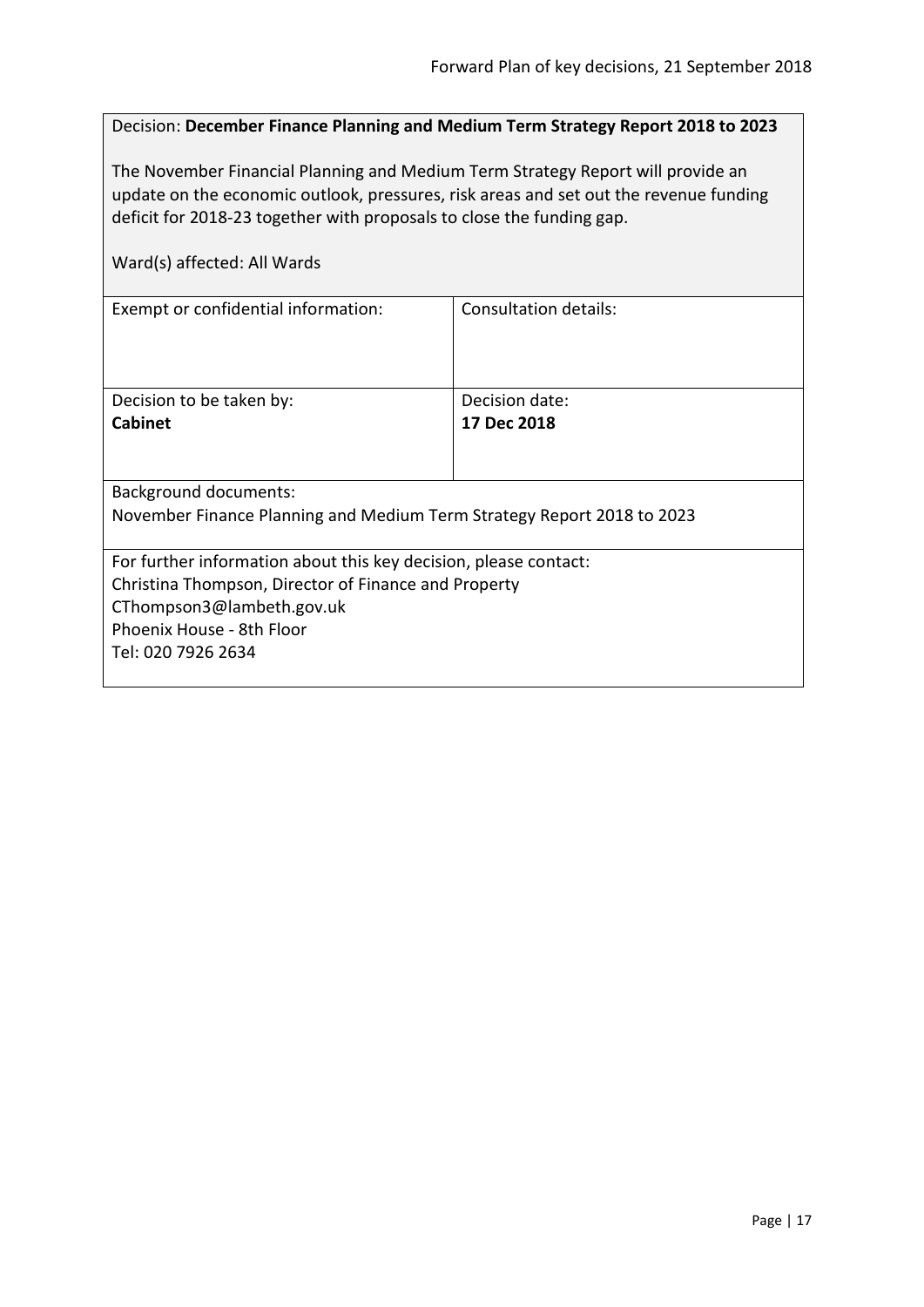<span id="page-17-0"></span>

| Decision: HRA Rent & Budget Setting Report 2019/20                            |             |  |
|-------------------------------------------------------------------------------|-------------|--|
| Agreeing the 2019/20 rent and service charges and the HRA budget for 2019/20. |             |  |
| Ward(s) affected: All Wards                                                   |             |  |
| Consultation details:<br>Exempt or confidential information:                  |             |  |
|                                                                               |             |  |
| Decision date:<br>Decision to be taken by:                                    |             |  |
| Cabinet                                                                       | 17 Dec 2018 |  |
|                                                                               |             |  |
| <b>Background documents:</b>                                                  |             |  |
| HRA Rent & Budget Setting Report 2019/20                                      |             |  |
| For further information about this key decision, please contact:              |             |  |
| Andrew Ramsden, Assistant Director of Finance                                 |             |  |
| ARamsden@lambeth.gov.uk                                                       |             |  |
| Tel: 020 7926 9946                                                            |             |  |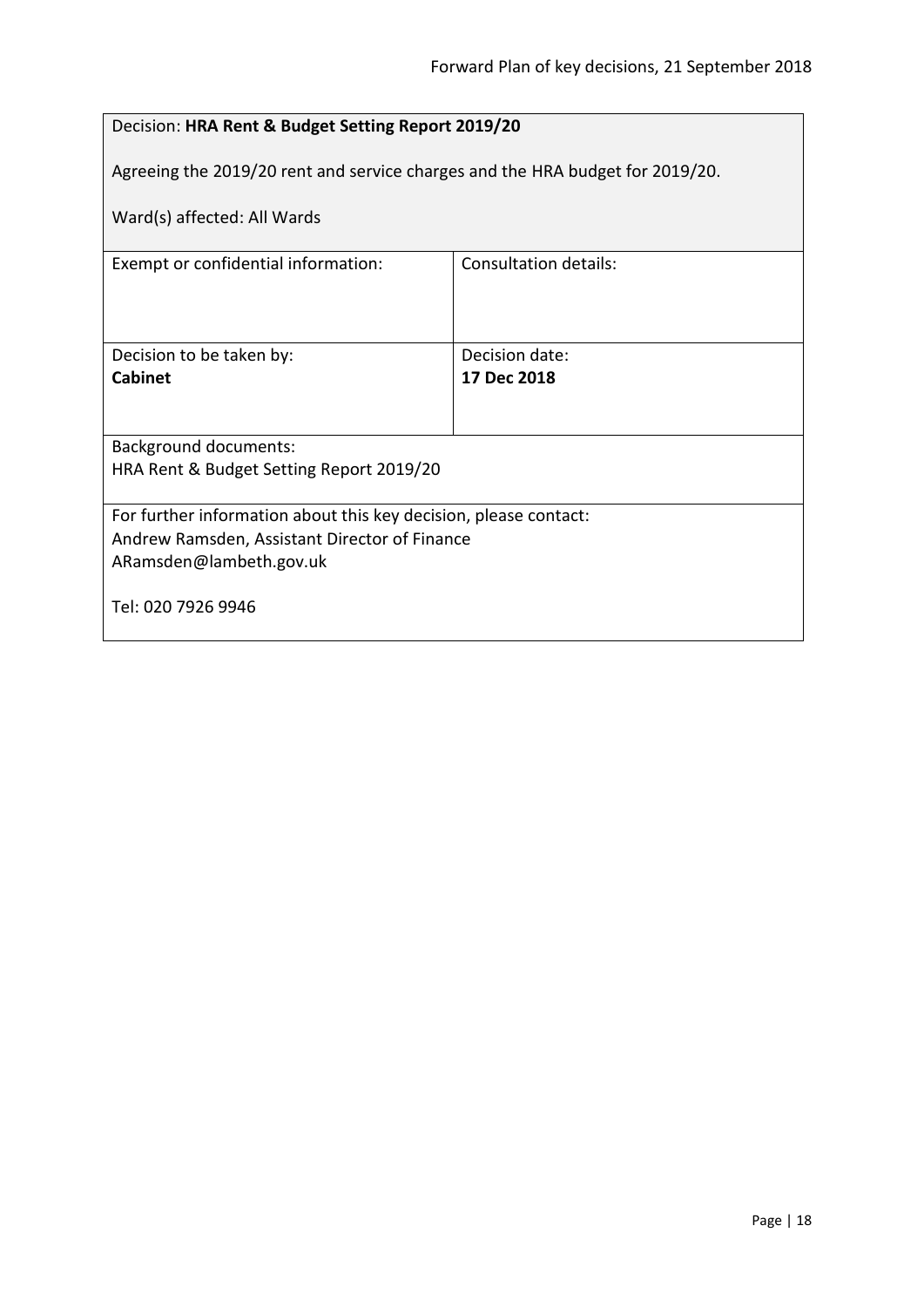<span id="page-18-0"></span>

| Decision: Revenue and Capital Budget 2019/20 - 2022/23                                                                                                                                                   |                              |  |
|----------------------------------------------------------------------------------------------------------------------------------------------------------------------------------------------------------|------------------------------|--|
| Ward(s) affected: All Wards                                                                                                                                                                              |                              |  |
| Exempt or confidential information:<br>Part exempt                                                                                                                                                       | <b>Consultation details:</b> |  |
| Decision to be taken by:<br><b>Cabinet</b>                                                                                                                                                               | Decision date:<br>4 Feb 2019 |  |
| <b>Background documents:</b><br>Revenue and Capital Budget 2019/20 - 2022/23                                                                                                                             |                              |  |
| For further information about this key decision, please contact:<br>Christina Thompson, Director of Finance and Property<br>CThompson3@lambeth.gov.uk<br>Phoenix House - 8th Floor<br>Tel: 020 7926 2634 |                              |  |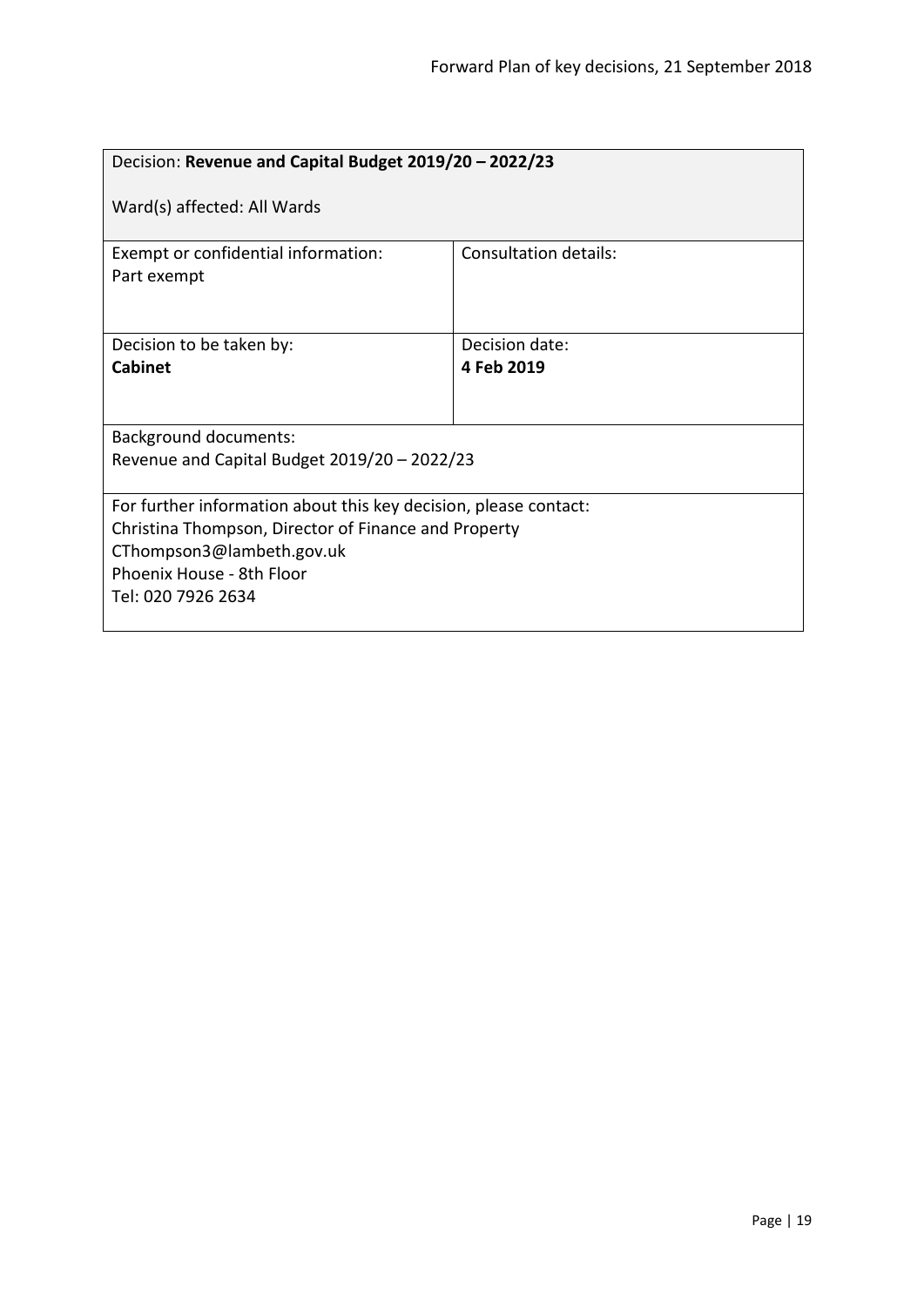# <span id="page-19-0"></span>Decision: **Abortion Clinic Public Space Protection Order**

Report considering the results of the public consultation on the introduction of a Public Spaces Protection Order to restrict certain activities. Cabinet to make a decision based on the consultation on whether to introduce the proposed order.

| Ward(s) affected: All Wards                                      |                              |
|------------------------------------------------------------------|------------------------------|
| Exempt or confidential information:                              | <b>Consultation details:</b> |
| Decision to be taken by:                                         | Decision date:               |
| <b>Cabinet</b>                                                   | Not before 19 Mar 2018       |
| <b>Background documents:</b>                                     |                              |
| <b>Public Space Protection Order</b>                             |                              |
| For further information about this key decision, please contact: |                              |
| Kristian Aspinall                                                |                              |
| kaspinall@lambeth.gov.uk                                         |                              |
|                                                                  |                              |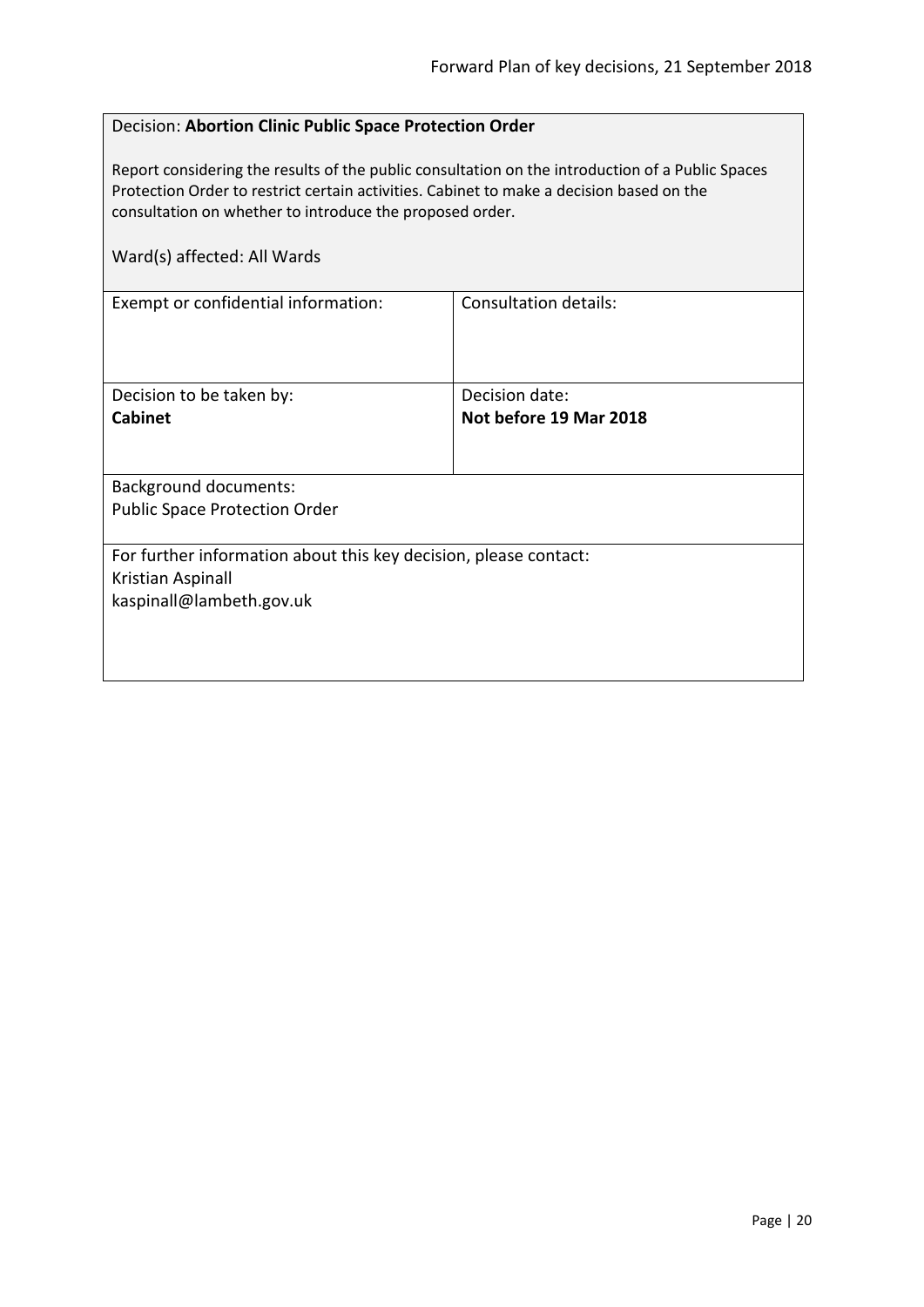<span id="page-20-0"></span>

| Decision: School admissions policy and arrangements for 2019/20 entry                                                |                       |  |
|----------------------------------------------------------------------------------------------------------------------|-----------------------|--|
| Ward(s) affected: All Wards                                                                                          |                       |  |
| Exempt or confidential information:                                                                                  | Consultation details: |  |
| Decision to be taken by:                                                                                             | Decision date:        |  |
| Deputy Leader of the Council (Children and                                                                           | 19 Feb 2018           |  |
| <b>Young People)</b>                                                                                                 |                       |  |
| <b>Background documents:</b>                                                                                         |                       |  |
| For further information about this key decision, please contact:<br>Mark Stancer, Director of Children's Social Care |                       |  |
| mstancer@lambeth.gov.uk                                                                                              |                       |  |
| International House, Canterbury Crescent, London, SW9                                                                |                       |  |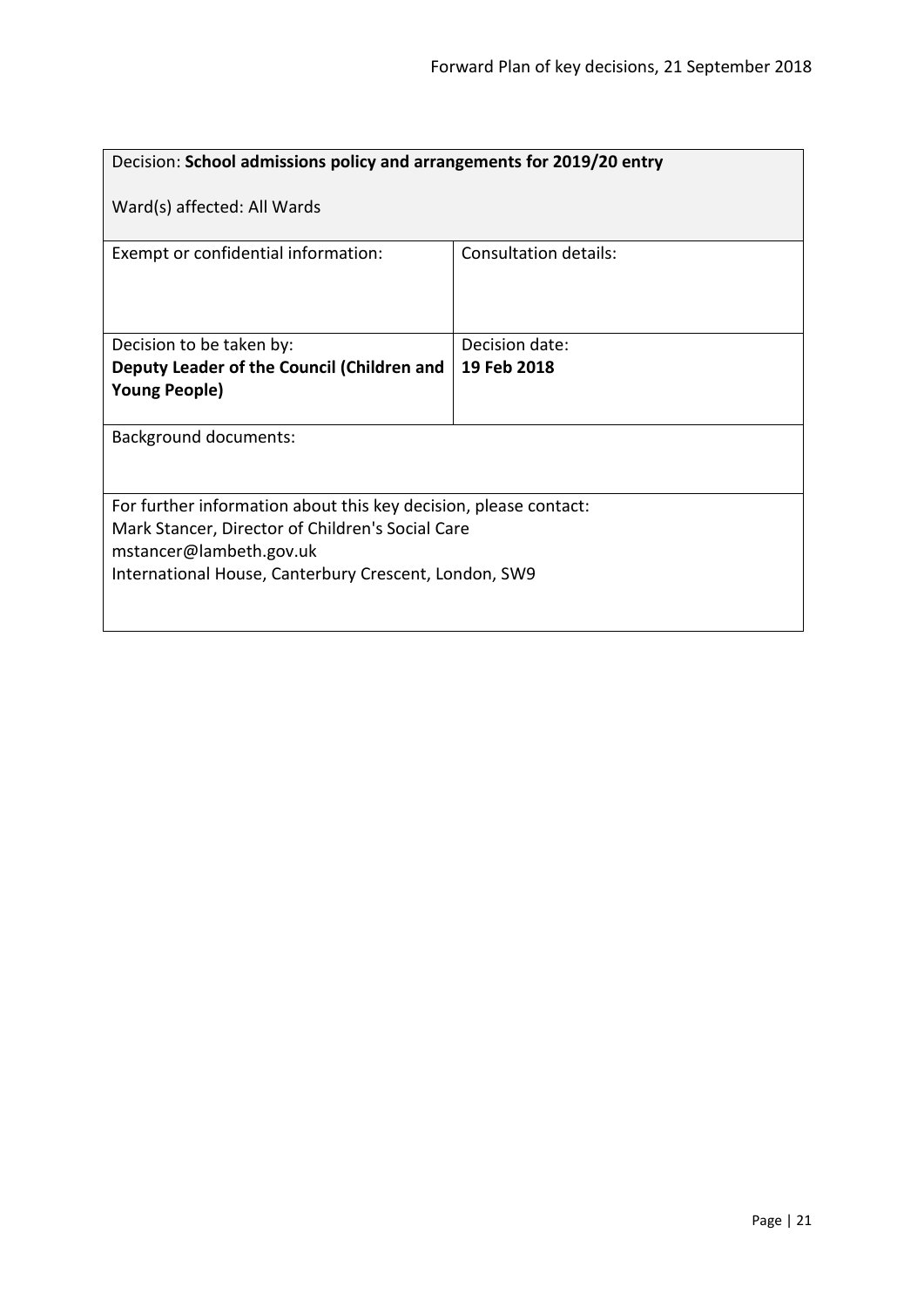#### <span id="page-21-0"></span>Decision: **Woodmansterne 5FE Secondary School and Sixth Form – Budget Increase**

To increase the budget for the build of Woodmansterne Secondary Department. The contract was recently awarded to Willmott Dixon Construction Ltd but due to a number of mitigating factors it is now necessary to increase the project budget to provide additional programme contingency to ensure that should any further risks materialise there is a contingency in place to ensure that the project can be delivered successfully.

To approve additional fees due to Faithful & Gould under the SCAPE Framework Agreement.

Ward(s) affected: Streatham South

| Exempt or confidential information:                                                                                                                                                                                                 | Consultation details: |
|-------------------------------------------------------------------------------------------------------------------------------------------------------------------------------------------------------------------------------------|-----------------------|
| Decision to be taken by:                                                                                                                                                                                                            | Decision date:        |
| Deputy Leader of the Council (Children and                                                                                                                                                                                          | Not before 2 Apr 2018 |
| <b>Young People)</b>                                                                                                                                                                                                                |                       |
| Background documents:                                                                                                                                                                                                               |                       |
| For further information about this key decision, please contact:<br>Conor McDonagh, Delivery Lead - Regeneration<br>cmcdonagh@lambeth.gov.uk<br>1st Floor, Phoenix House, 10 Wandsworth Road, London, SW8 2LL<br>Tel: 020 7926 5980 |                       |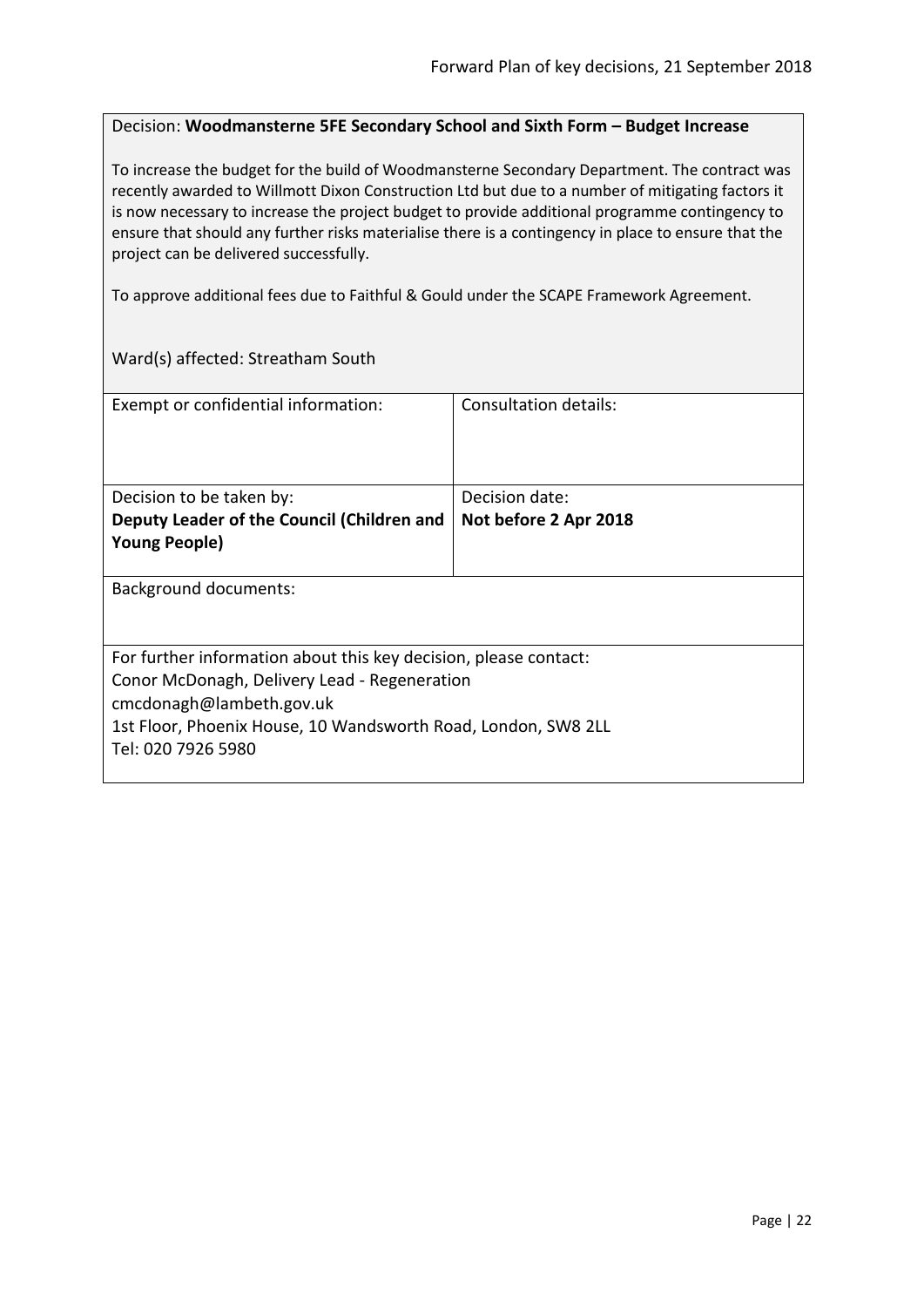<span id="page-22-0"></span>

| Decision: Special Educational Needs and/Disabilities (SEND) Parent Participation and<br><b>Engagement Service</b>                                                                                                                   |                               |  |
|-------------------------------------------------------------------------------------------------------------------------------------------------------------------------------------------------------------------------------------|-------------------------------|--|
| Ward(s) affected: All Wards                                                                                                                                                                                                         |                               |  |
| Exempt or confidential information:<br>Part exempt<br>Information relating to the financial or<br>business affairs of any particular person<br>(including the authority holding that<br>information)                                | <b>Consultation details:</b>  |  |
| Decision to be taken by:<br>Deputy Leader of the Council (Children and<br><b>Young People)</b>                                                                                                                                      | Decision date:<br>24 Sep 2018 |  |
| <b>Background documents:</b><br>Special Educational Needs and/Disabilities (SEND) Parent Participation and Engagement<br>Service                                                                                                    |                               |  |
| For further information about this key decision, please contact:<br>Roneeta Campbell-Butler, Lead Commissioner, Children's Services<br>rcampbell-butler@lambeth.gov.uk<br>205 Stockwell Road, London, SW9 9SL<br>Tel: 020 7926 2905 |                               |  |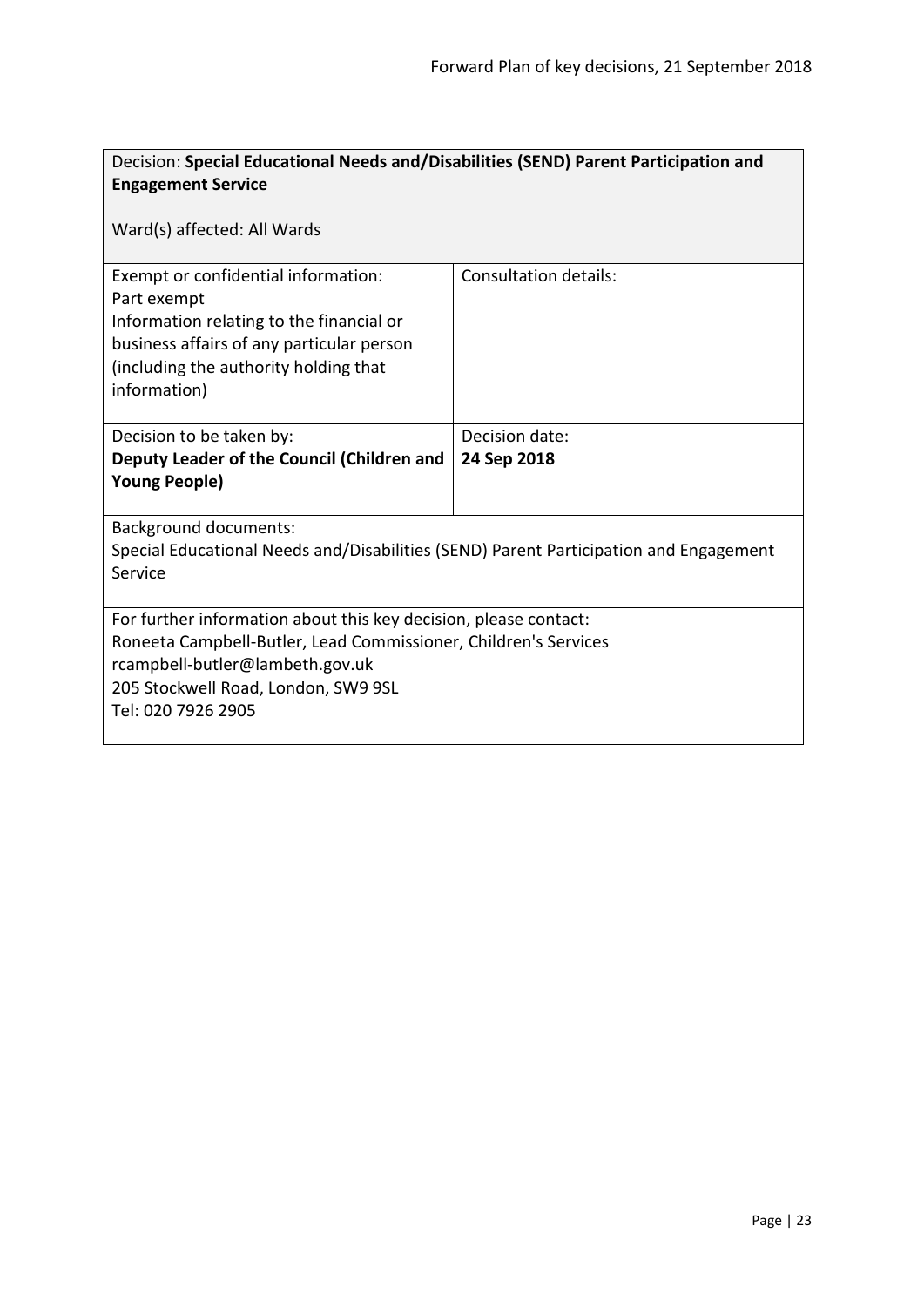# <span id="page-23-0"></span>Decision: **Capital Maintenance – T&D Barrs Contract variation and extension**

Variation and extension to the existing contract with T&D Barrs to carry out further essential and urgent capital maintenance and safety works to avoid potential closure of schools.

| Ward(s) affected: All Wards                                      |                       |  |
|------------------------------------------------------------------|-----------------------|--|
| Exempt or confidential information:                              | Consultation details: |  |
|                                                                  |                       |  |
| Decision to be taken by:                                         | Decision date:        |  |
| Deputy Leader of the Council (Children and                       | 31 Aug 2018           |  |
| <b>Young People)</b>                                             |                       |  |
|                                                                  |                       |  |
| <b>Background documents:</b>                                     |                       |  |
|                                                                  |                       |  |
|                                                                  |                       |  |
| For further information about this key decision, please contact: |                       |  |
| Rachel Sharpe, Commissioning Director                            |                       |  |
| RSharpe@lambeth.gov.uk                                           |                       |  |
| Lambeth Town Hall                                                |                       |  |
| Tel: 020 7926 3463                                               |                       |  |
|                                                                  |                       |  |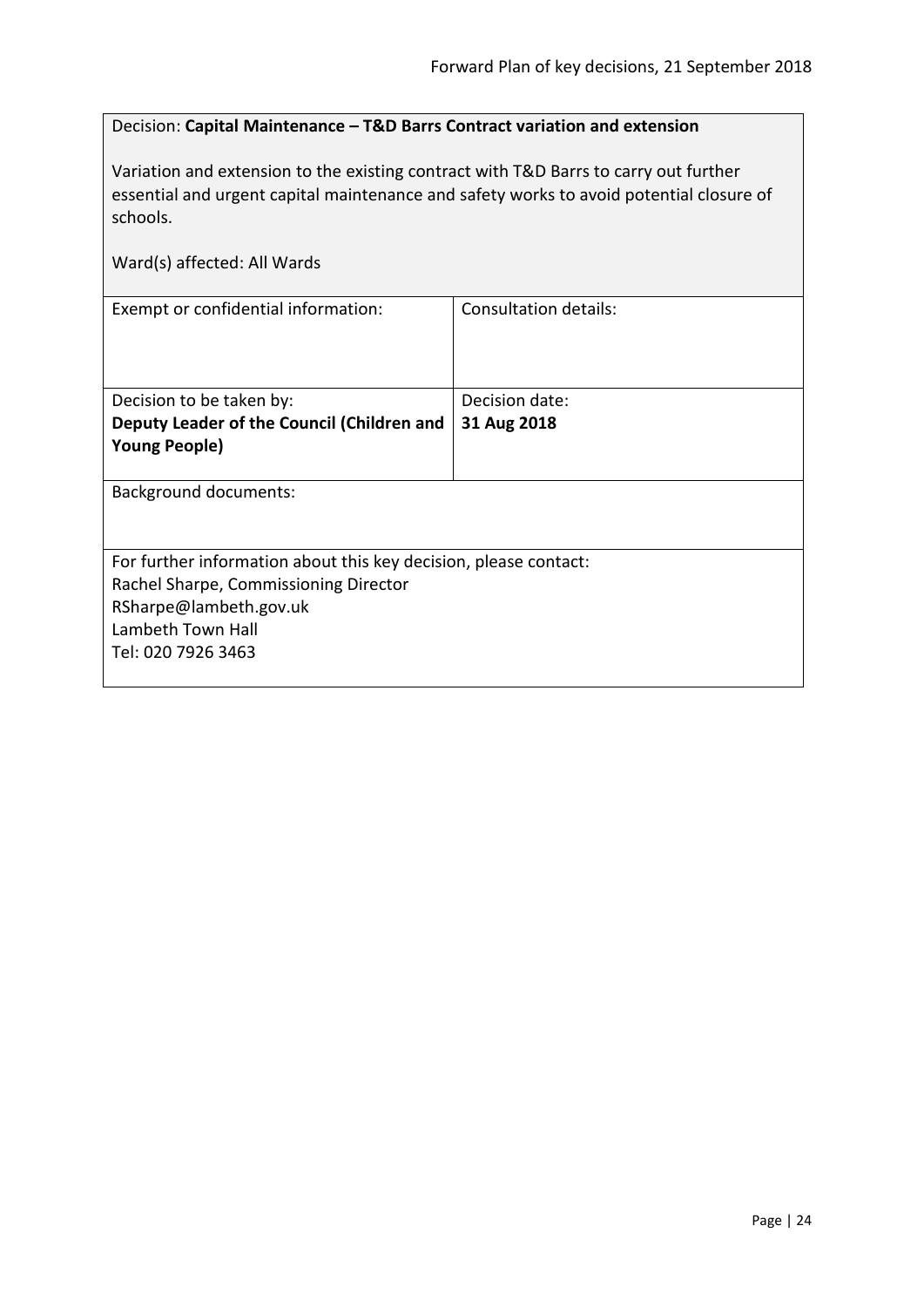<span id="page-24-0"></span>

| Decision: Capital Maintenance – Cuttle Construction Ltd Contract variation and |  |
|--------------------------------------------------------------------------------|--|
| extension                                                                      |  |

Variation and extension of the existing contract with Cuttle Construction Ltd to carry out further essential and urgent Capital Maintenance and Safety works to avoid potential closure of schools

| Exempt or confidential information:                              | <b>Consultation details:</b> |  |
|------------------------------------------------------------------|------------------------------|--|
|                                                                  |                              |  |
| Decision to be taken by:                                         | Decision date:               |  |
| Deputy Leader of the Council (Children and                       | Not before 31 Aug 2018       |  |
| <b>Young People)</b>                                             |                              |  |
|                                                                  |                              |  |
| Background documents:                                            |                              |  |
|                                                                  |                              |  |
|                                                                  |                              |  |
| For further information about this key decision, please contact: |                              |  |
| Rachel Sharpe, Commissioning Director                            |                              |  |
| RSharpe@lambeth.gov.uk                                           |                              |  |
| Lambeth Town Hall                                                |                              |  |
| Tel: 020 7926 3463                                               |                              |  |
|                                                                  |                              |  |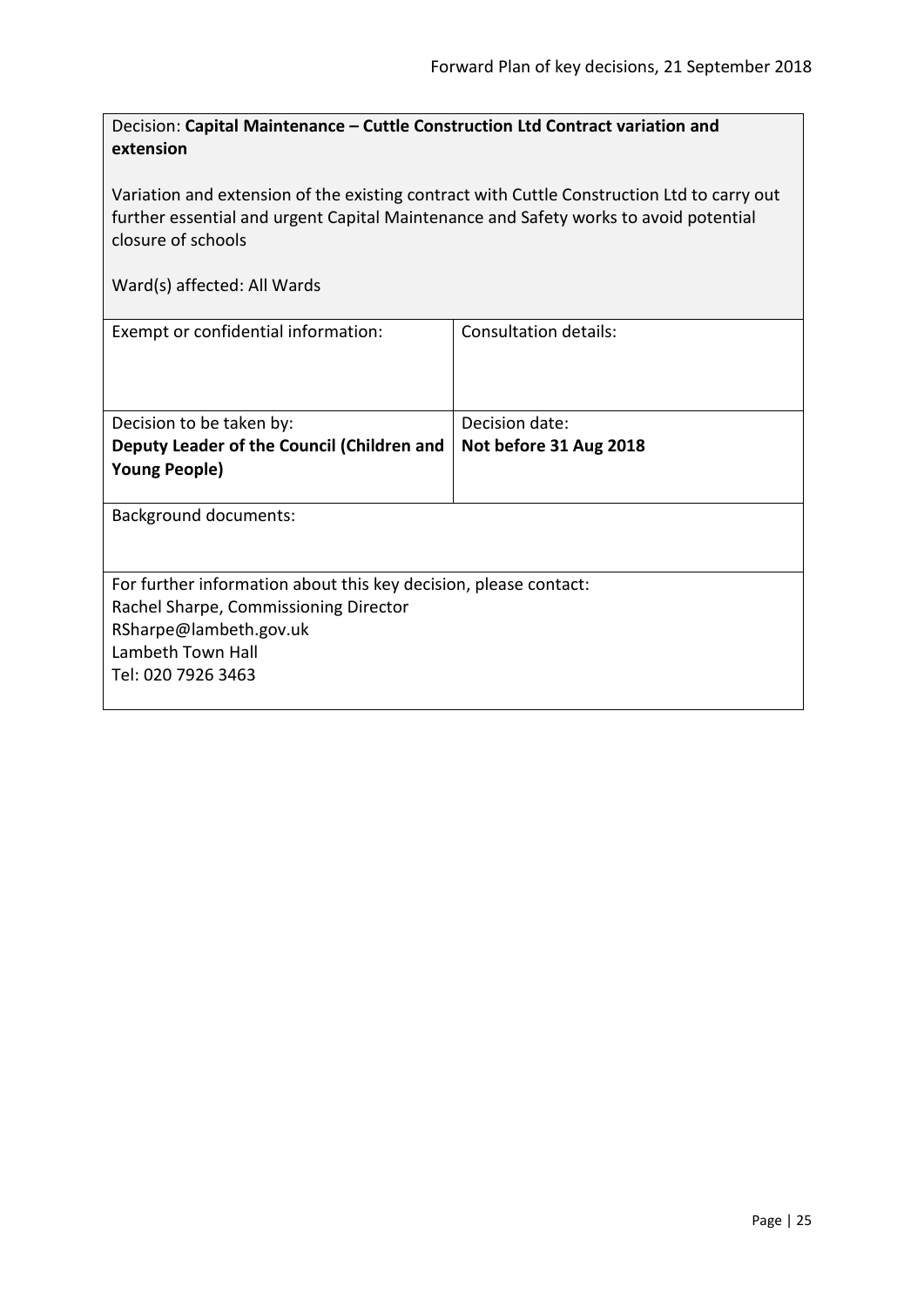# Decision: **Maytree Nursery and Children's Centre Lease**

<span id="page-25-0"></span>To delegate authority to the Head of Valuation and Strategic Assets to enter into an Agreement to Lease and Lease for the new Maytree Nursery.

The new Maytree Nursery premises have been developed as part of a Section 106 Agreement and will be ready for occupation in late September. Maytree Nursery's next available time for transition to the new premises is during the Christmas Holidays.

Ward(s) affected: Thornton

| Exempt or confidential information:                                                                                                                                      | Consultation details:  |
|--------------------------------------------------------------------------------------------------------------------------------------------------------------------------|------------------------|
| Decision to be taken by:                                                                                                                                                 | Decision date:         |
| Deputy Leader of the Council (Children and                                                                                                                               | Not before 15 Oct 2018 |
| <b>Young People)</b>                                                                                                                                                     |                        |
|                                                                                                                                                                          |                        |
| <b>Background documents:</b>                                                                                                                                             |                        |
| For further information about this key decision, please contact:<br>Yvonne Hardy, Assistant Head - Directorates, Valuation and Strategic Assets<br>yhardy@lambeth.gov.uk |                        |
| Tel: 0207 926 2984                                                                                                                                                       |                        |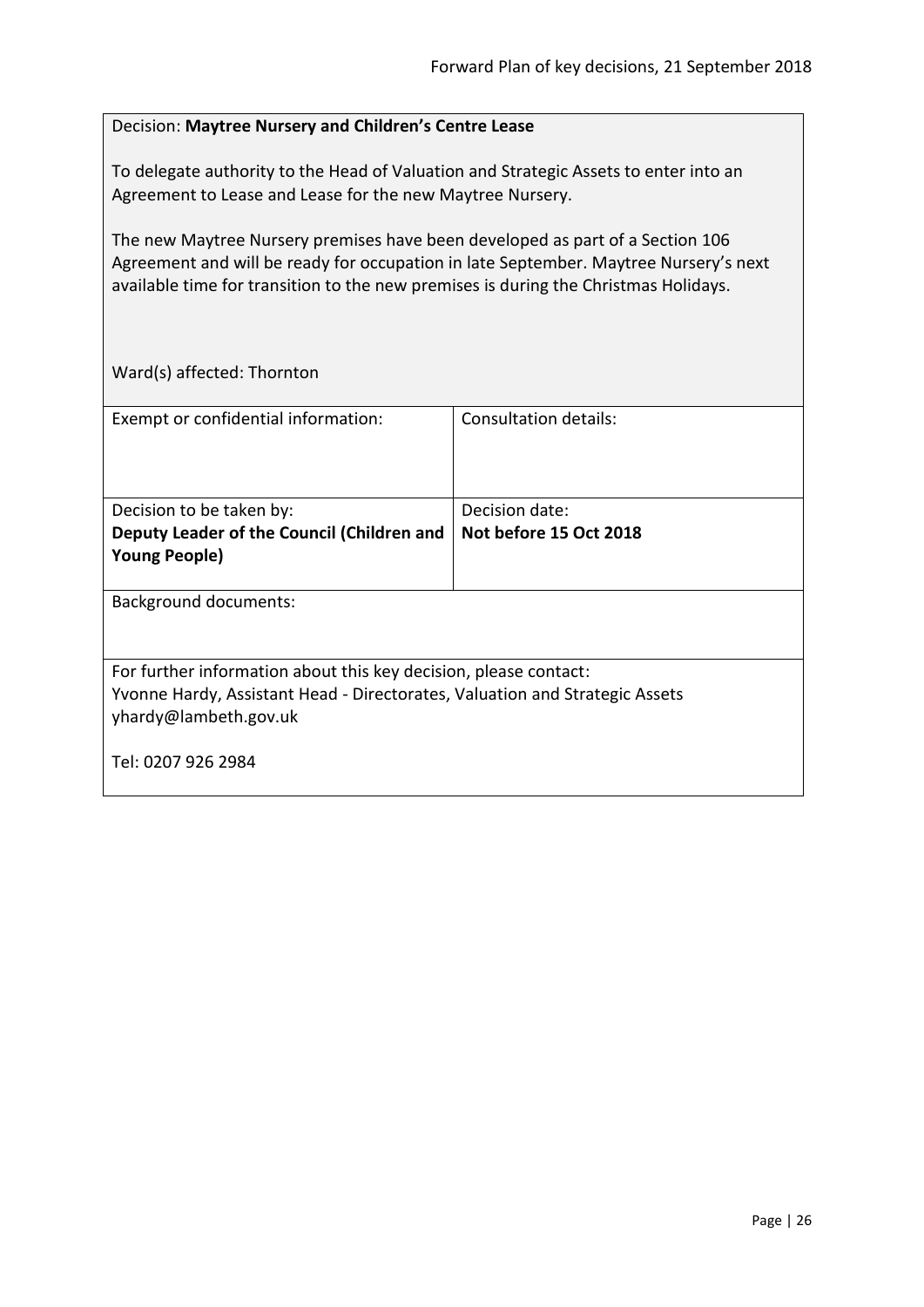<span id="page-26-0"></span>

| <b>Decision: One Oracle Contract Extension</b>                                                                                                                                                                                                      |                        |  |
|-----------------------------------------------------------------------------------------------------------------------------------------------------------------------------------------------------------------------------------------------------|------------------------|--|
| To extend the existing One Oracle support arrangements by a further 2 years. This is<br>necessary to ensure that the Council can maintain its obligations of Paying people, Paying<br>suppliers and Collecting Debt.<br>Ward(s) affected: All Wards |                        |  |
| Consultation details:<br>Exempt or confidential information:                                                                                                                                                                                        |                        |  |
|                                                                                                                                                                                                                                                     |                        |  |
| Decision to be taken by:                                                                                                                                                                                                                            | Decision date:         |  |
| <b>Cabinet Member for Finance</b>                                                                                                                                                                                                                   | Not before 31 Mar 2016 |  |
| <b>Background documents:</b>                                                                                                                                                                                                                        |                        |  |
| For further information about this key decision, please contact:                                                                                                                                                                                    |                        |  |
| Jason Martin, Programme Manager, Business Transformation                                                                                                                                                                                            |                        |  |
| JMartin@lambeth.gov.uk<br>Olive Morris House - 2nd Floor                                                                                                                                                                                            |                        |  |
| Tel: 020 7926 6244                                                                                                                                                                                                                                  |                        |  |
|                                                                                                                                                                                                                                                     |                        |  |

 $\overline{1}$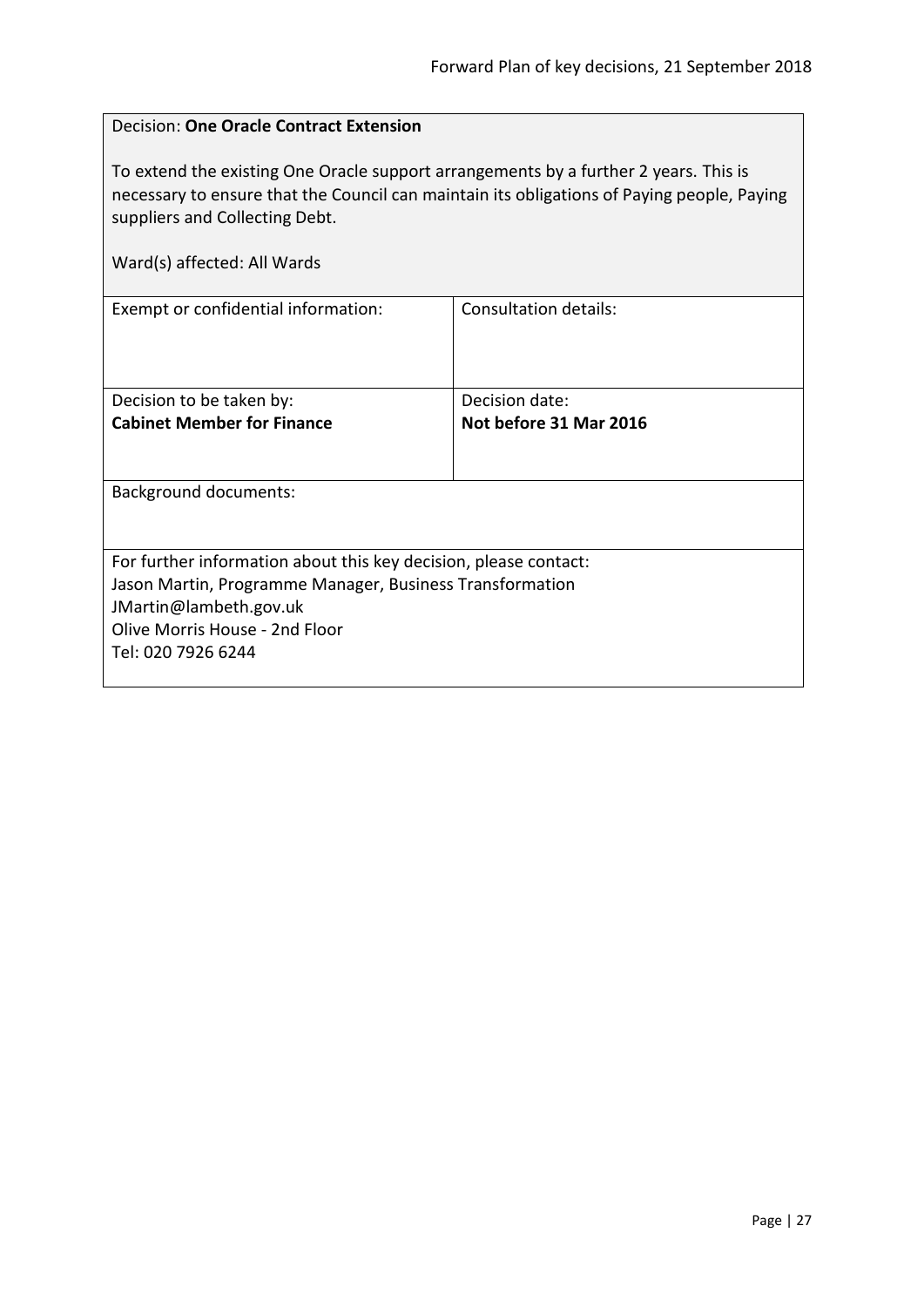<span id="page-27-0"></span>

| Decision: Upper Norwood Joint Library                                                                |                        |  |
|------------------------------------------------------------------------------------------------------|------------------------|--|
| To grant a 25 year lease to Upper Norwood Library Trust at a peppercorn rent                         |                        |  |
| Ward(s) affected: Gipsy Hill                                                                         |                        |  |
| Consultation details:<br>Exempt or confidential information:                                         |                        |  |
|                                                                                                      |                        |  |
| Decision to be taken by:                                                                             | Decision date:         |  |
| <b>Cabinet Member for Finance</b>                                                                    | Not before 17 Jul 2017 |  |
|                                                                                                      |                        |  |
| <b>Background documents:</b>                                                                         |                        |  |
|                                                                                                      |                        |  |
| For further information about this key decision, please contact:                                     |                        |  |
| Yvonne Hardy, Assistant Head - Directorates, Valuation and Strategic Assets<br>yhardy@lambeth.gov.uk |                        |  |
|                                                                                                      |                        |  |
| Tel: 0207 926 2984                                                                                   |                        |  |
|                                                                                                      |                        |  |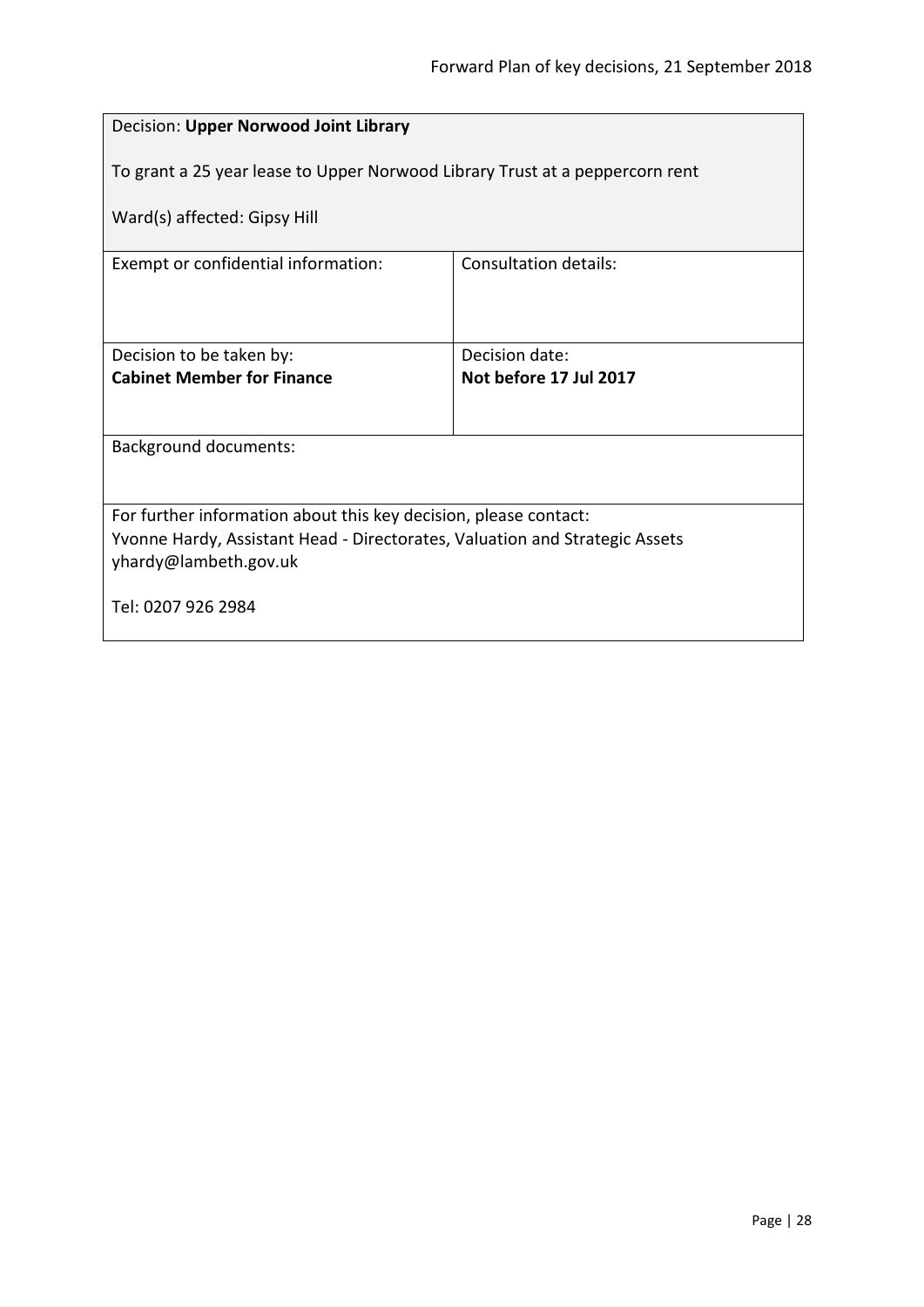#### <span id="page-28-0"></span>Decision: **Server, Storage and Associated Services Contract**

To award new contract for Server, Storage and Associated Services for Lambeth. The Council has an existing investment programme for upgrading server and storage hardware. The key outcome will be to derive value and create a route to market and to support new Lambeth initiatives such as Organisational redesign and move to new Town hall/Civic Suite.

| Exempt or confidential information:<br>Part exempt<br>Information relating to the financial or<br>business affairs of any particular person<br>(including the authority holding that<br>information) | <b>Consultation details:</b> |
|------------------------------------------------------------------------------------------------------------------------------------------------------------------------------------------------------|------------------------------|
| Decision to be taken by:                                                                                                                                                                             | Decision date:               |
| <b>Cabinet Member for Finance</b>                                                                                                                                                                    | Not before 24 Jul 2017       |
|                                                                                                                                                                                                      |                              |
| <b>Background documents:</b>                                                                                                                                                                         |                              |
| For further information about this key decision, please contact:<br>Neeraj Mittra, Senior ICT Officer Contract Management, Business Transformation<br>NMittra@lambeth.gov.uk                         |                              |
| Tel: 020 7926 9274                                                                                                                                                                                   |                              |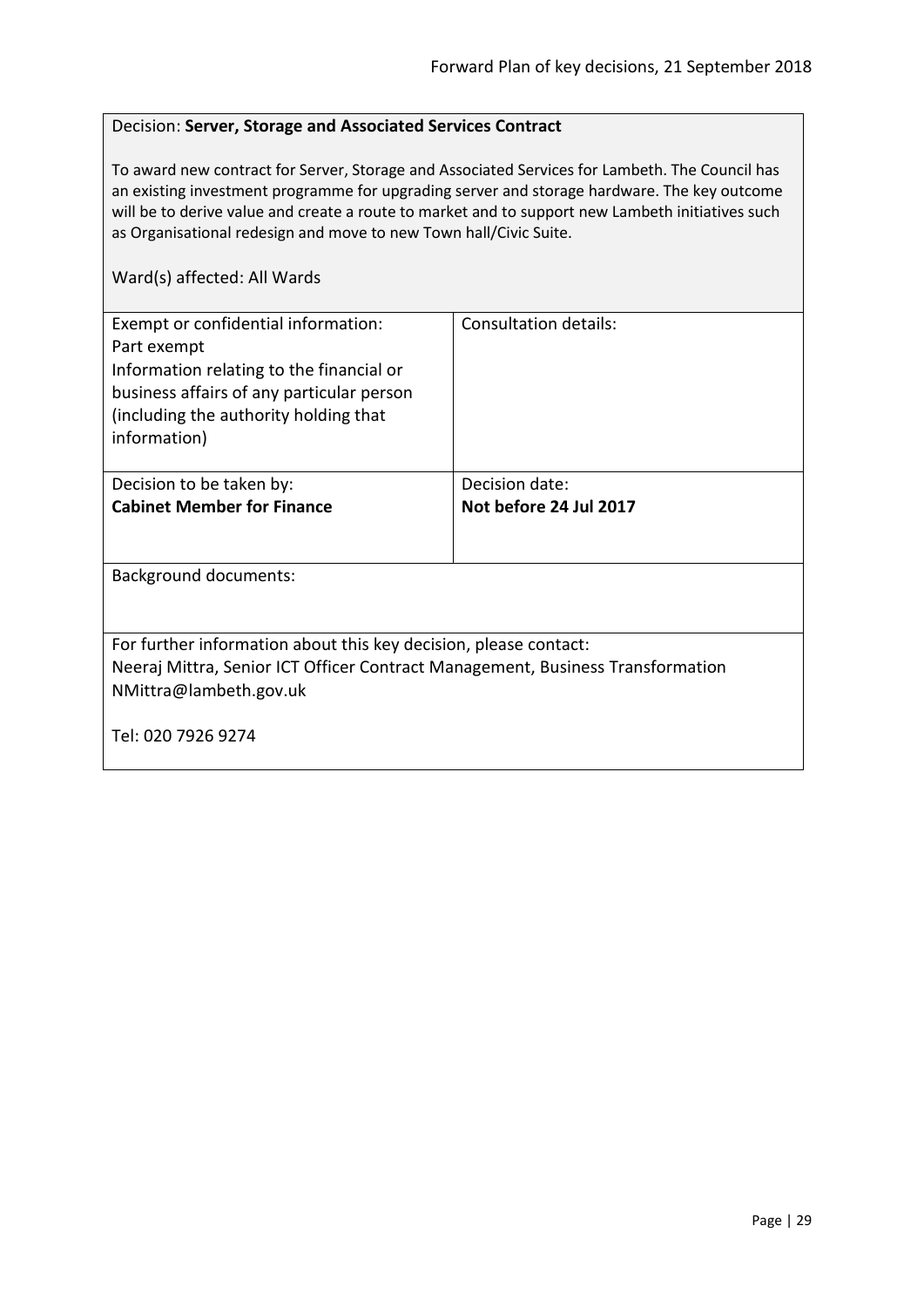<span id="page-29-0"></span>Decision: **Temporary Accommodation - Modular Construction on Council Owned Hostel Sites**

To approve investment of £3,000,000 for the construction of Temporary Accommodation modular type units on two council owned hostel sites for the purpose of providing temporary accommodation to homeless households.

Ward(s) affected: Gipsy Hill; Streatham South

| Exempt or confidential information:                                                                                                                  | Consultation details:  |
|------------------------------------------------------------------------------------------------------------------------------------------------------|------------------------|
| Decision to be taken by:                                                                                                                             | Decision date:         |
| <b>Cabinet Member for Finance</b>                                                                                                                    | Not before 31 Jul 2017 |
| <b>Background documents:</b>                                                                                                                         |                        |
|                                                                                                                                                      |                        |
| For further information about this key decision, please contact:<br>Mandy Green, Assistant Director, Homes and Communities<br>mgreen3@lambeth.gov.uk |                        |
| Tel: 02079267020                                                                                                                                     |                        |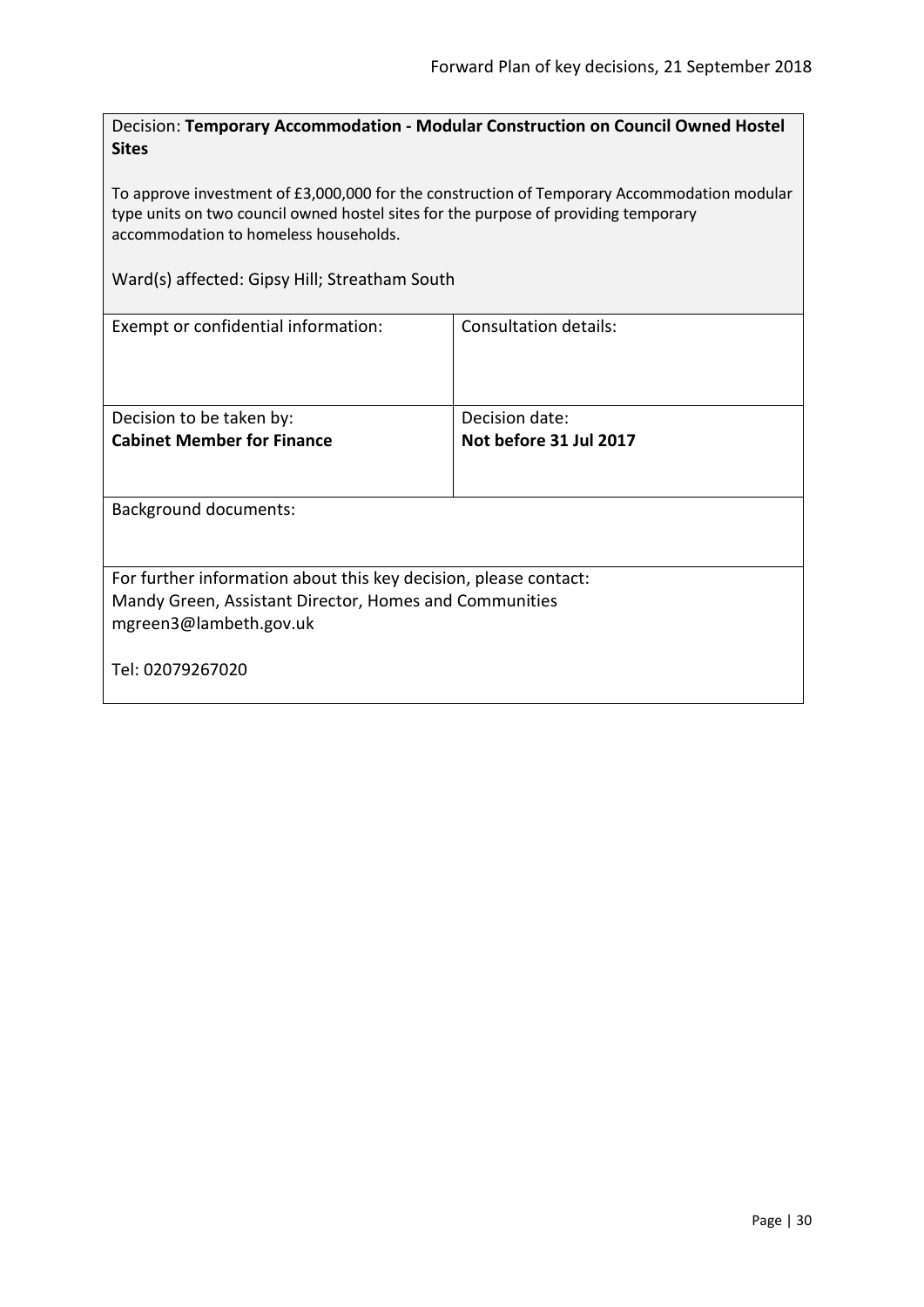<span id="page-30-0"></span>

| Decision: Corporate Gas and Electricity Supply Contracts             |                                                                       |  |  |
|----------------------------------------------------------------------|-----------------------------------------------------------------------|--|--|
|                                                                      | Award of the Council's Corporate Gas and Electricity Supply Contracts |  |  |
| Ward(s) affected: All Wards                                          |                                                                       |  |  |
| Exempt or confidential information:<br><b>Consultation details:</b>  |                                                                       |  |  |
|                                                                      |                                                                       |  |  |
| Decision to be taken by:                                             | Decision date:                                                        |  |  |
| <b>Cabinet Member for Finance</b>                                    | 21 Sep 2018                                                           |  |  |
|                                                                      |                                                                       |  |  |
| <b>Background documents:</b>                                         |                                                                       |  |  |
|                                                                      |                                                                       |  |  |
| For further information about this key decision, please contact:     |                                                                       |  |  |
| Malcolm de Vela, Category Procurement Manager – Energy and Corporate |                                                                       |  |  |
| MDeVela@lambeth.gov.uk<br>Phoenix House, 10 Wandsworth Road, SW8 2LL |                                                                       |  |  |
| Tel: 020 7926 3591                                                   |                                                                       |  |  |
|                                                                      |                                                                       |  |  |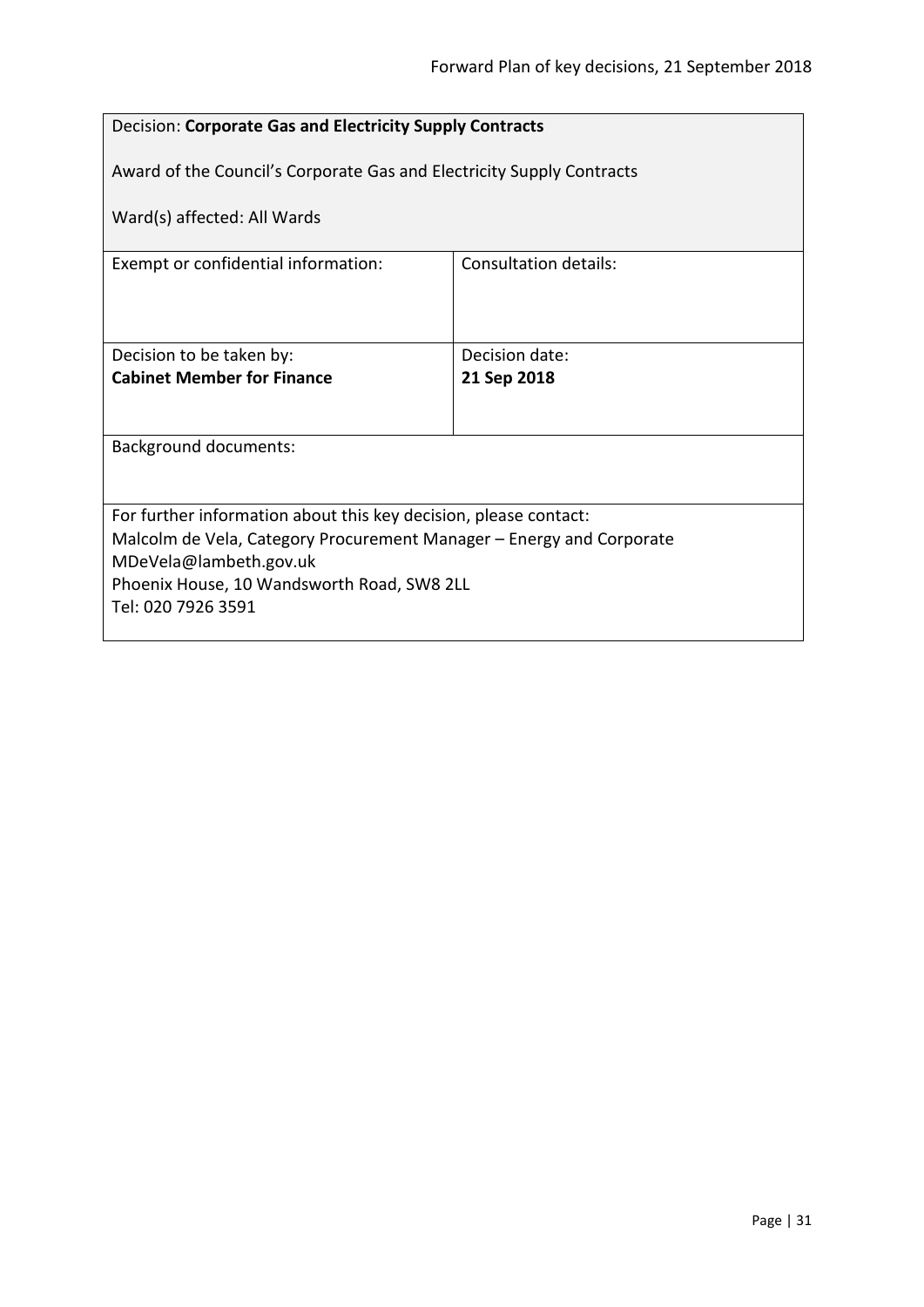<span id="page-31-0"></span>

| Decision: Corporate Water Contract                                                                                                                                                                                                     |                                          |  |
|----------------------------------------------------------------------------------------------------------------------------------------------------------------------------------------------------------------------------------------|------------------------------------------|--|
| Award of the Council's Corporate water contract for water, waste water and ancillary<br>services                                                                                                                                       |                                          |  |
| Ward(s) affected: All Wards                                                                                                                                                                                                            |                                          |  |
| <b>Consultation details:</b><br>Exempt or confidential information:                                                                                                                                                                    |                                          |  |
| Decision to be taken by:<br><b>Cabinet Member for Finance</b>                                                                                                                                                                          | Decision date:<br>Not before 10 Sep 2018 |  |
| <b>Background documents:</b>                                                                                                                                                                                                           |                                          |  |
| For further information about this key decision, please contact:<br>Malcolm de Vela, Category Procurement Manager – Energy and Corporate<br>MDeVela@lambeth.gov.uk<br>Phoenix House, 10 Wandsworth Road, SW8 2LL<br>Tel: 020 7926 3591 |                                          |  |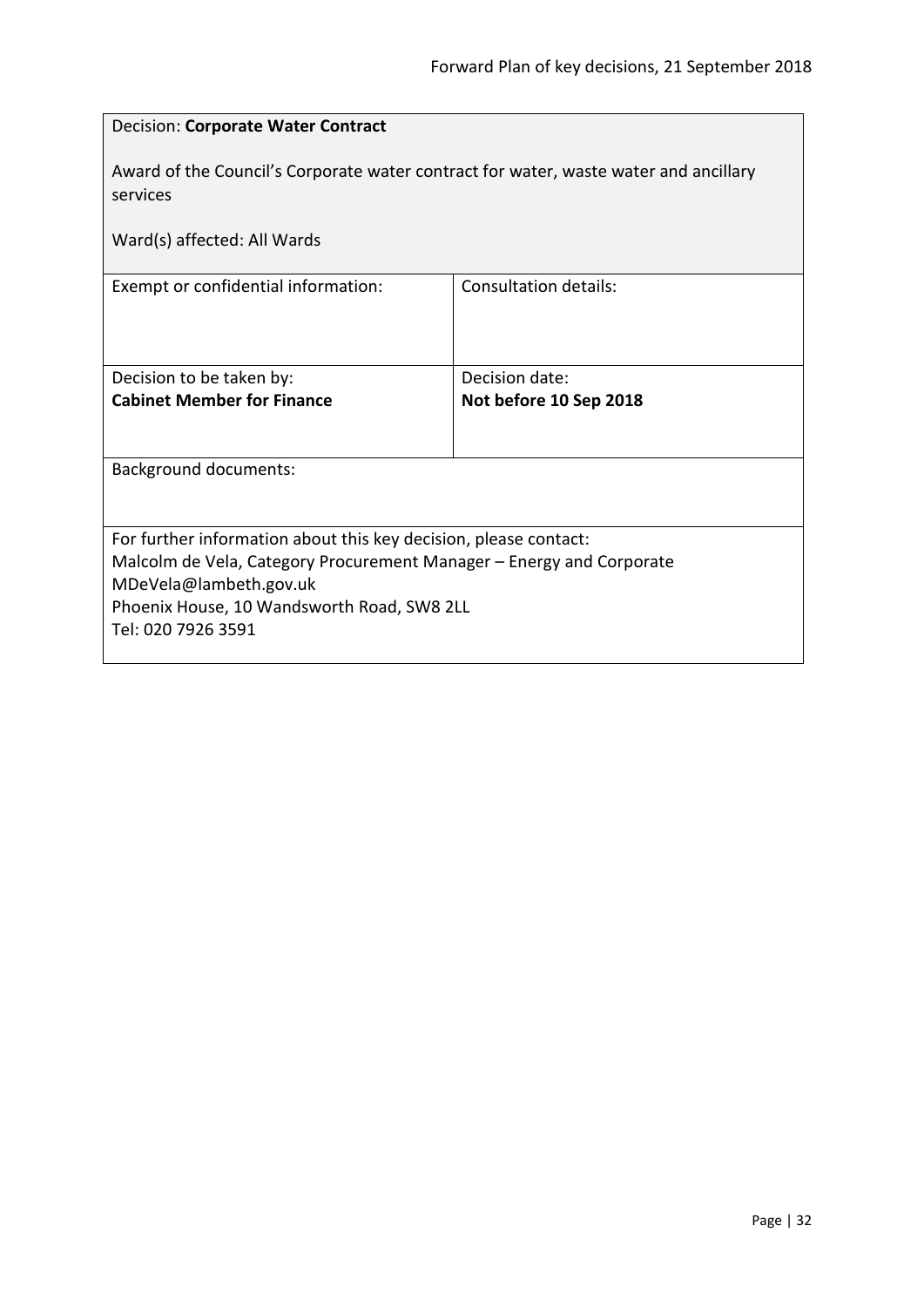# <span id="page-32-0"></span>Decision: **Right to Transfer – Patmos/Lothian Estate, SW9**

To commence Stage 1 and Stage 2 Consultation ( if required) with residents on the PATMOS/Lothian Road Estate as required under Regulation 21 of the Housing (Right to Transfer from a Local Authority Landlord) (England) Regulations 2013 - Statutory Guidance.

|  | Ward(s) affected: Vassall |  |
|--|---------------------------|--|
|--|---------------------------|--|

| Exempt or confidential information:                              | Consultation details: |  |
|------------------------------------------------------------------|-----------------------|--|
|                                                                  |                       |  |
|                                                                  |                       |  |
|                                                                  |                       |  |
|                                                                  | Decision date:        |  |
| Decision to be taken by:                                         |                       |  |
| <b>Cabinet Member for Finance</b>                                | Not before 8 Oct 2018 |  |
|                                                                  |                       |  |
|                                                                  |                       |  |
| Background documents:                                            |                       |  |
|                                                                  |                       |  |
|                                                                  |                       |  |
| For further information about this key decision, please contact: |                       |  |
|                                                                  |                       |  |
| Mandy Green, Assistant Director, Homes and Communities           |                       |  |
| mgreen3@lambeth.gov.uk                                           |                       |  |
|                                                                  |                       |  |
| Tel: 02079267020                                                 |                       |  |
|                                                                  |                       |  |
|                                                                  |                       |  |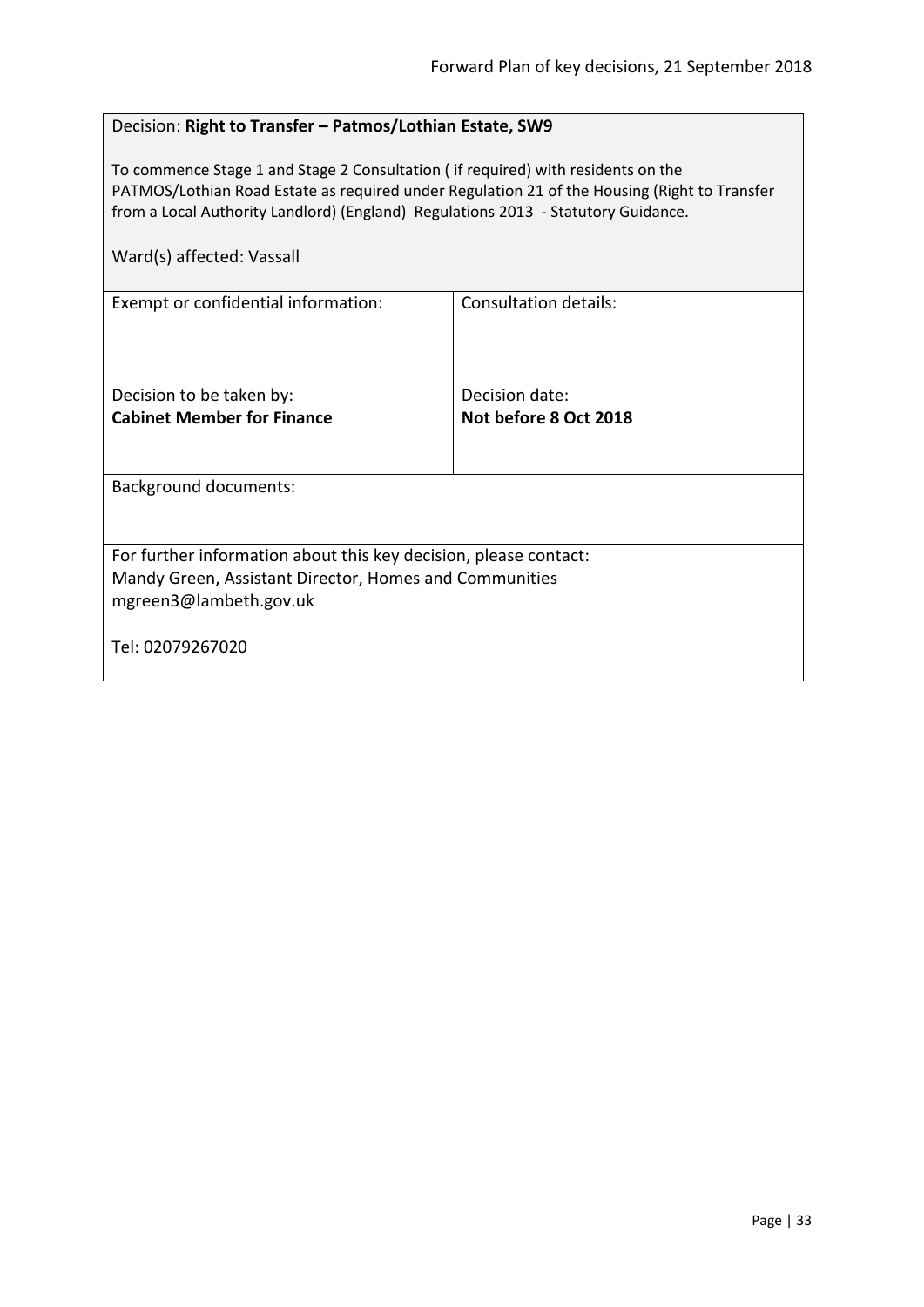<span id="page-33-0"></span>Decision: **Implementation of enforcement in respect of 'Letting Agents & Property Management Businesses – Duty of Letting Agents to Publicise Fees' and associated fines regime**

Authorisation from Cabinet (or from the relevant Cabinet Member under the Delegated Decision process) is required for:

• The implementation and enforcement of non-compliance with the relevant legislation under the Consumer Rights Act 2015 as it applies to 'Letting Agents & Property Management Businesses – Duty of Letting Agents to Publicise Fees', including the issuing of penalties/ fines;

• The delegation of this responsibility to the Director of Environment, with day to day enforcement undertaken by officers in the Trading Standards team in accordance with the existing authorisations in the Council's constitution;

• The setting of the monetary penalty for non-compliance at the statutory maximum of £5,000;

• Agreement that the Director of Environment can reduce the level of monetary penalty to be imposed at his discretion in a case where representations are received, if there are extenuating or good reasons for doing so;

• Agreement that the Director of Environment can delegate the day to day responsibility for determining the level of monetary penalty to the Consumer Protection Manager in cases where representations are received in respect of non-compliance with the Order if there are extenuating or good reasons for doing so;

• Amendment to the in-year and subsequent years' fees and charges regime in the Council's Budget and Policy Framework

The Council has a legal duty to enforce the requirements of Chapter 3, Part 3 of the Consumer Rights Act 2015.

| Exempt or confidential information:                              | Consultation details:  |
|------------------------------------------------------------------|------------------------|
| Decision to be taken by:                                         | Decision date:         |
| <b>Cabinet Member for Finance</b>                                | Not before 22 Oct 2018 |
| <b>Background documents:</b>                                     |                        |
|                                                                  |                        |
| For further information about this key decision, please contact: |                        |
| Nicole Terrieux, Community Safety                                |                        |
| NTerrieux@lambeth.gov.uk                                         |                        |
| 205 Stockwell Road, LONDON, SW9 9SL                              |                        |
| Tel: 020 7926 1234                                               |                        |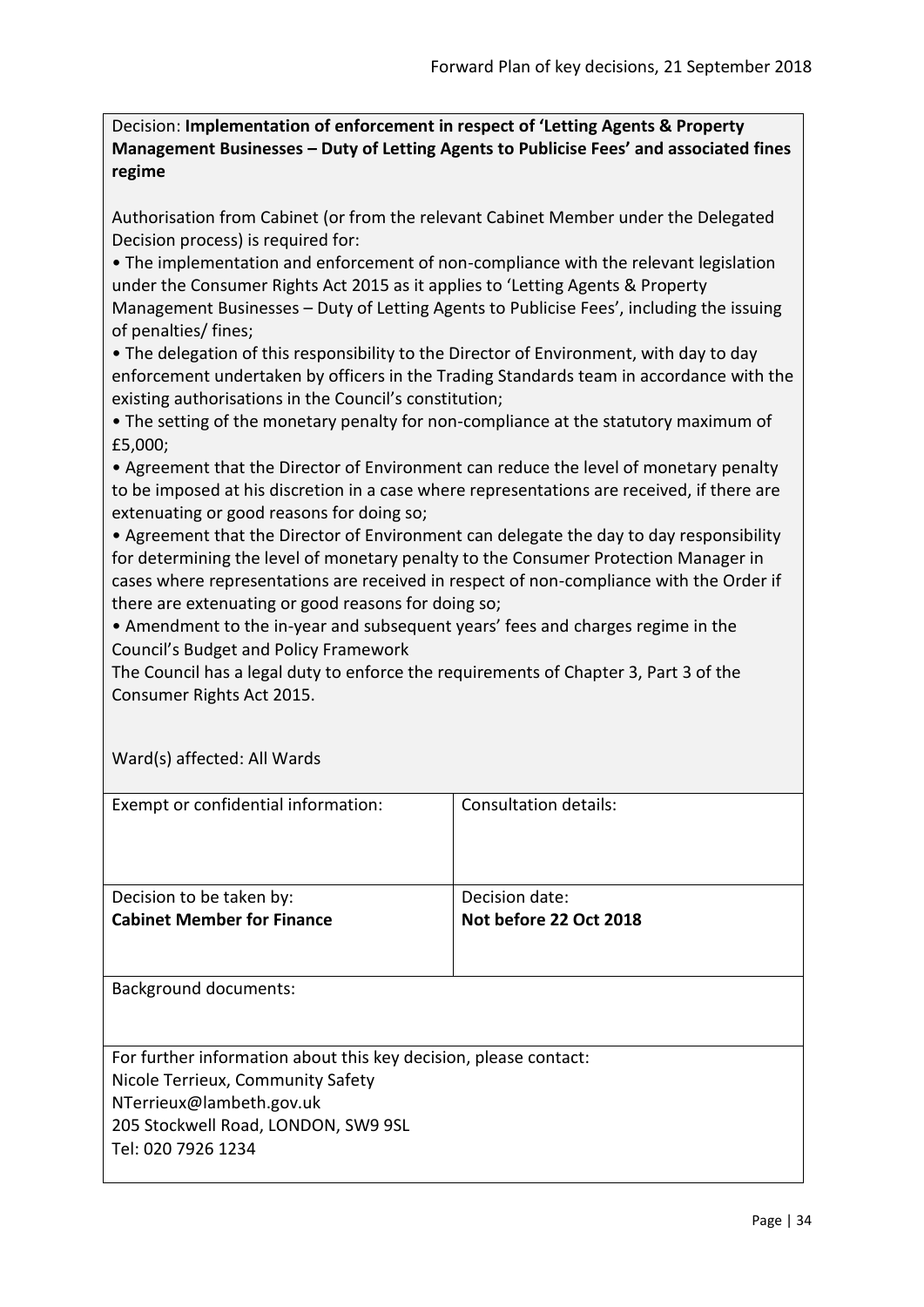<span id="page-34-0"></span>Decision: **Implementation of enforcement in respect of 'The Redress Schemes for Lettings Agency Work and Property Management Work (Requirement to Belong to a Scheme etc.) (England) Order 2014' and associated fines regime**

Authorisation from Cabinet (or from the relevant Cabinet Member under the Delegated Decision process) is required for:

• The implementation and enforcement of non-compliance with: 'The Redress Schemes for Lettings Agency Work and Property Management Work (Requirement to Belong to a Scheme etc.) (England) Order 2014';

• The delegation of this responsibility to the Director of Environment, with day to day enforcement undertaken by officers in the Trading Standards team in accordance with the existing authorisations in the Council's constitution;

• The setting of the monetary penalty for non-compliance at the statutory maximum of £5,000;

• Agreement that the Director of Environment can reduce the level of monetary penalty to be imposed at his discretion in a case where representations are received,

• To authorise the Director of Environment to delegate the day to day responsibility for determining the level of monetary penalty to the Consumer Protection Manager in cases where representations are received in respect of non-compliance with the Order if there are extenuating or good reasons for doing so;

• Agreement that a 50% discount is introduced for early payment of any penalty notice issued in respect of the order;

• Amendment to the in-year and subsequent years' fees and charges regime in the Council's Budget and Policy Framework

The Council has a legal duty to enforce the requirements of Chapter 3, Parts 6 and 7 of the Consumer Rights Act 2015.

| Exempt or confidential information:                              | Consultation details:  |
|------------------------------------------------------------------|------------------------|
|                                                                  |                        |
| Decision to be taken by:                                         | Decision date:         |
| <b>Cabinet Member for Finance</b>                                | Not before 22 Oct 2018 |
|                                                                  |                        |
| <b>Background documents:</b>                                     |                        |
| For further information about this key decision, please contact: |                        |
| Nicole Terrieux, Community Safety                                |                        |
| NTerrieux@lambeth.gov.uk                                         |                        |
| 205 Stockwell Road, LONDON, SW9 9SL                              |                        |
| Tel: 020 7926 1234                                               |                        |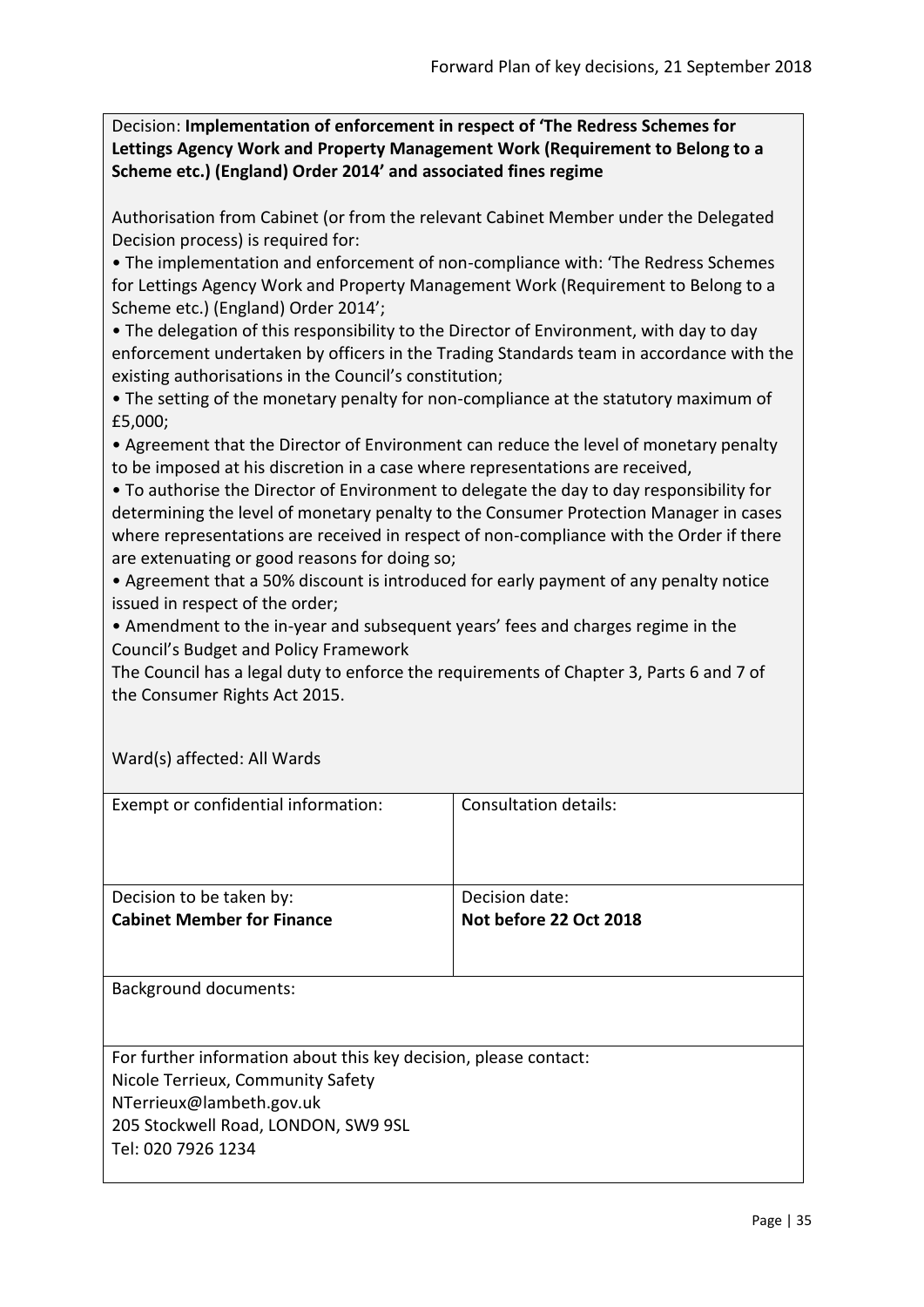# <span id="page-35-0"></span>Decision: **ICT Microsoft Licensing Contract**

There is a legal requirement to renew Microsoft Licenses. Lambeth's ICT Services provides Microsoft Operating systems and Office based productivity tools on all its devices, SharePoint for Intranet and Skype for Business as the telephony solution. This proposal will ensure access is maintained and Office productivity tools are available for all Lambeth staff.

| Exempt or confidential information:                                            | Consultation details:  |
|--------------------------------------------------------------------------------|------------------------|
| Decision to be taken by:                                                       | Decision date:         |
| <b>Cabinet Member for Finance</b>                                              | Not before 22 Oct 2018 |
|                                                                                |                        |
| <b>Background documents:</b>                                                   |                        |
| For further information about this key decision, please contact:               |                        |
| Neeraj Mittra, Senior ICT Officer Contract Management, Business Transformation |                        |
| NMittra@lambeth.gov.uk                                                         |                        |
| Tel: 020 7926 9274                                                             |                        |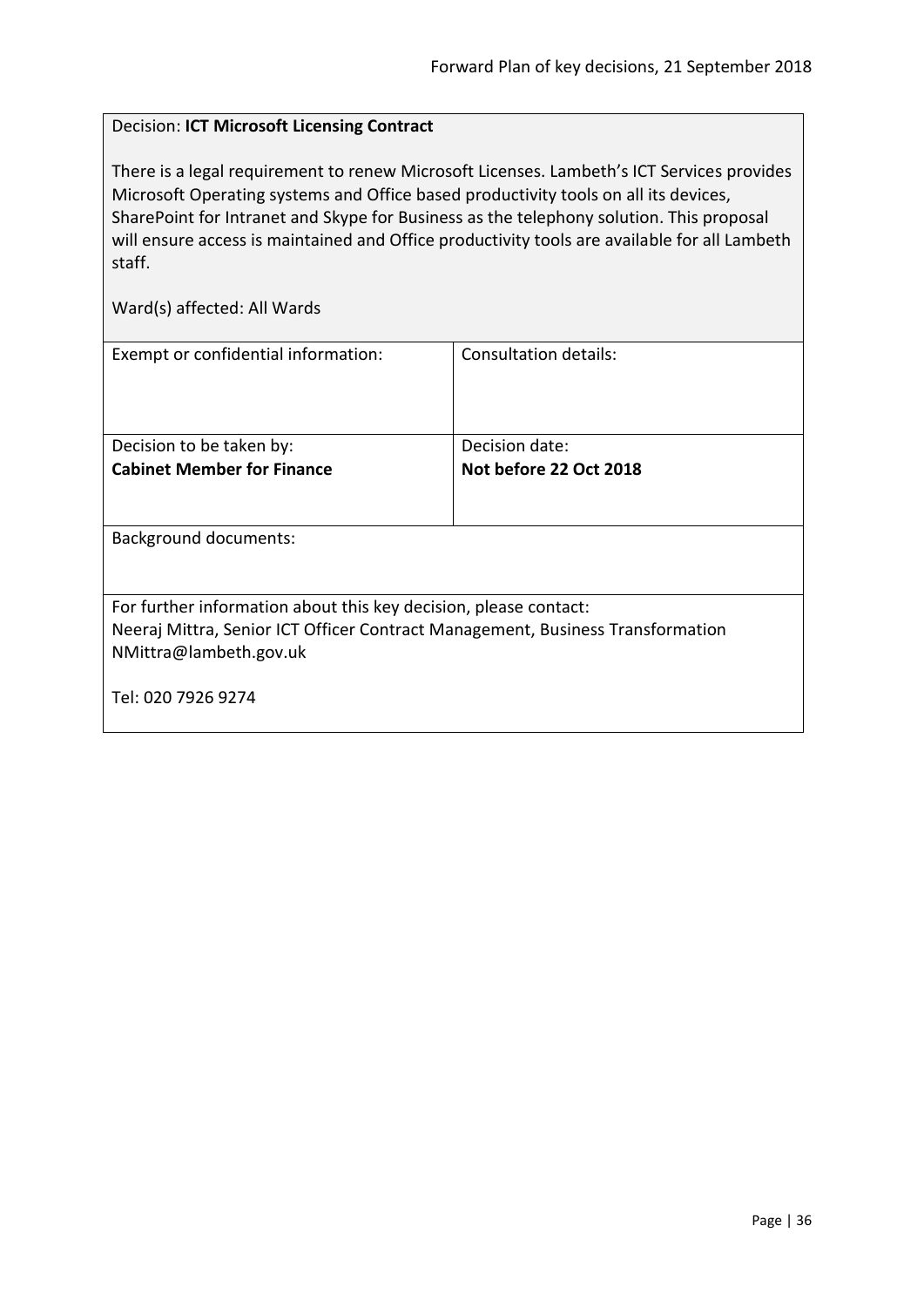<span id="page-36-0"></span>

| Decision: Our Streets-The Neighbourhood Enhancement Programme - Phase 3                                                                                                           |                              |  |
|-----------------------------------------------------------------------------------------------------------------------------------------------------------------------------------|------------------------------|--|
| Ward(s) affected: Gipsy Hill; Knight's Hill; Thurlow Park; Streatham Hill                                                                                                         |                              |  |
| Exempt or confidential information:                                                                                                                                               | <b>Consultation details:</b> |  |
| Decision to be taken by:                                                                                                                                                          | Decision date:               |  |
| <b>Cabinet Member for Environment and</b><br><b>Clean Air</b>                                                                                                                     | 17 Sep 2018                  |  |
| <b>Background documents:</b>                                                                                                                                                      |                              |  |
| For further information about this key decision, please contact:<br>Raj Mistry, Director of Envrionment<br>rmistry@lambeth.gov.uk<br><b>Blue Star House</b><br>Tel: 020 7926 6263 |                              |  |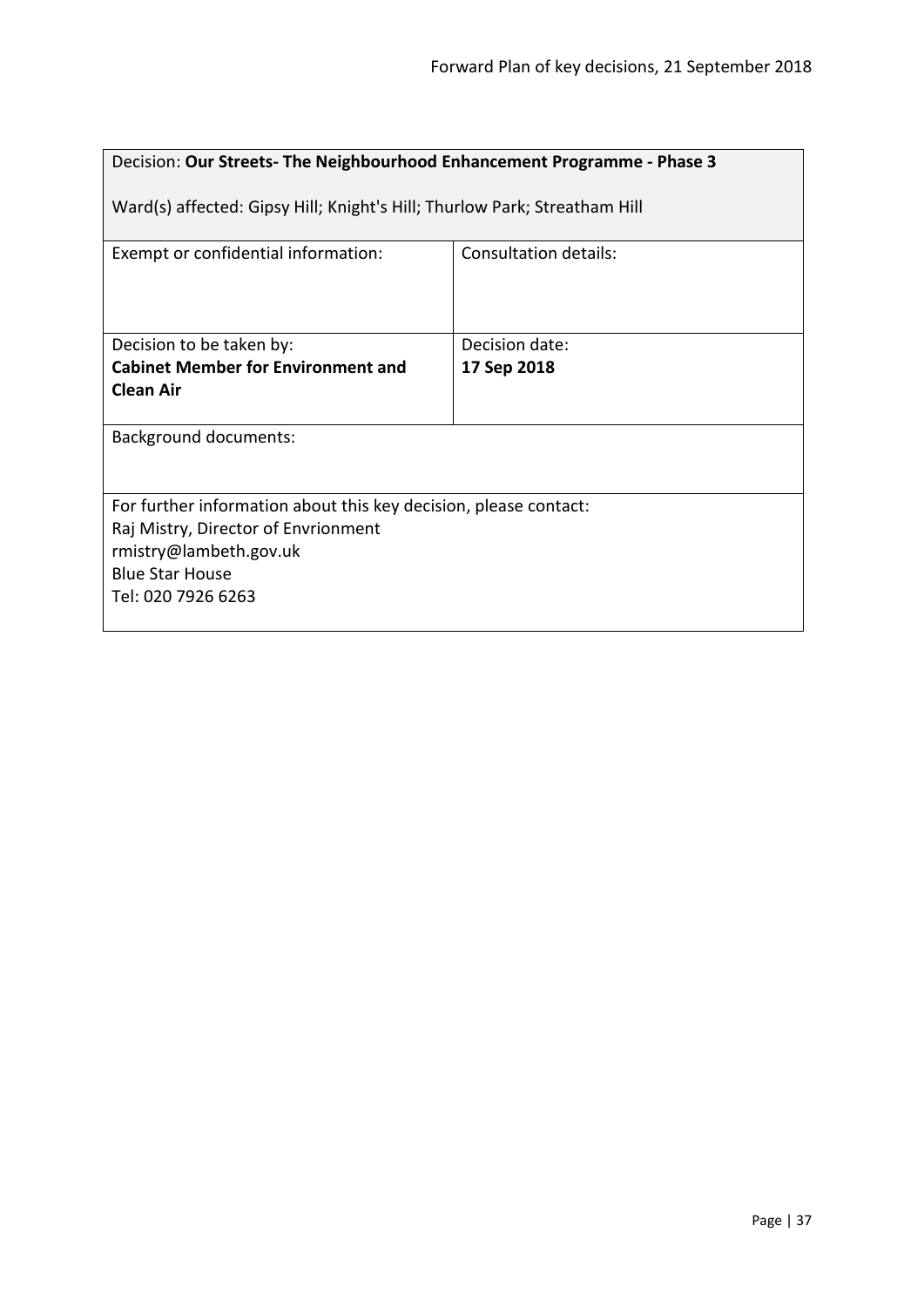<span id="page-37-0"></span>

| Decision: Procurement for CCTV Maintenance and the supply of new CCTV Equipment                                                                                                                                                                |                                          |  |
|------------------------------------------------------------------------------------------------------------------------------------------------------------------------------------------------------------------------------------------------|------------------------------------------|--|
| To procure a new CCTV Enforcement Maintenance Contract and to procure new CCTV<br>Enforcement Cameras which are used to enforce moving traffic, bus lane and some<br>parking contraventions around the borough.<br>Ward(s) affected: All Wards |                                          |  |
| Exempt or confidential information:<br>Part exempt<br>Information relating to the financial or<br>business affairs of any particular person<br>(including the authority holding that<br>information)                                           | <b>Consultation details:</b>             |  |
| Decision to be taken by:<br><b>Cabinet Member for Environment and</b>                                                                                                                                                                          | Decision date:<br>Not before 10 Sep 2018 |  |
| <b>Clean Air</b>                                                                                                                                                                                                                               |                                          |  |
| <b>Background documents:</b>                                                                                                                                                                                                                   |                                          |  |
| For further information about this key decision, please contact:<br>Brian Deans, Supplier Relationship Officer<br>bdeans@lambeth.gov.uk                                                                                                        |                                          |  |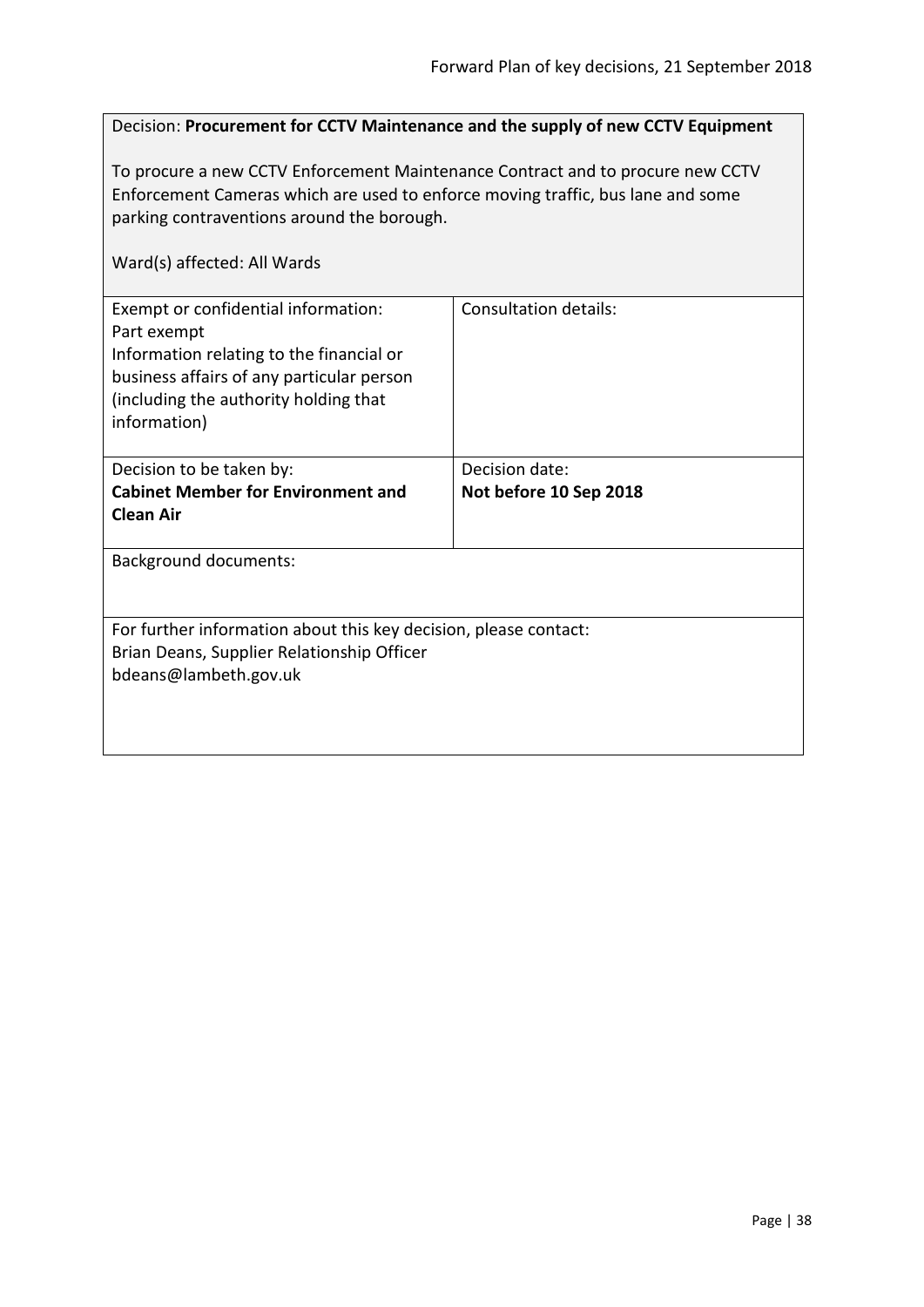<span id="page-38-0"></span>

| Decision: Mental Health Accommodation and Community Support contract              |                        |  |
|-----------------------------------------------------------------------------------|------------------------|--|
|                                                                                   |                        |  |
| Extension of the Mental Health Accommodation and Community Support contract.      |                        |  |
| Ward(s) affected: All Wards                                                       |                        |  |
| Consultation details:<br>Exempt or confidential information:                      |                        |  |
|                                                                                   |                        |  |
|                                                                                   |                        |  |
| Decision to be taken by:                                                          | Decision date:         |  |
| <b>Cabinet Member for Health and Adult</b>                                        | Not before 26 Jun 2015 |  |
| Social Care (job share)                                                           |                        |  |
| <b>Background documents:</b>                                                      |                        |  |
|                                                                                   |                        |  |
| For further information about this key decision, please contact:                  |                        |  |
| Denis O'Rourke, Assistant Director Integrated Commissioning - Adult Mental Health |                        |  |
| denisorourke@nhs.net                                                              |                        |  |
|                                                                                   |                        |  |
|                                                                                   |                        |  |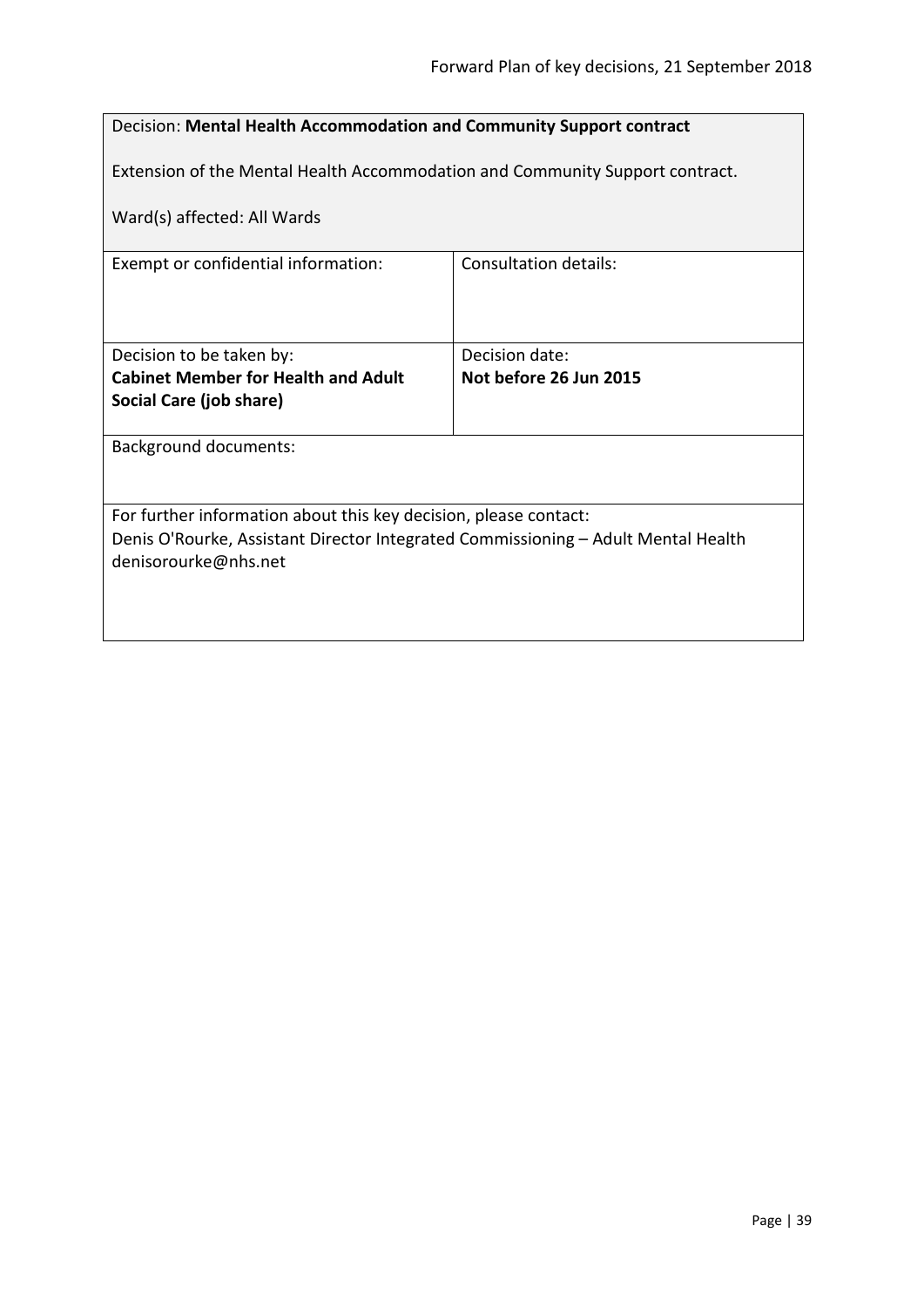<span id="page-39-0"></span>

| Decision: The Nine Elms Vauxhall Development Business Case                                            |                              |  |
|-------------------------------------------------------------------------------------------------------|------------------------------|--|
| The approval of £1.986m from s106/Community Infrastructure Levy in Nine Elms Vauxhall<br>for 2017/18. |                              |  |
| Ward(s) affected: Oval; Stockwell                                                                     |                              |  |
| Exempt or confidential information:                                                                   | <b>Consultation details:</b> |  |
|                                                                                                       |                              |  |
| Decision to be taken by:                                                                              | Decision date:               |  |
| <b>Cabinet Member for Health and Adult</b>                                                            | Not before 12 Dec 2016       |  |
| Social Care (job share)                                                                               |                              |  |
| <b>Background documents:</b>                                                                          |                              |  |
|                                                                                                       |                              |  |
| For further information about this key decision, please contact:                                      |                              |  |
| Moira McGrath, Director of Strategy and Commissioning Adults                                          |                              |  |
| moira.mcgrath@nhs.net                                                                                 |                              |  |
| Tel: 0203 049 4481                                                                                    |                              |  |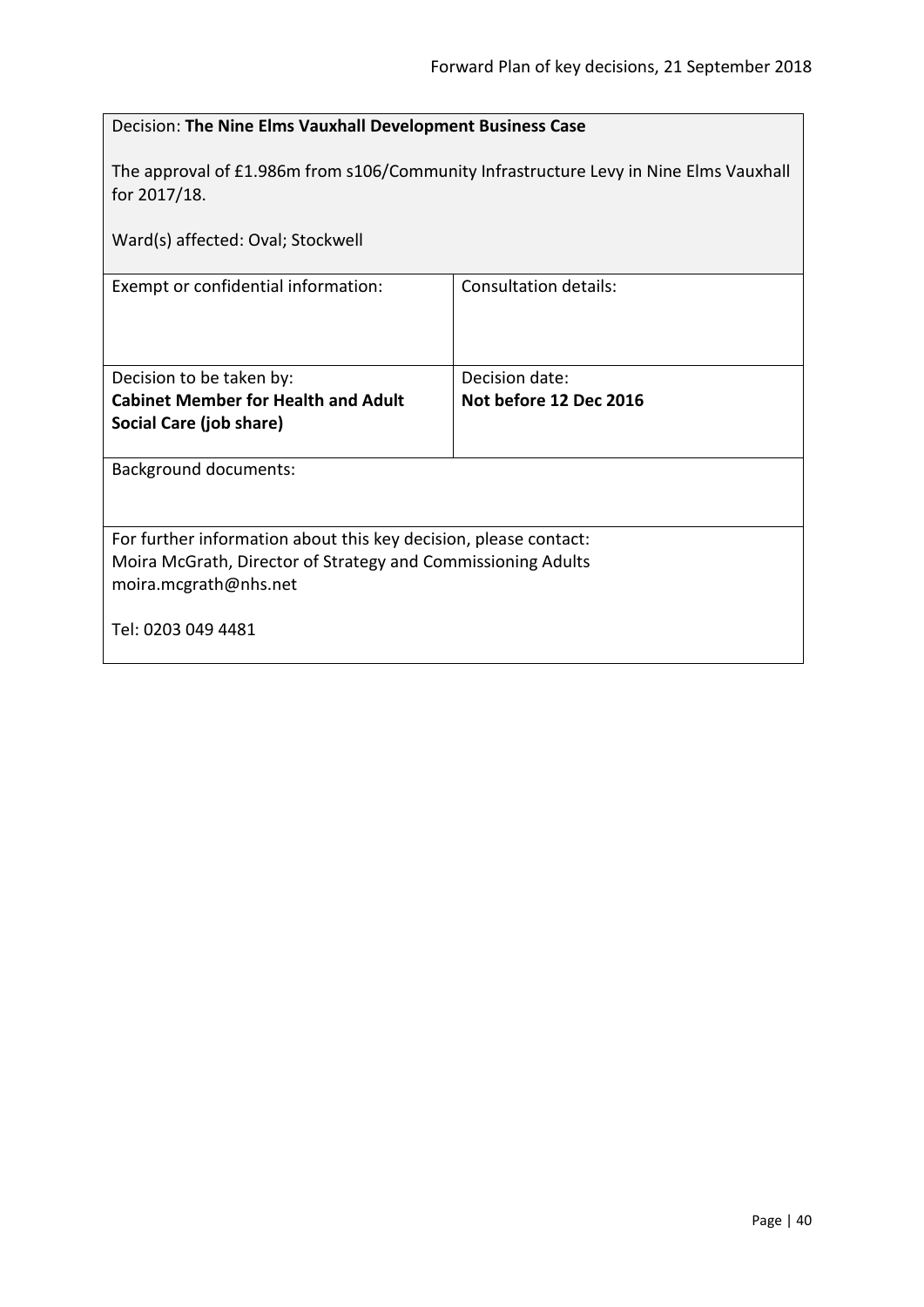### <span id="page-40-0"></span>Decision: **Gateway Mental Health Support Service**

This proposed decision is for a one-year block contract with one-year extension option to be awarded to Look Ahead Housing and Support Ltd. The contract award will be made under waiver. Look Ahead have submitted proposals to develop a mental health supported housing service which will offer support to people with complex needs.

This provision will be developed to support move on from Lambeth rehabilitation wards and residential care homes as part of the Integrated Personalised Support Alliance (IPSA) initiative

| Exempt or confidential information:                                                                                                                       | Consultation details:                    |
|-----------------------------------------------------------------------------------------------------------------------------------------------------------|------------------------------------------|
| Decision to be taken by:<br><b>Cabinet Member for Health and Adult</b><br>Social Care (job share)                                                         | Decision date:<br>Not before 22 Aug 2016 |
| <b>Background documents:</b>                                                                                                                              |                                          |
| For further information about this key decision, please contact:<br>Moira McGrath, Director of Strategy and Commissioning Adults<br>moira.mcgrath@nhs.net |                                          |
| Tel: 0203 049 4481                                                                                                                                        |                                          |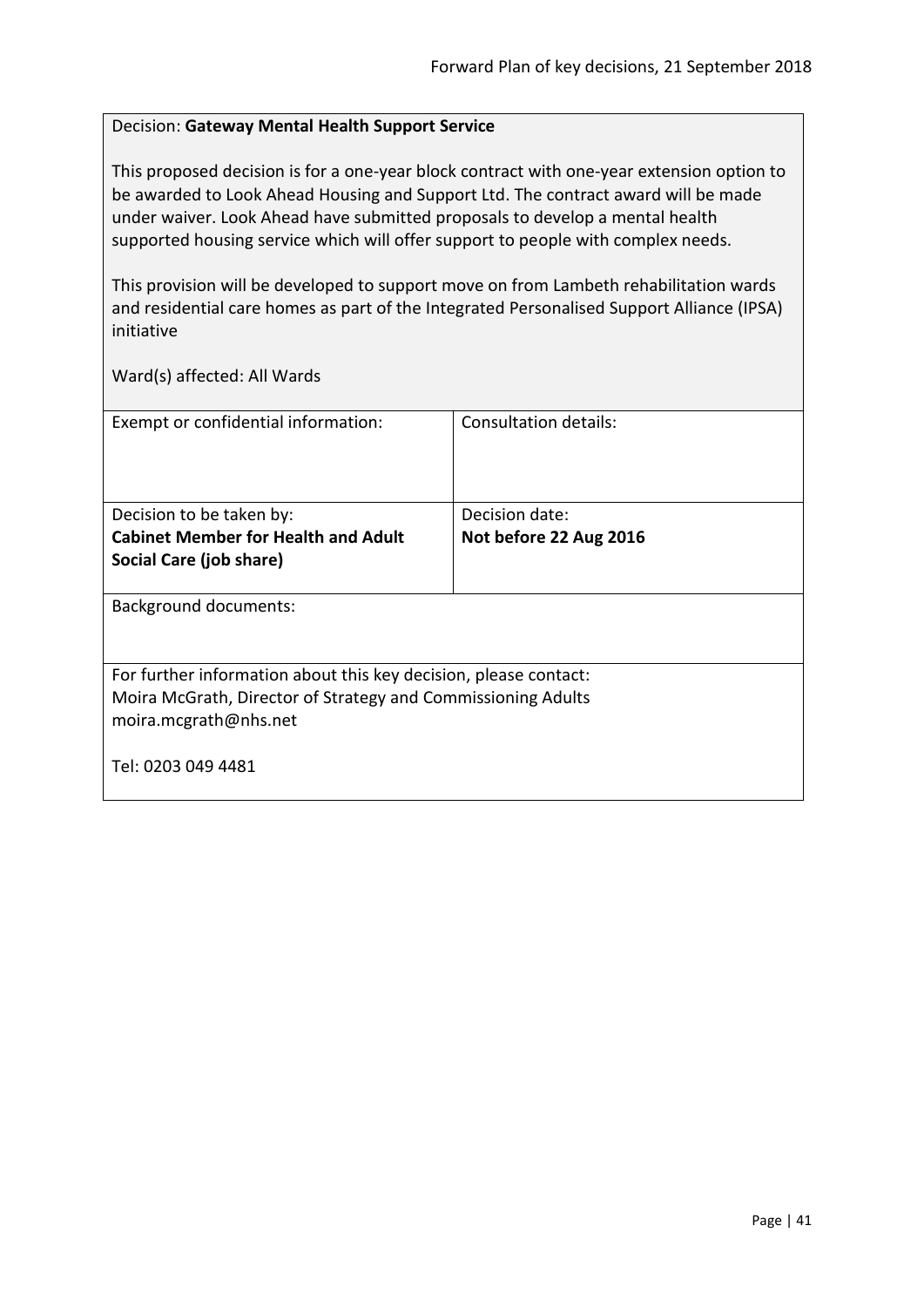<span id="page-41-0"></span>

| Decision: Latch House offender service                                                                                                                                                                          |                        |  |
|-----------------------------------------------------------------------------------------------------------------------------------------------------------------------------------------------------------------|------------------------|--|
| This decision will enable the Council to undertake a competitive tendering process to<br>award the contract to provide the Latch House offender service from April 2018 onwards.<br>Ward(s) affected: All Wards |                        |  |
| Exempt or confidential information:                                                                                                                                                                             | Consultation details:  |  |
|                                                                                                                                                                                                                 |                        |  |
| Decision to be taken by:                                                                                                                                                                                        | Decision date:         |  |
| <b>Cabinet Member for Health and Adult</b>                                                                                                                                                                      | Not before 12 Feb 2018 |  |
| Social Care (job share)                                                                                                                                                                                         |                        |  |
| <b>Background documents:</b>                                                                                                                                                                                    |                        |  |
|                                                                                                                                                                                                                 |                        |  |
| For further information about this key decision, please contact:                                                                                                                                                |                        |  |
| Mandy Green, Assistant Director, Homes and Communities                                                                                                                                                          |                        |  |
| mgreen3@lambeth.gov.uk                                                                                                                                                                                          |                        |  |
| Tel: 02079267020                                                                                                                                                                                                |                        |  |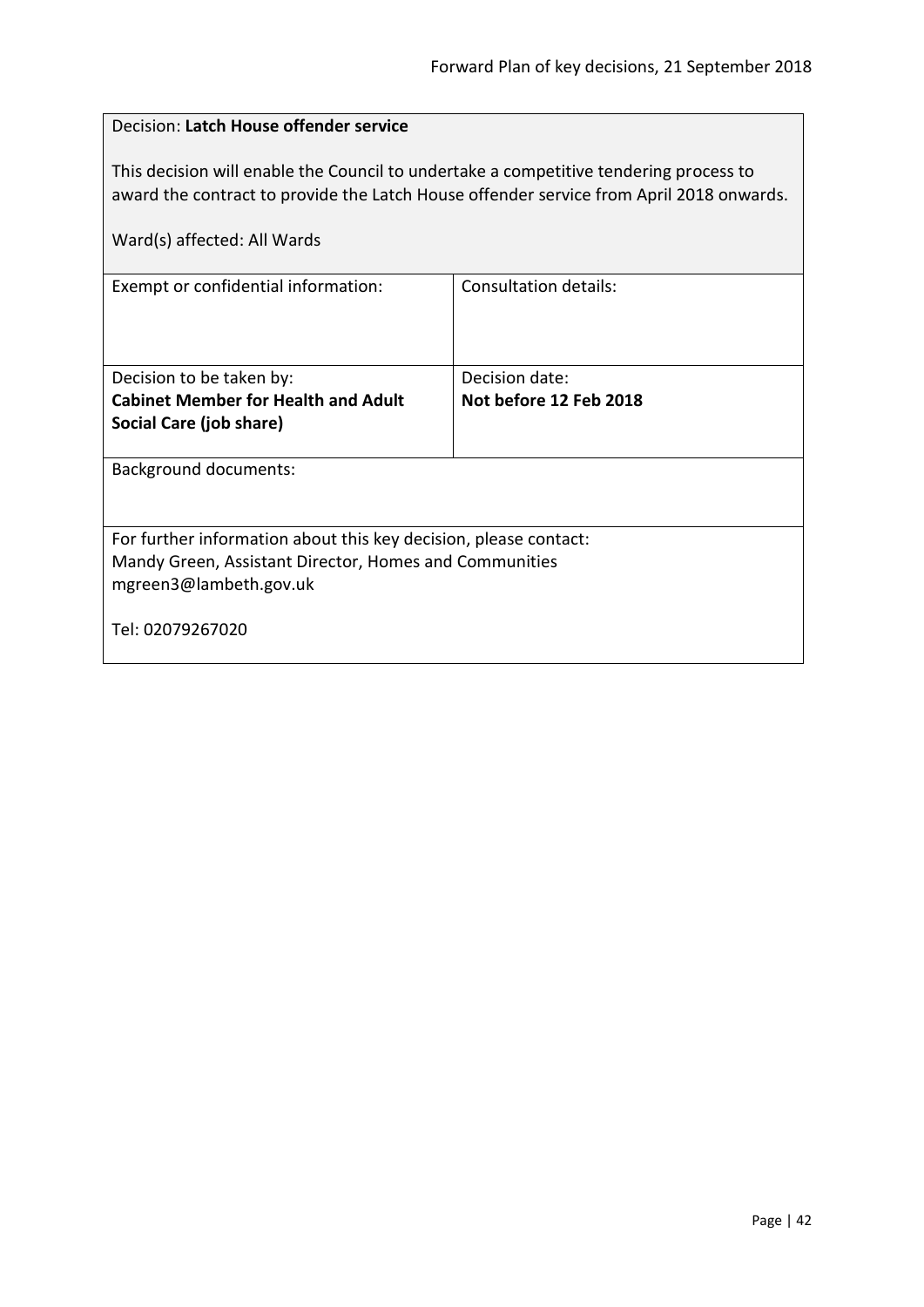<span id="page-42-0"></span>Decision: **s75 partnership agreement with NHS Lambeth Clinical Commissioning Group**

Councils and Clinical Commissioning Groups are required under s75 of the NHS Act 2006 to have formal agreements in place that set out how they share resources and commission services. The proposed agreement will support integrated commissioning arrangements and the Living Well Network Alliance and will run from July 2018 to March 2025

| Exempt or confidential information:                                                                                                                       | Consultation details:  |  |
|-----------------------------------------------------------------------------------------------------------------------------------------------------------|------------------------|--|
|                                                                                                                                                           |                        |  |
| Decision to be taken by:                                                                                                                                  | Decision date:         |  |
| <b>Cabinet Member for Health and Adult</b>                                                                                                                | Not before 11 Jun 2018 |  |
| Social Care (job share)                                                                                                                                   |                        |  |
| <b>Background documents:</b>                                                                                                                              |                        |  |
| For further information about this key decision, please contact:<br>Moira McGrath, Director of Strategy and Commissioning Adults<br>moira.mcgrath@nhs.net |                        |  |
| Tel: 0203 049 4481                                                                                                                                        |                        |  |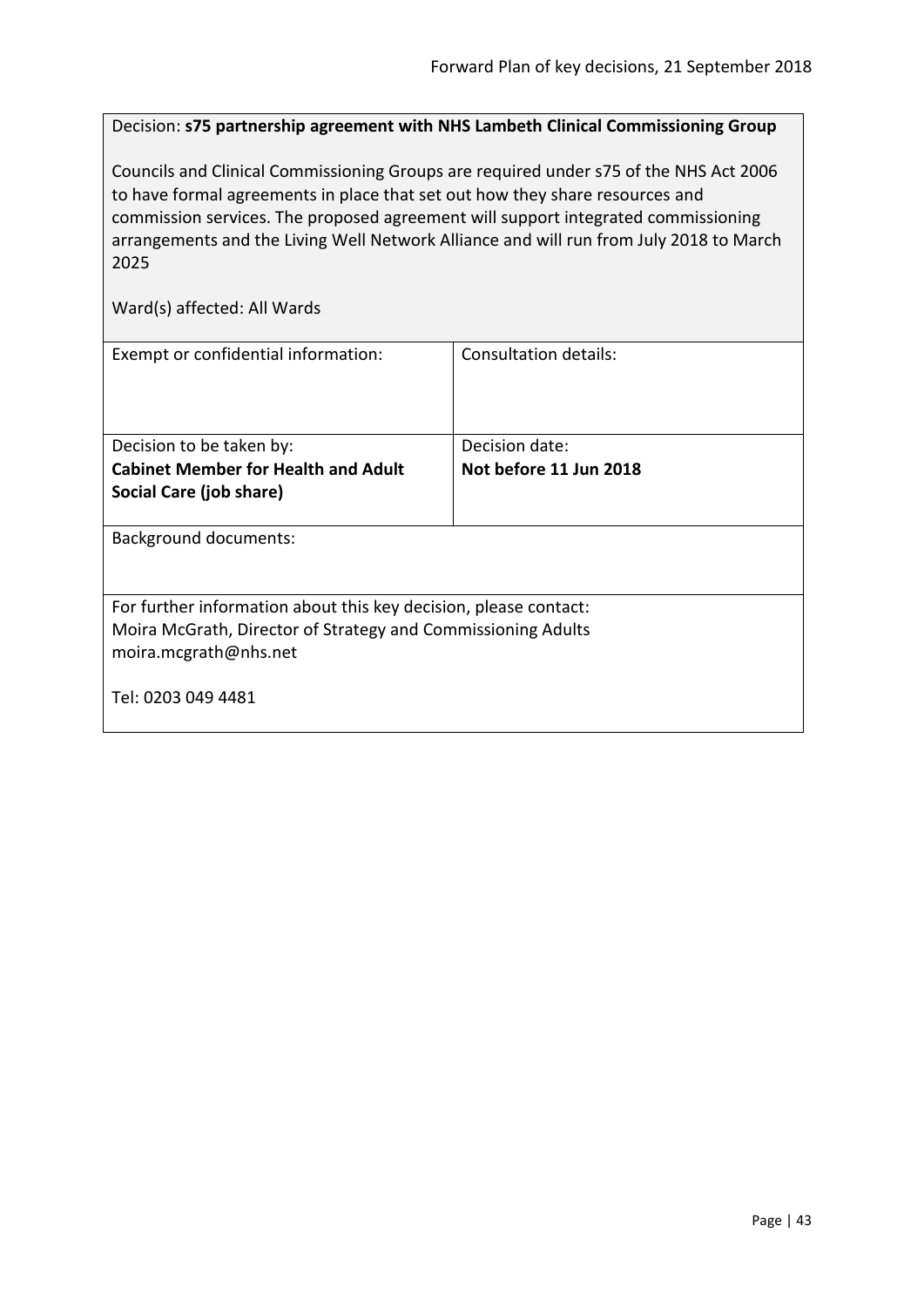# <span id="page-43-0"></span>Decision: **Public Health Services**

Approval to increase the value of the Council's contract with SH:24 to provide online sexual health testing, to allow increased access to the service for Lewisham and Southwark residents during the period 1st April to 30th June 2018.

There is no additional financial contribution from LB Lambeth.

| Exempt or confidential information:                              | Consultation details:                                                                |
|------------------------------------------------------------------|--------------------------------------------------------------------------------------|
|                                                                  |                                                                                      |
|                                                                  |                                                                                      |
|                                                                  |                                                                                      |
|                                                                  |                                                                                      |
| Decision to be taken by:                                         | Decision date:                                                                       |
| <b>Cabinet Member for Health and Adult</b>                       | Not before 11 Jun 2018                                                               |
| Social Care (job share)                                          |                                                                                      |
|                                                                  |                                                                                      |
|                                                                  |                                                                                      |
| <b>Background documents:</b>                                     |                                                                                      |
|                                                                  |                                                                                      |
|                                                                  |                                                                                      |
| For further information about this key decision, please contact: |                                                                                      |
|                                                                  | Emily Newell, Commissioning Officer, Strategy & Commissioning: Housing & Communities |
|                                                                  |                                                                                      |
| ENewell@lambeth.gov.uk                                           |                                                                                      |
| <b>Phoenix House</b>                                             |                                                                                      |
| Tel: 0207 926 0973                                               |                                                                                      |
|                                                                  |                                                                                      |
|                                                                  |                                                                                      |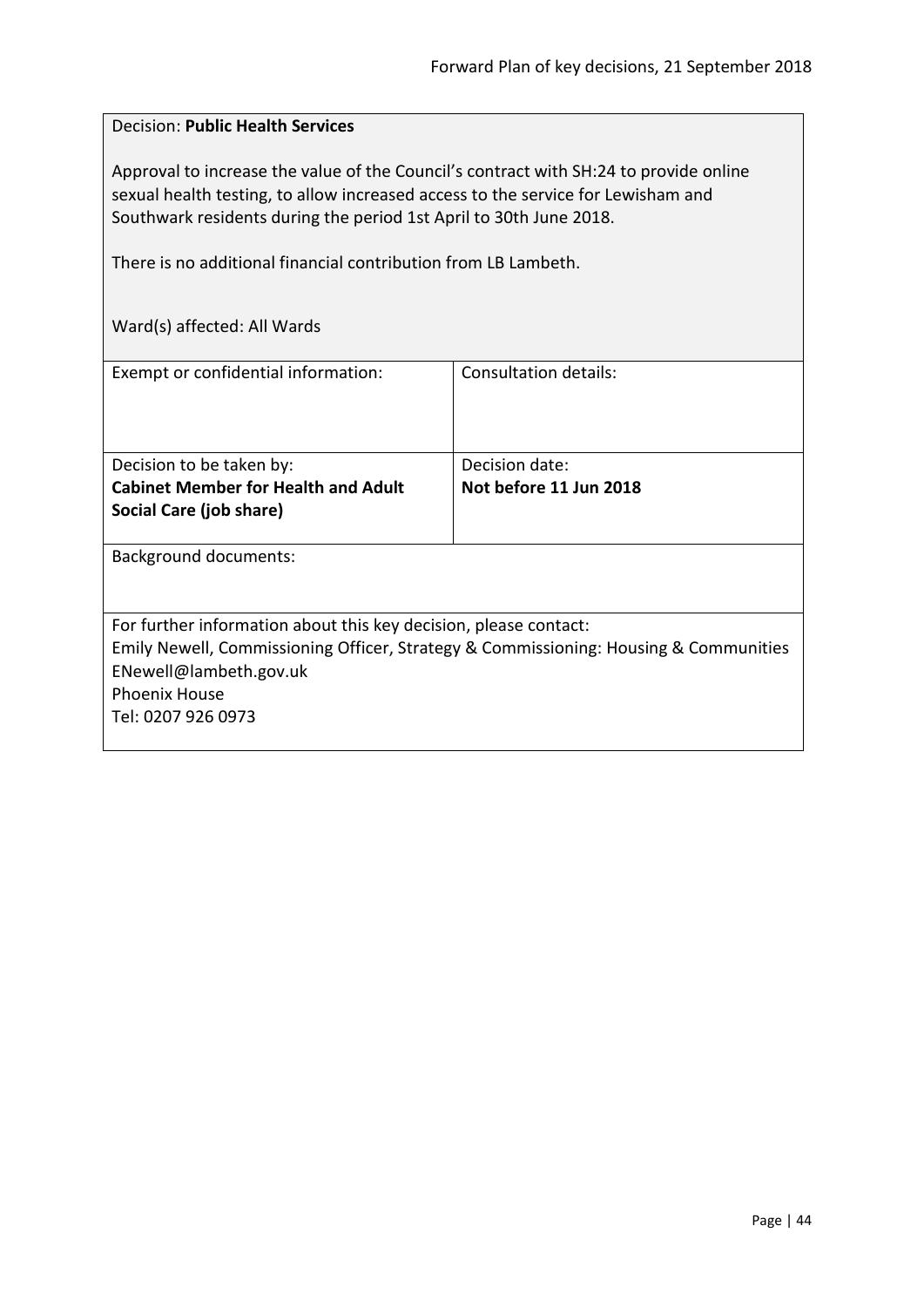<span id="page-44-0"></span>

| Decision: Transforming Waterloo (Waterloo Roundabout) Regeneration Project                                                                                                                                                    |                        |  |
|-------------------------------------------------------------------------------------------------------------------------------------------------------------------------------------------------------------------------------|------------------------|--|
| Ward(s) affected: Bishop's                                                                                                                                                                                                    |                        |  |
| Exempt or confidential information:                                                                                                                                                                                           | Consultation details:  |  |
| Decision to be taken by:                                                                                                                                                                                                      | Decision date:         |  |
| <b>Cabinet Member for Planning, Investment</b><br>and New Homes                                                                                                                                                               | Not before 17 Jul 2017 |  |
| <b>Background documents:</b>                                                                                                                                                                                                  |                        |  |
| For further information about this key decision, please contact:<br>Sandra Roebuck, Director - Growth, Planning and Employment<br>SRoebuck@lambeth.gov.uk<br>Blue Star House, London Borough of Lambeth<br>Tel: 020 7926 2594 |                        |  |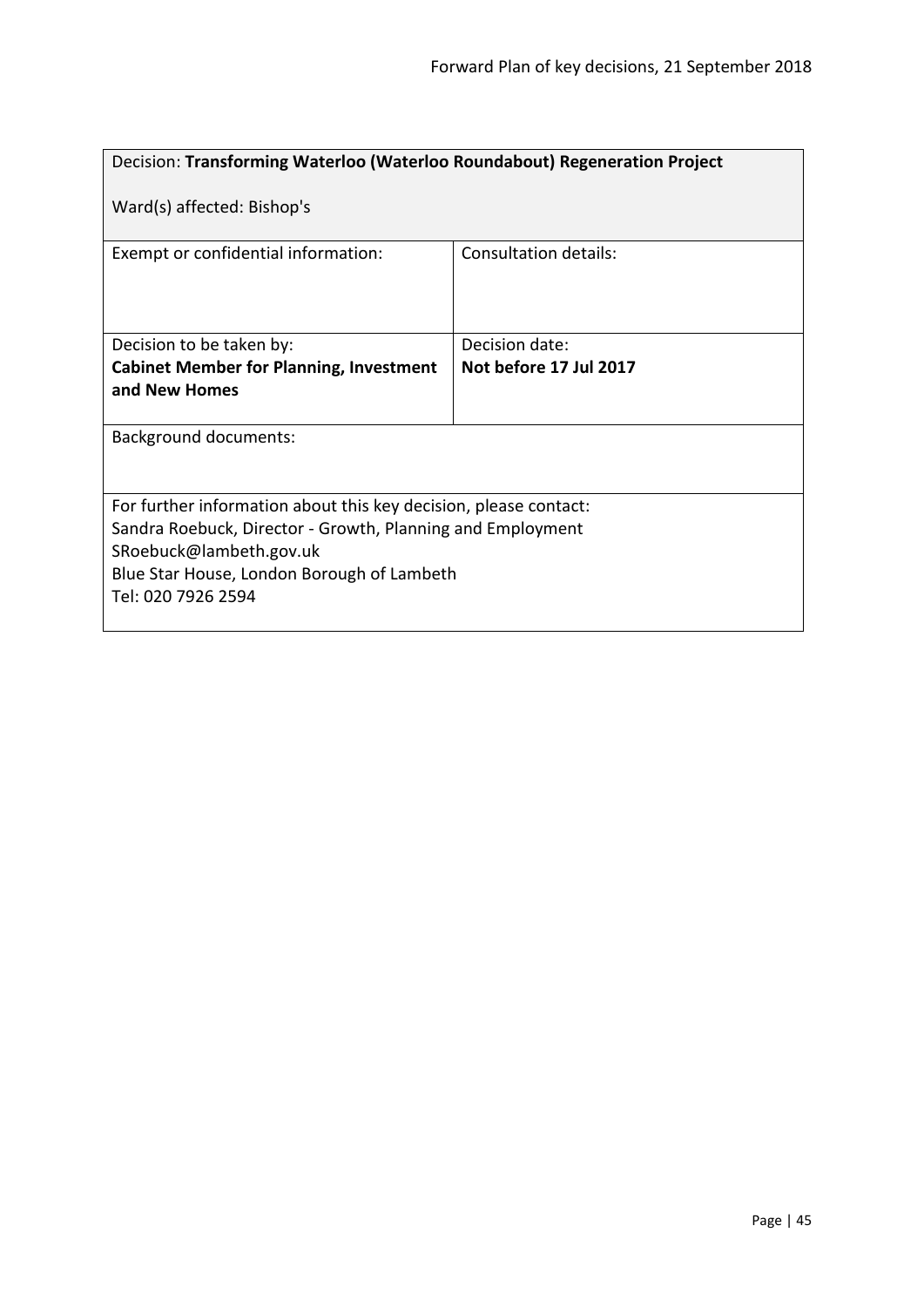<span id="page-45-0"></span>

| Decision: Redevelopment of 114 - 118 Lower Marsh                                                                                                                                                                              |                                          |  |
|-------------------------------------------------------------------------------------------------------------------------------------------------------------------------------------------------------------------------------|------------------------------------------|--|
| to agreed that the Council owned site at $114 - 118$ Lower Marsh be redeveloped as a<br>mixed use retail and office led scheme.<br>Ward(s) affected: Bishop's                                                                 |                                          |  |
| Exempt or confidential information:                                                                                                                                                                                           | Consultation details:                    |  |
| Decision to be taken by:<br><b>Cabinet Member for Planning, Investment</b><br>and New Homes                                                                                                                                   | Decision date:<br>Not before 26 Sep 2017 |  |
| <b>Background documents:</b>                                                                                                                                                                                                  |                                          |  |
| For further information about this key decision, please contact:<br>Sandra Roebuck, Director - Growth, Planning and Employment<br>SRoebuck@lambeth.gov.uk<br>Blue Star House, London Borough of Lambeth<br>Tel: 020 7926 2594 |                                          |  |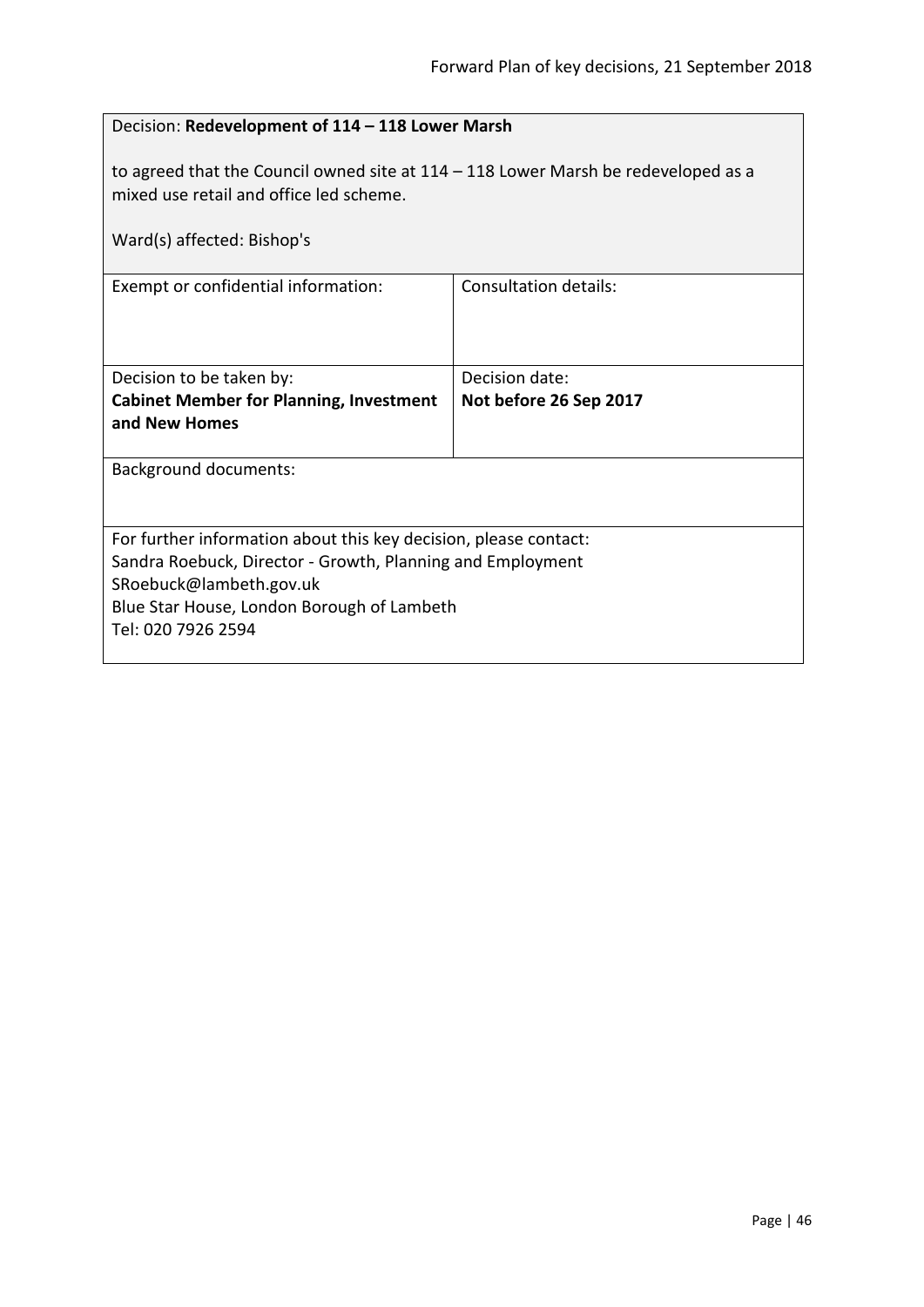#### <span id="page-46-0"></span>Decision: **Conversion of Brixton Recreation Centre storage space to work space**

To approve the reuse and letting of the storage space at Brixton Recreation Centre (off Beehive Place) and delegate authority to the Head of Strategic Property & Valuation Services to enter into an Agreement to Lease in the best interest of the council, subject to planning and listed building being grant for change of use and physical alterations.

#### Ward(s) affected: Coldharbour

| Exempt or confidential information:                              | Consultation details: |  |
|------------------------------------------------------------------|-----------------------|--|
|                                                                  |                       |  |
|                                                                  |                       |  |
|                                                                  |                       |  |
| Decision to be taken by:                                         | Decision date:        |  |
| <b>Cabinet Member for Planning, Investment</b>                   | Not before 9 Oct 2017 |  |
| and New Homes                                                    |                       |  |
|                                                                  |                       |  |
| <b>Background documents:</b>                                     |                       |  |
|                                                                  |                       |  |
|                                                                  |                       |  |
| For further information about this key decision, please contact: |                       |  |
| Tom Bridgman                                                     |                       |  |
| tbridgman@lambeth.gov.uk                                         |                       |  |
|                                                                  |                       |  |
|                                                                  |                       |  |
|                                                                  |                       |  |
|                                                                  |                       |  |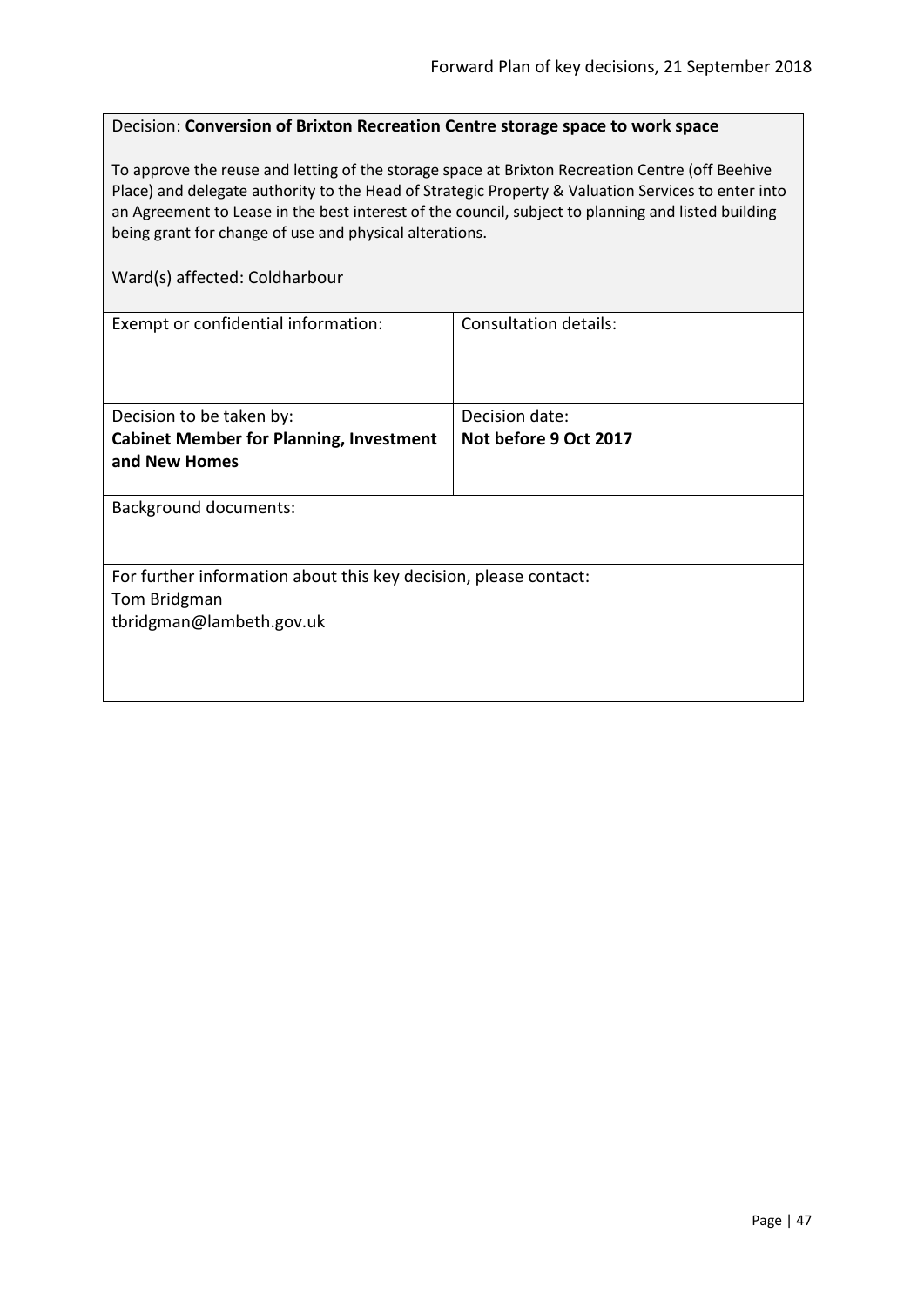# <span id="page-47-0"></span>Decision: **Oval and Prince's Co-operative Local Investment Plan**

To agree priorities for infrastructure investment in Oval and Prince's wards for the next five years. Priorities have been informed by public consultation from January to March 2017.

| Ward(s) affected: Oval; Prince's                                                    |                       |  |
|-------------------------------------------------------------------------------------|-----------------------|--|
| Exempt or confidential information:                                                 | Consultation details: |  |
| Decision to be taken by:                                                            | Decision date:        |  |
| <b>Cabinet Member for Planning, Investment</b>                                      | Not before 9 Oct 2017 |  |
| and New Homes                                                                       |                       |  |
| Background documents:                                                               |                       |  |
| For further information about this key decision, please contact:                    |                       |  |
| Conor McDonagh, Delivery Lead - Regeneration                                        |                       |  |
| cmcdonagh@lambeth.gov.uk                                                            |                       |  |
| 1st Floor, Phoenix House, 10 Wandsworth Road, London, SW8 2LL<br>Tel: 020 7926 5980 |                       |  |
|                                                                                     |                       |  |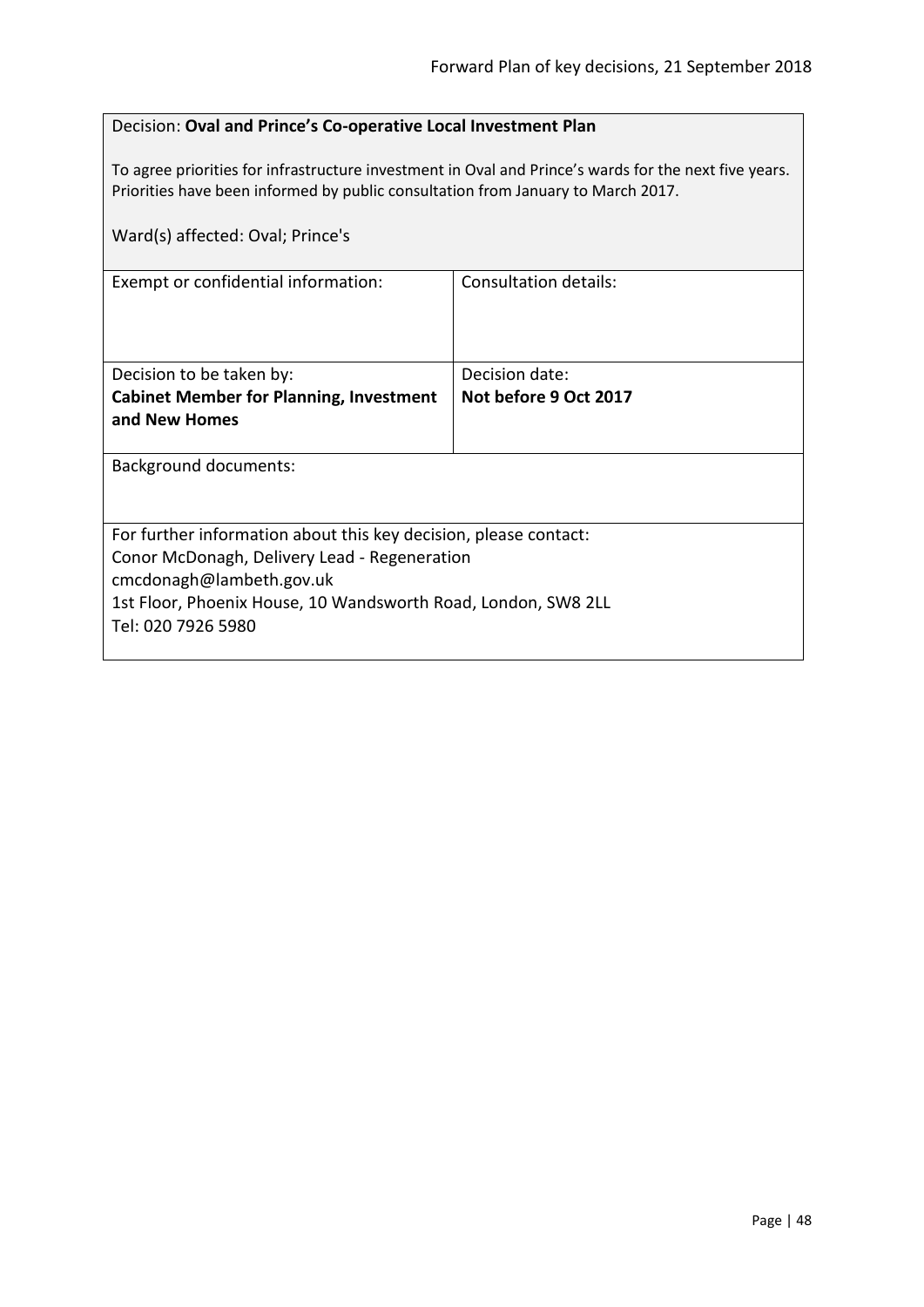#### <span id="page-48-0"></span>Decision: **Carmelita Centre and Orsett Street Lead Consultant Architect**

To appoint a Lead Consultant Architect for the Carmelita Centre and Orsett Street projects. This appointment will allow the progression of these projects – the architect will present several options for the developments, and after a decision is made will work on their further design.

# Ward(s) affected: Prince's

| Exempt or confidential information:<br>Part exempt<br>Information relating to the financial or<br>business affairs of any particular person<br>(including the authority holding that<br>information) | <b>Consultation details:</b> |
|------------------------------------------------------------------------------------------------------------------------------------------------------------------------------------------------------|------------------------------|
| Decision to be taken by:                                                                                                                                                                             | Decision date:               |
| <b>Cabinet Member for Planning, Investment</b><br>and New Homes                                                                                                                                      | Not before 15 Jan 2018       |
| <b>Background documents:</b>                                                                                                                                                                         |                              |
| For further information about this key decision, please contact:<br>Annabel Gray, Consultant Project Manager<br>AGray@lambeth.gov.uk                                                                 |                              |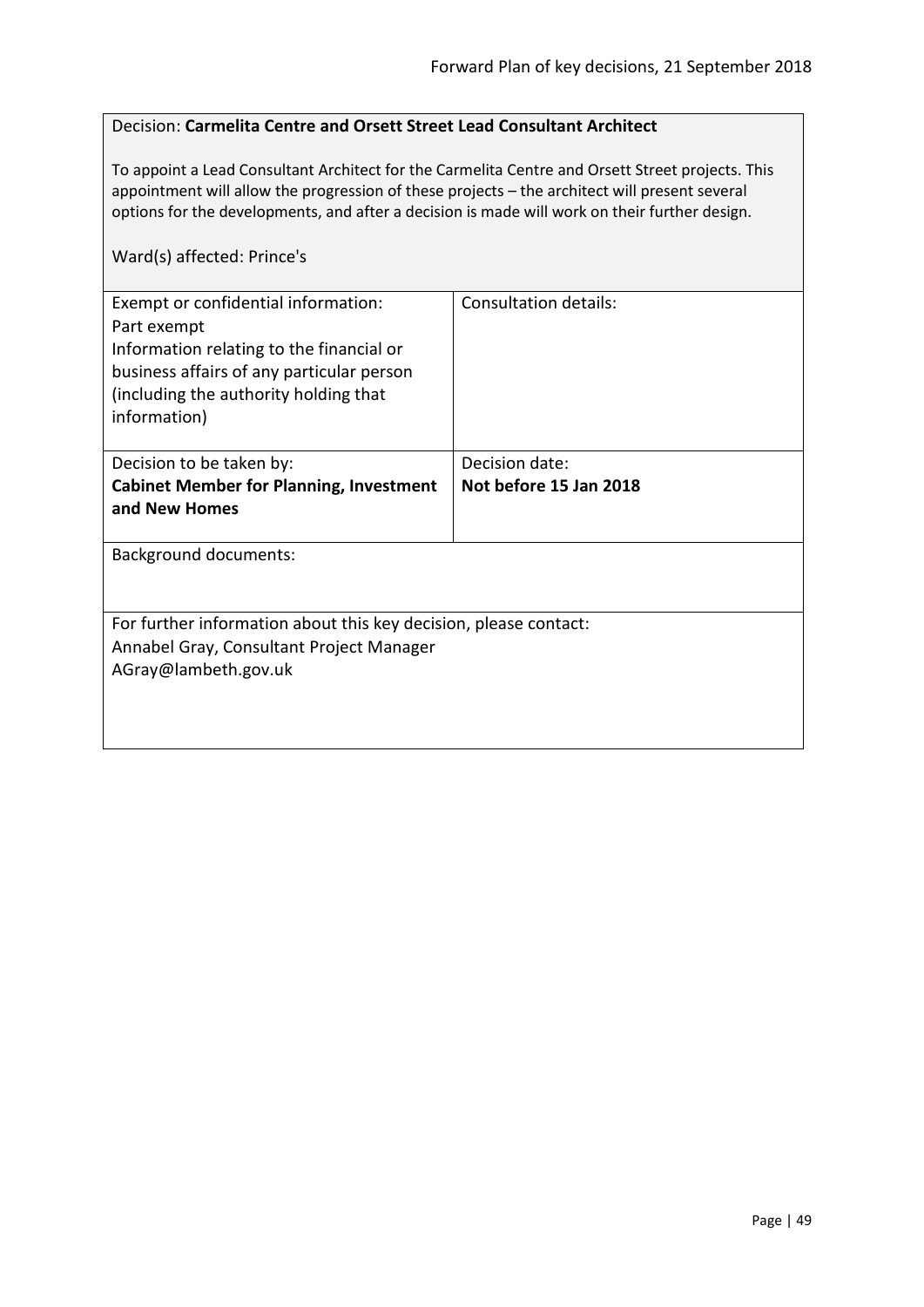#### <span id="page-49-0"></span>Decision: **London Eye S106 Agreement**

Under the terms of a S106 agreement, the South Bank Employers Group (SBEG) provides specified operational and community initiatives in the South Bank area. These are financed by payments that the Council receives annually from the operator of the Coca-Cola London Eye. The Council makes payment to SBEG in arrears on the basis of goods provided and services rendered according to an agreed programme of work.

To approve the total budget of £764,472 for 2018/19.

Ward(s) affected: Bishop's

| Exempt or confidential information:                                | Consultation details:  |  |
|--------------------------------------------------------------------|------------------------|--|
|                                                                    |                        |  |
|                                                                    |                        |  |
| Decision to be taken by:                                           | Decision date:         |  |
| <b>Cabinet Member for Planning, Investment</b>                     | Not before 15 Jan 2018 |  |
| and New Homes                                                      |                        |  |
|                                                                    |                        |  |
| <b>Background documents:</b>                                       |                        |  |
|                                                                    |                        |  |
|                                                                    |                        |  |
| For further information about this key decision, please contact:   |                        |  |
| Andrew Burton, Head of Capital Programmes and Highways             |                        |  |
| ABurton@lambeth.gov.uk                                             |                        |  |
| 5th Floor Blue Star House, 234-244 Stockwell Road, London, SW9 9SP |                        |  |
| Tel: 0207 926 6221                                                 |                        |  |
|                                                                    |                        |  |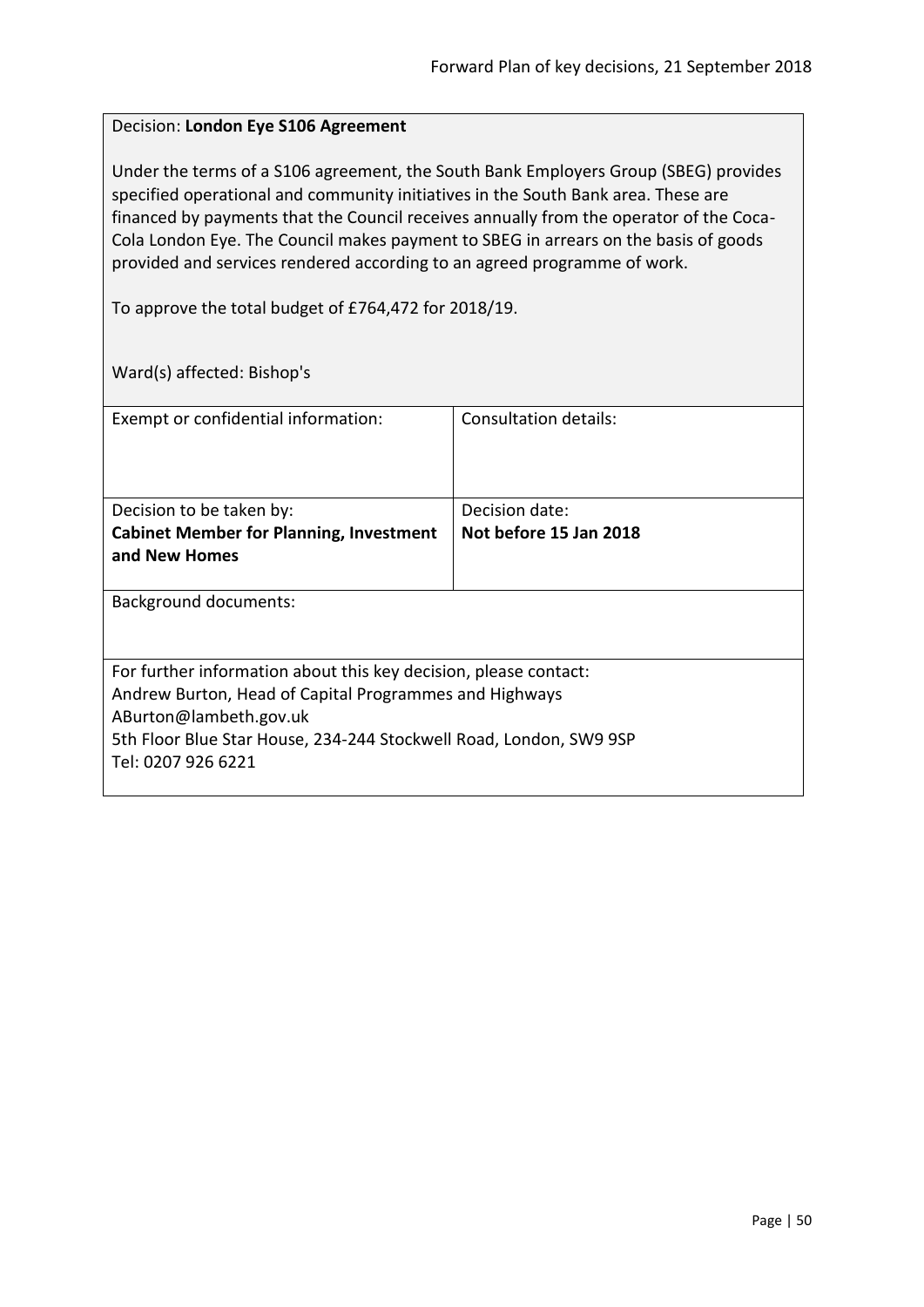<span id="page-50-0"></span>

| Decision: Chapel road sites acquisition                                                                                                                                                                                             |                                          |  |
|-------------------------------------------------------------------------------------------------------------------------------------------------------------------------------------------------------------------------------------|------------------------------------------|--|
| 1. To seek to acquire a site in Norwood High Street on the terms recommended within the<br>decision report                                                                                                                          |                                          |  |
| To approve the procurement of additional commercial property and legal services to<br>2.<br>support the potential acquisition of the site                                                                                           |                                          |  |
| Ward(s) affected: Gipsy Hill                                                                                                                                                                                                        |                                          |  |
| <b>Consultation details:</b><br>Exempt or confidential information:                                                                                                                                                                 |                                          |  |
| Decision to be taken by:<br><b>Cabinet Member for Planning, Investment</b><br>and New Homes                                                                                                                                         | Decision date:<br>Not before 19 Feb 2018 |  |
| <b>Background documents:</b>                                                                                                                                                                                                        |                                          |  |
| For further information about this key decision, please contact:<br>Conor McDonagh, Delivery Lead - Regeneration<br>cmcdonagh@lambeth.gov.uk<br>1st Floor, Phoenix House, 10 Wandsworth Road, London, SW8 2LL<br>Tel: 020 7926 5980 |                                          |  |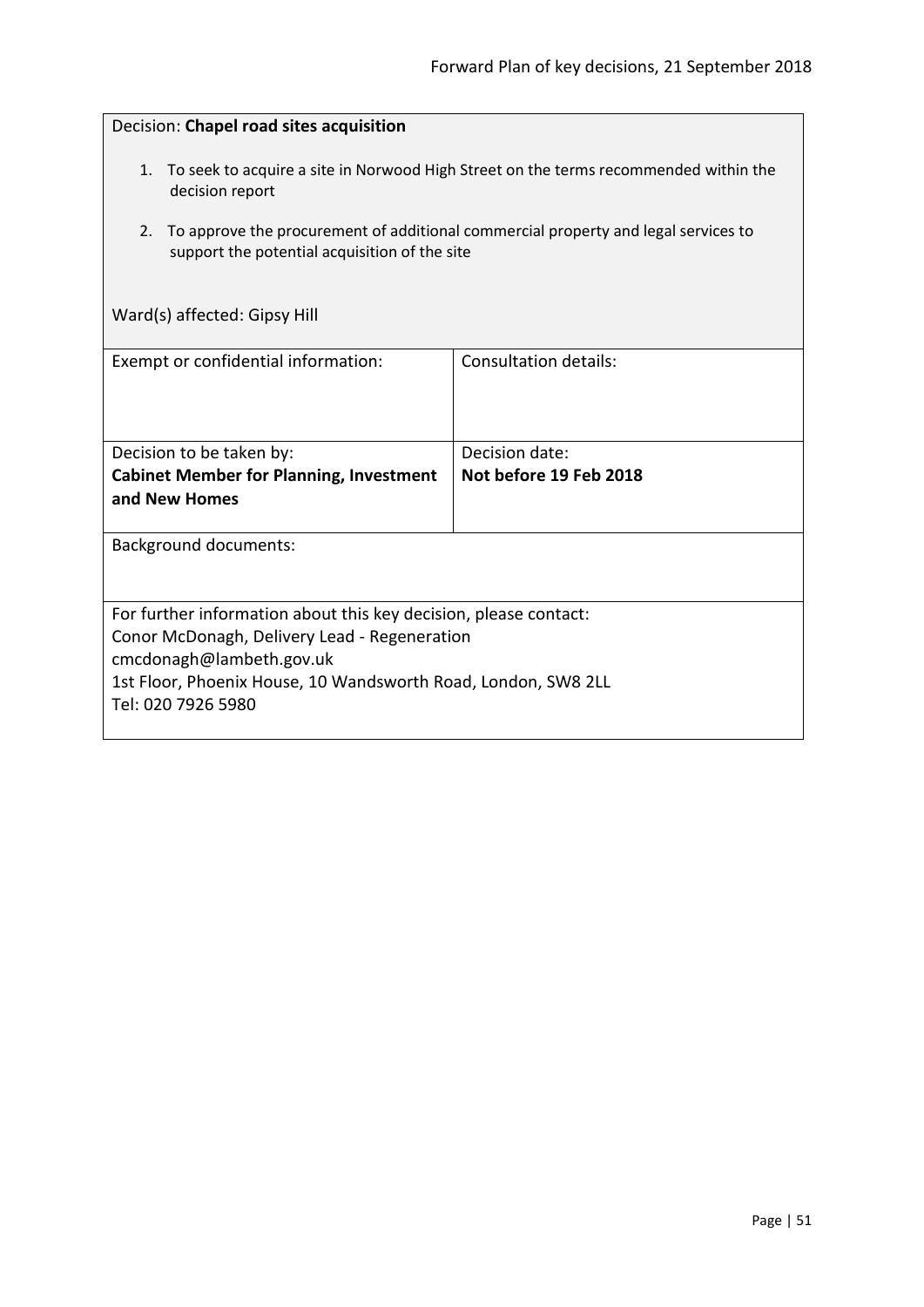<span id="page-51-0"></span>

| Decision: Westbury Estate St James Development Agreement                                                                                        |                       |  |
|-------------------------------------------------------------------------------------------------------------------------------------------------|-----------------------|--|
| Authority to enter into the Development Agreement with St James regarding the delivery of new<br>homes for Council rent on the Westbury Estate. |                       |  |
| Ward(s) affected: Clapham Town                                                                                                                  |                       |  |
| Consultation details:<br>Exempt or confidential information:                                                                                    |                       |  |
|                                                                                                                                                 |                       |  |
| Decision to be taken by:                                                                                                                        | Decision date:        |  |
| <b>Cabinet Member for Planning, Investment</b><br>and New Homes                                                                                 | Not before 2 Apr 2018 |  |
|                                                                                                                                                 |                       |  |
| <b>Background documents:</b>                                                                                                                    |                       |  |
|                                                                                                                                                 |                       |  |
| For further information about this key decision, please contact:                                                                                |                       |  |
| Jed Young, Assistant Director Housing Regeneration                                                                                              |                       |  |
| JYoung1@lambeth.gov.uk                                                                                                                          |                       |  |
| Tel: 0207 926 3463                                                                                                                              |                       |  |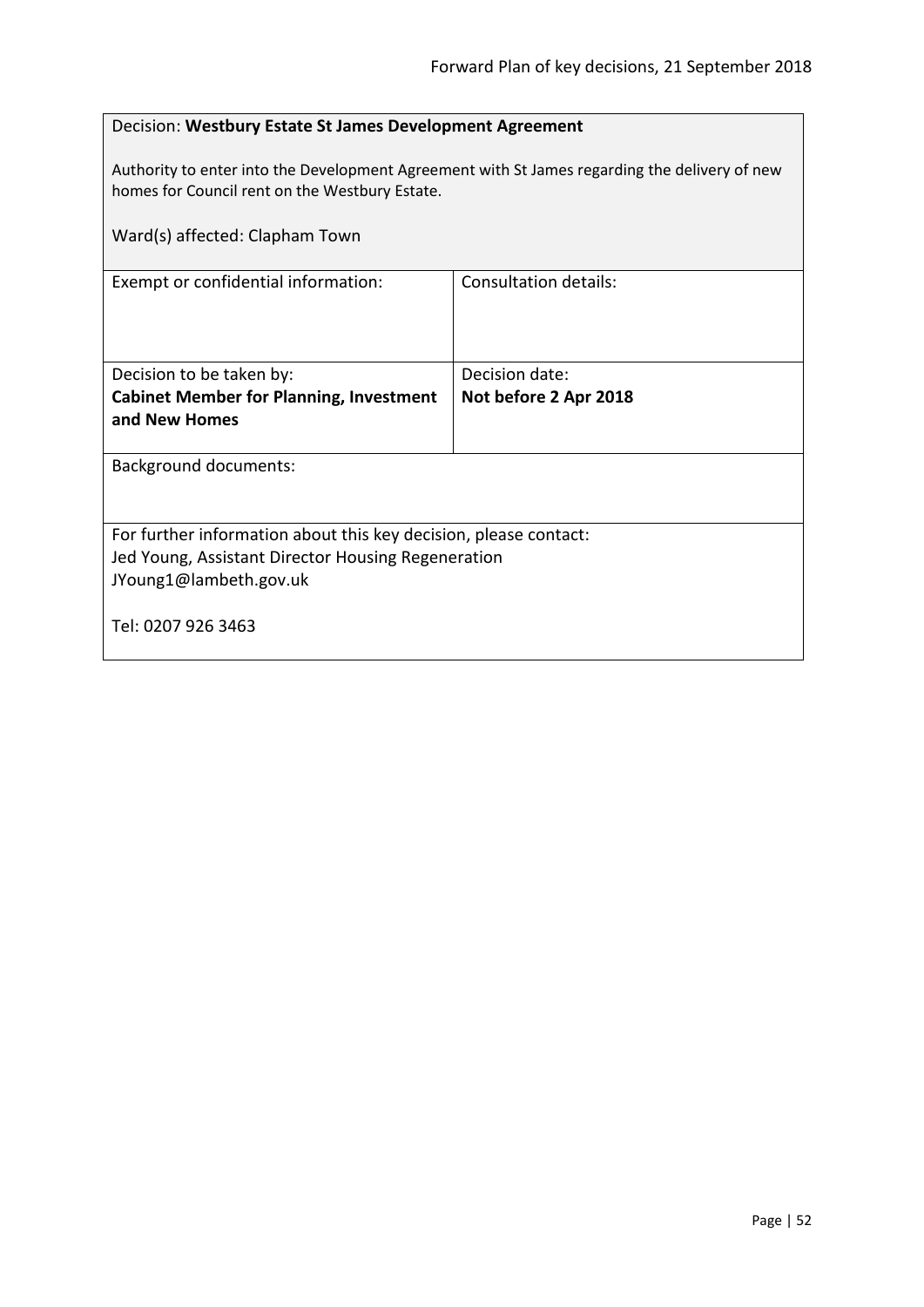<span id="page-52-0"></span>

| Decision: South Bank and Waterloo Neighbours (SoWN) draft neighbourhood plan<br>submission – legal compliance                                                                                                                            |                               |  |
|------------------------------------------------------------------------------------------------------------------------------------------------------------------------------------------------------------------------------------------|-------------------------------|--|
| To decide on the legal compliance of the draft neighbourhood plan and supporting<br>documents submitted by SoWN.                                                                                                                         |                               |  |
| Ward(s) affected: Bishop's; Prince's                                                                                                                                                                                                     |                               |  |
| Exempt or confidential information:                                                                                                                                                                                                      | <b>Consultation details:</b>  |  |
| Decision to be taken by:<br><b>Cabinet Member for Planning, Investment</b><br>and New Homes                                                                                                                                              | Decision date:<br>18 May 2018 |  |
|                                                                                                                                                                                                                                          |                               |  |
| <b>Background documents:</b>                                                                                                                                                                                                             |                               |  |
| For further information about this key decision, please contact:<br>Catherine Carpenter, Delivery Lead - Planning Strategy and Policy<br>ccarpenter@lambeth.gov.uk<br>1st Floor, Phoenix House, 10 Wandsworth Road<br>Tel: 020 7926 1251 |                               |  |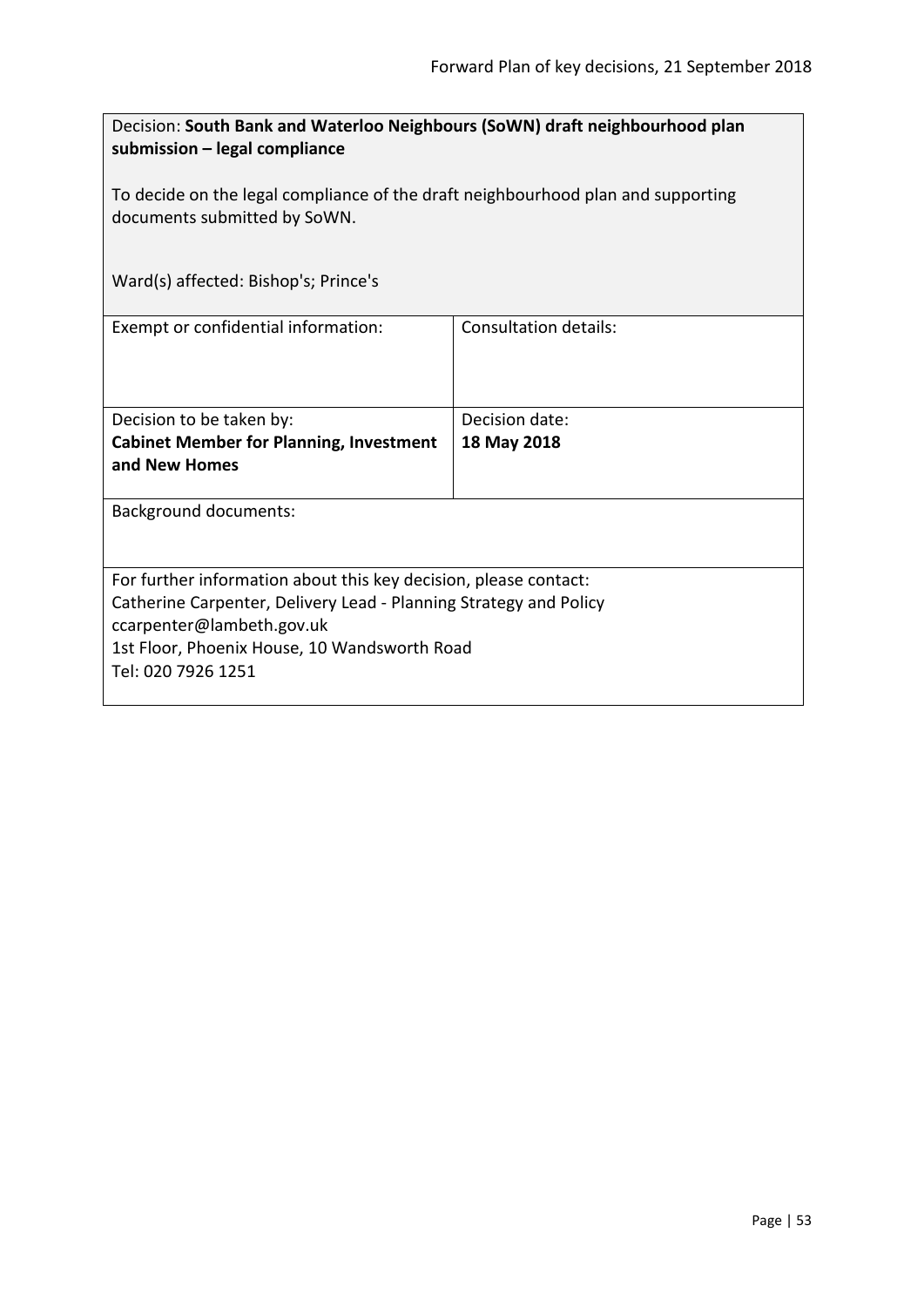<span id="page-53-0"></span>

| Decision: Estate Regeneration - Early Buy Back Funding                                                                 |                              |  |
|------------------------------------------------------------------------------------------------------------------------|------------------------------|--|
| Ward(s) affected: Clapham Town; Gipsy Hill; Larkhall; Prince's; Stockwell; Tulse Hill                                  |                              |  |
| Exempt or confidential information:                                                                                    | <b>Consultation details:</b> |  |
| Decision to be taken by:                                                                                               | Decision date:               |  |
| <b>Cabinet Member for Planning, Investment</b>                                                                         | 17 Sep 2018                  |  |
| and New Homes                                                                                                          |                              |  |
| <b>Background documents:</b>                                                                                           |                              |  |
| For further information about this key decision, please contact:<br>Jed Young, Assistant Director Housing Regeneration |                              |  |
| JYoung1@lambeth.gov.uk                                                                                                 |                              |  |
| Tel: 0207 926 3463                                                                                                     |                              |  |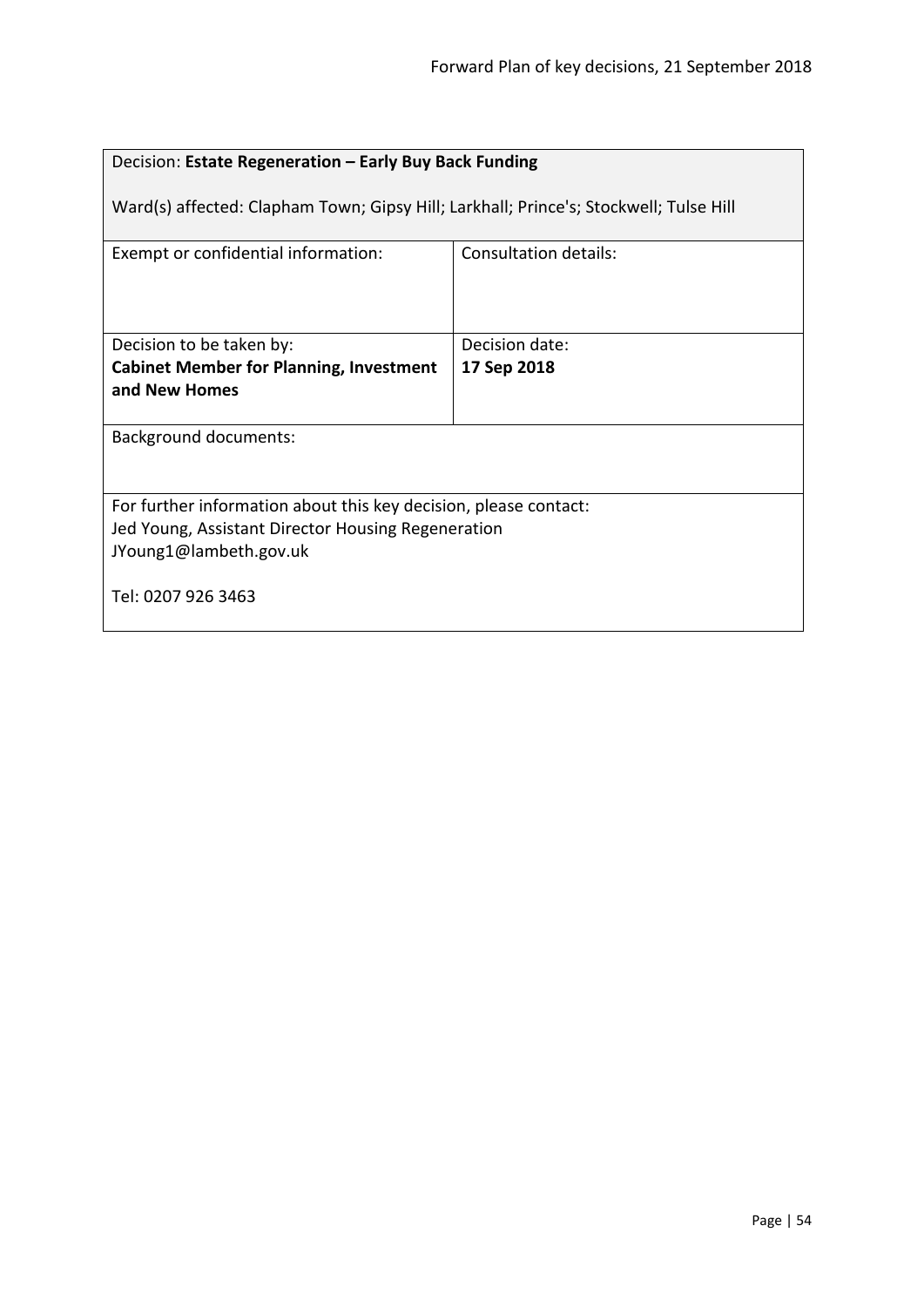#### <span id="page-54-0"></span>Decision: **Larkhall Park Opportunity Sites development partner procurement process**

Further to the CMDR dated 19/09/2017 recommending that the council should proceed in procuring a development partner via the Official Journal of the European Union (OJEU) procedure, the council has now completed that process and is in a position to formally select a development partner and sign a contract. This needs to be formalised by another CMDR and Procurement Board.

The CMDR must also reinforce the council's previous CMDR Recommendation 5 commitment to the Friends of Larkhall Park *'To use a percentage of the development's income (capital and/or revenue) for an improved maintenance and investment regime for Larkhall Park open space, and that this income, index-linked against inflation, be in place as a 'long-term' commitment'.*

Ward(s) affected: Larkhall

| Exempt or confidential information:                                     | Consultation details: |
|-------------------------------------------------------------------------|-----------------------|
|                                                                         |                       |
|                                                                         |                       |
|                                                                         |                       |
| Decision to be taken by:                                                | Decision date:        |
| <b>Cabinet Member for Planning, Investment</b>                          | Not before 8 Oct 2018 |
| and New Homes                                                           |                       |
|                                                                         |                       |
| <b>Background documents:</b>                                            |                       |
| Larkhall Park Opportunity Sites development partner procurement process |                       |
|                                                                         |                       |
| For further information about this key decision, please contact:        |                       |
| Conor McDonagh, Delivery Lead - Regeneration                            |                       |
| cmcdonagh@lambeth.gov.uk                                                |                       |
| 1st Floor, Phoenix House, 10 Wandsworth Road, London, SW8 2LL           |                       |
| Tel: 020 7926 5980                                                      |                       |
|                                                                         |                       |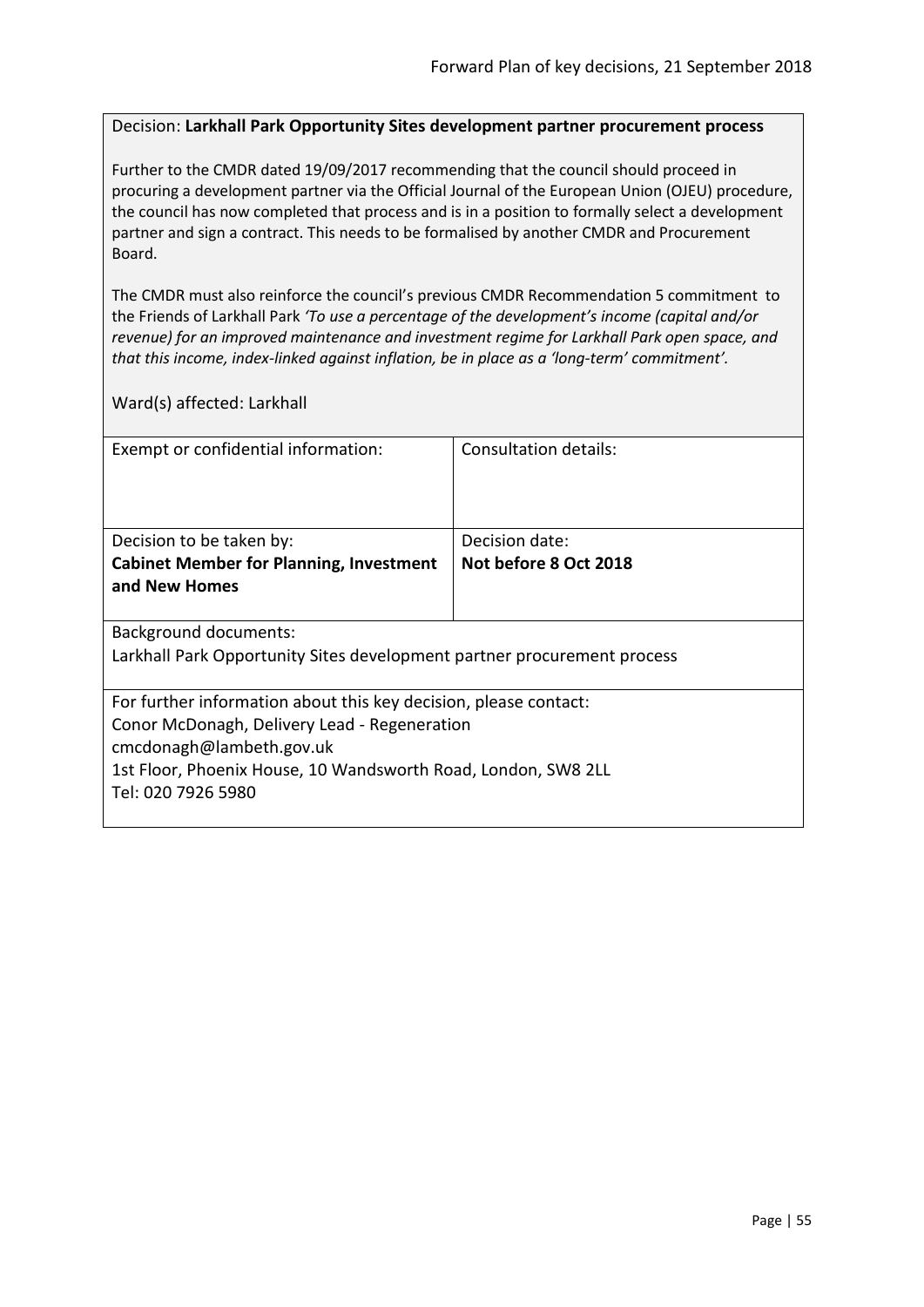<span id="page-55-0"></span>

|                                                                                                                                                        | Decision: Strategic Investment Pot - Funding Allocation |  |
|--------------------------------------------------------------------------------------------------------------------------------------------------------|---------------------------------------------------------|--|
| To approve the council entering into contract with the Corporation of London regarding the<br>acceptance of Strategic Investment Pot funding.          |                                                         |  |
| Ward(s) affected: All Wards                                                                                                                            |                                                         |  |
| Exempt or confidential information:                                                                                                                    | Consultation details:                                   |  |
|                                                                                                                                                        |                                                         |  |
| Decision to be taken by:                                                                                                                               | Decision date:                                          |  |
| <b>Cabinet Member for Planning, Investment</b><br>and New Homes                                                                                        | Not before 15 Oct 2018                                  |  |
| <b>Background documents:</b>                                                                                                                           |                                                         |  |
| Strategic Investment Pot - Funding Allocation                                                                                                          |                                                         |  |
| For further information about this key decision, please contact:<br>Matthew Blades, Head of Business, Culture and Investment<br>mblades@lambeth.gov.uk |                                                         |  |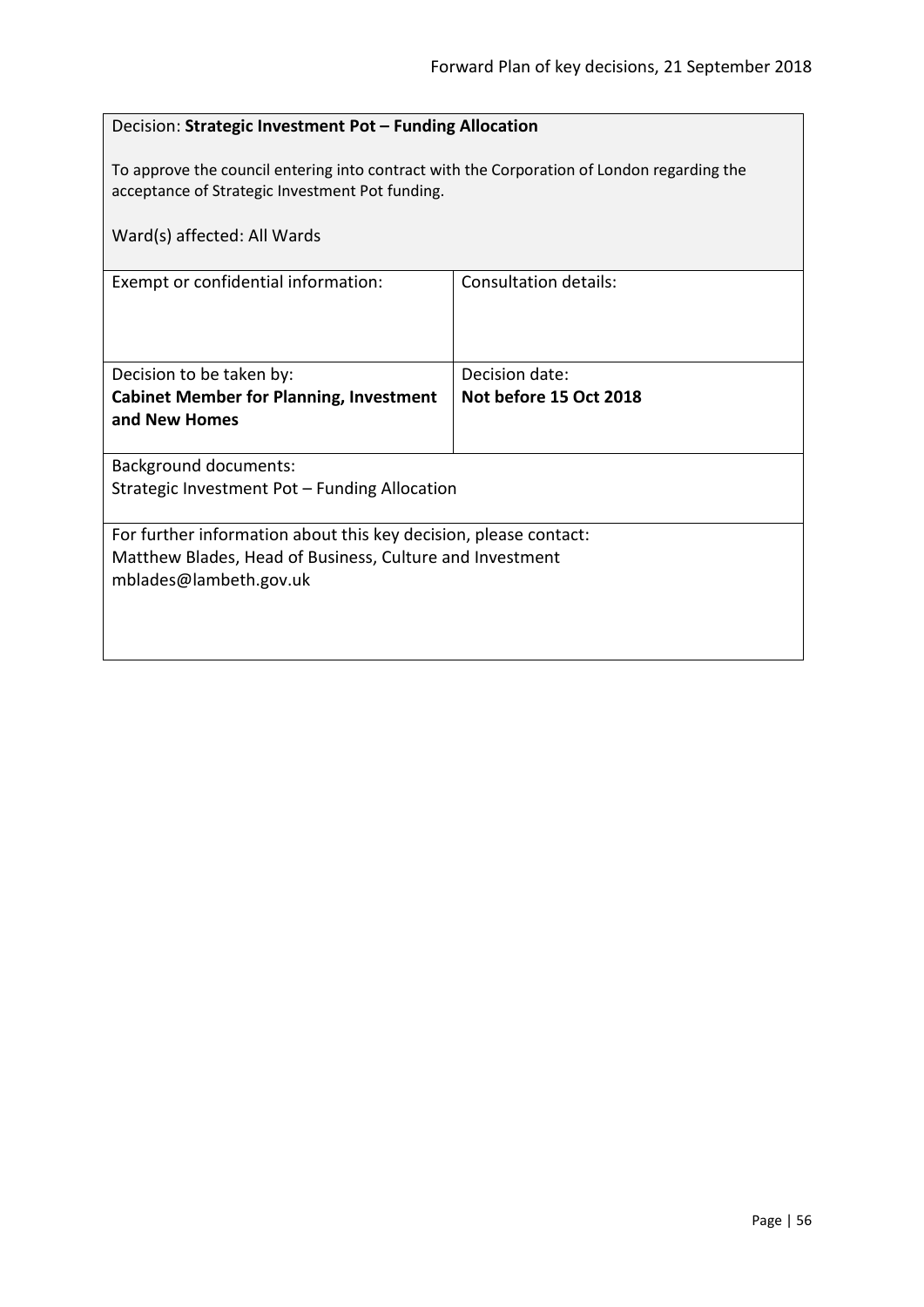### <span id="page-56-0"></span>Decision: **Clapham Business Improvement District (BID) Renewal Ballot Proposal**

To formally consider and endorse the Clapham BID proposal, and instruct the Returning Officer to hold the necessary renewal ballot.

The council is statutorily bound to consider the BID proposal and hold a ballot on the BIDs behalf unless the proposal conflicts any formally adopted and published policy by the council or it is likely to have a significantly disproportionate financial burden on any person or class of persons.

Ward(s) affected:

| Exempt or confidential information:                                                | Consultation details:  |  |
|------------------------------------------------------------------------------------|------------------------|--|
|                                                                                    |                        |  |
|                                                                                    |                        |  |
| Decision to be taken by:                                                           | Decision date:         |  |
| <b>Cabinet Member for Planning, Investment</b>                                     | Not before 22 Oct 2018 |  |
| and New Homes                                                                      |                        |  |
|                                                                                    |                        |  |
| Background documents:                                                              |                        |  |
|                                                                                    |                        |  |
|                                                                                    |                        |  |
| For further information about this key decision, please contact:                   |                        |  |
| Nathan Vasey, Senior Business and Inward Investment Officer, Investment and Growth |                        |  |
| NVasey@lambeth.gov.uk                                                              |                        |  |
|                                                                                    |                        |  |
|                                                                                    |                        |  |
|                                                                                    |                        |  |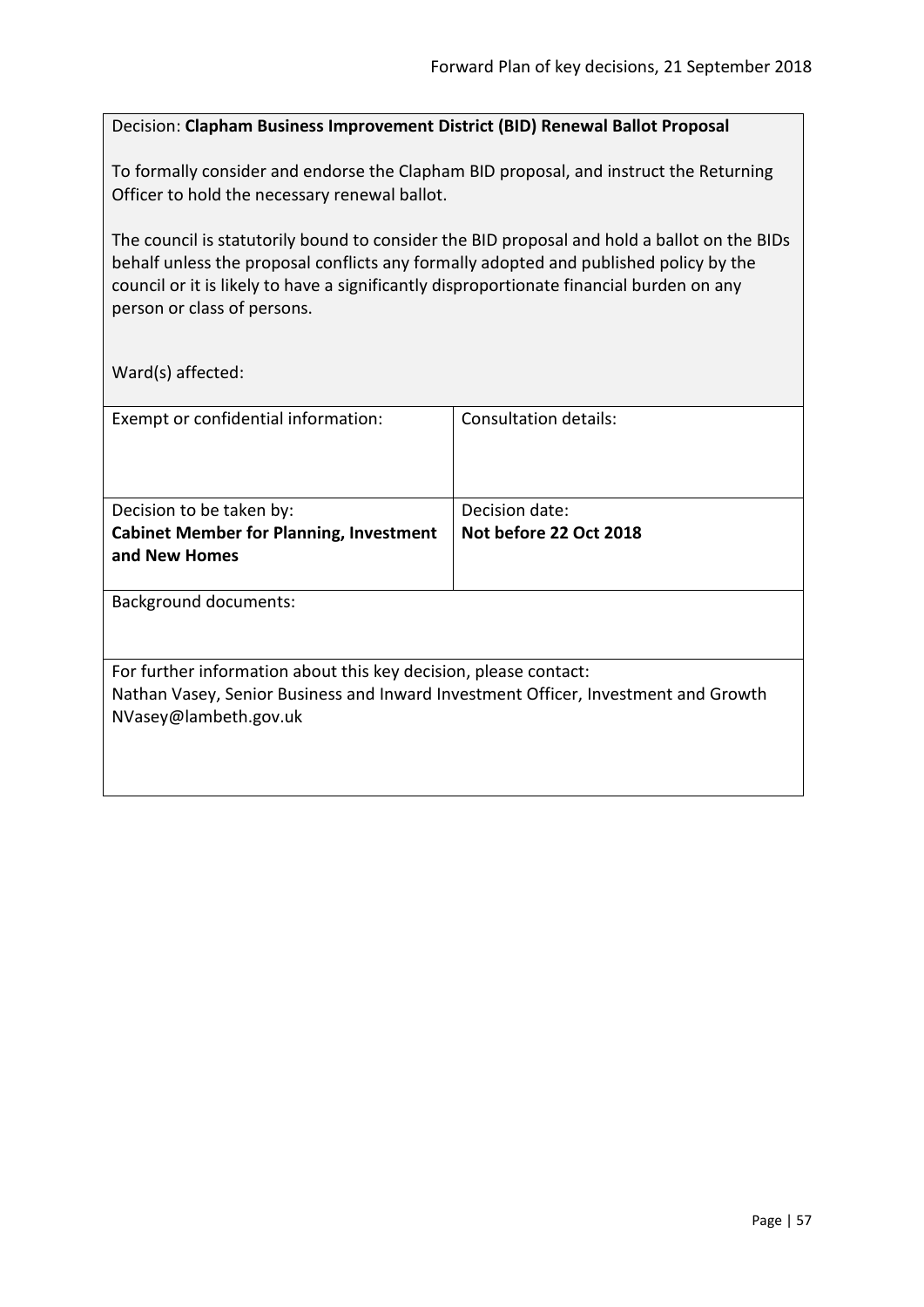### <span id="page-57-0"></span>Decision: **Proposal regarding the site at the former Clapham Old Library**

Following the acquisition of the property at 60 Orlando Road, the Council is proposing to work with Ipsus Developments and Omnibus Theatre to bring forward plans for a small scale redevelopment of the rear of the site, with the aim of creating a new asset, subject to further discussions with the planning department and formal consent, which will provide a sustainable revenue stream to the parties. The form of this joint venture is being discussed and it is anticipated that any works contracts will be under the OJEU threshold.

The Council wishes to engage with the above parties who will bring the local and commercial expertise to the venture. Ipsus Developments brought the opportunity to the Council and in recognition of their input to the process, it is proposed that the Council continues to utilise their significant local development expertise.

The Council also wishes to continue to work collaboratively with Omnibus to ensure the future of the building as a leading performance arts venue.

Ward(s) affected: Clapham Town

| Exempt or confidential information:                              | Consultation details:  |
|------------------------------------------------------------------|------------------------|
|                                                                  |                        |
|                                                                  |                        |
|                                                                  |                        |
|                                                                  |                        |
| Decision to be taken by:                                         | Decision date:         |
| <b>Cabinet Member for Equalities and Culture</b>                 | Not before 12 Jun 2017 |
|                                                                  |                        |
|                                                                  |                        |
|                                                                  |                        |
| <b>Background documents:</b>                                     |                        |
|                                                                  |                        |
|                                                                  |                        |
| For further information about this key decision, please contact: |                        |
| Sophie Linton, Head of Valuation and Strategic Property Services |                        |
| SLinton@lambeth.gov.uk                                           |                        |
|                                                                  |                        |
| 2nd Floor, Olive Morris House                                    |                        |
| Tel: 020 7926 6954                                               |                        |
|                                                                  |                        |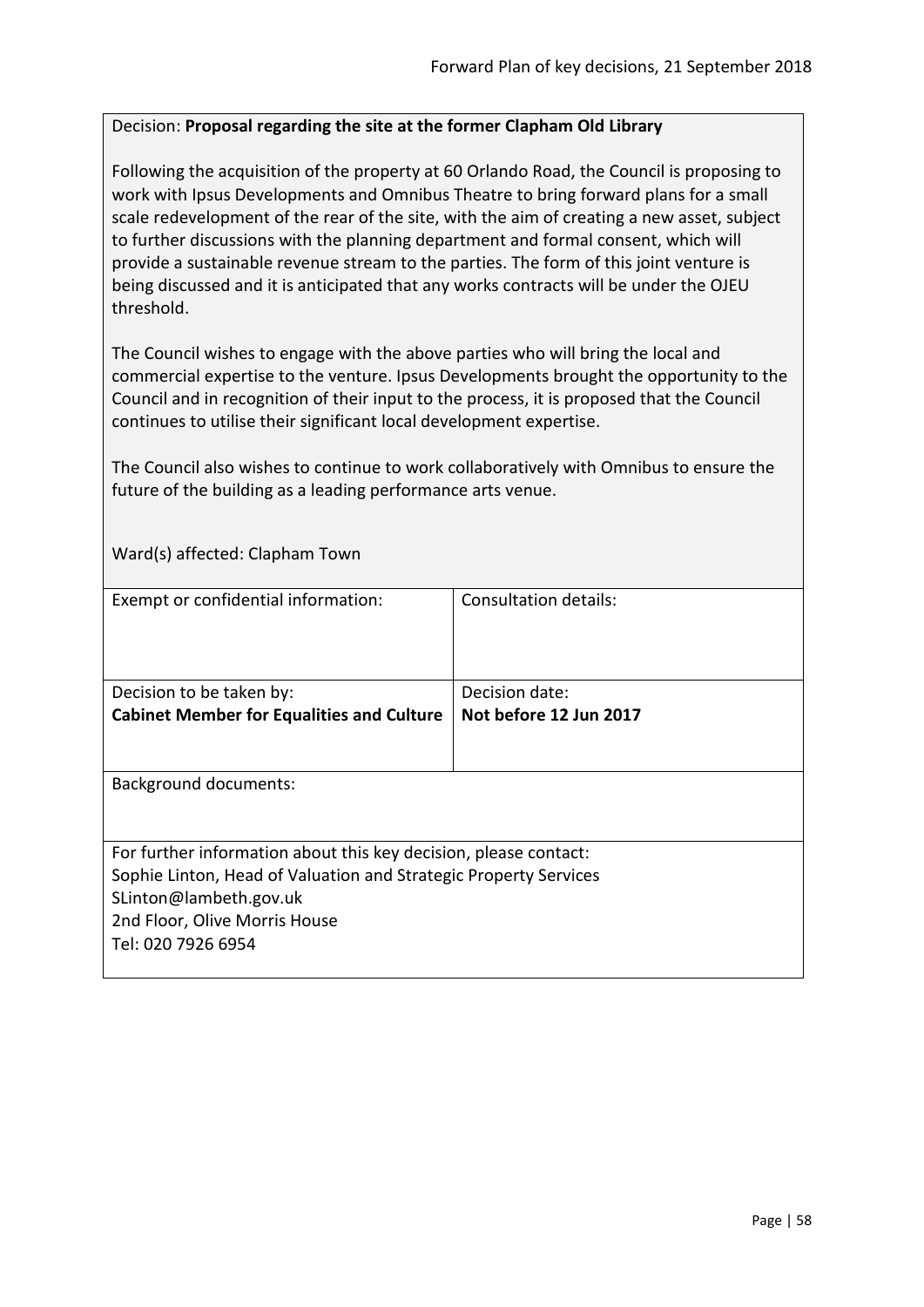<span id="page-58-0"></span>Decision: **Transfer of the Greek Enclosure from the Greek Cathedral trust of St Stephen's Chapel to the Council**

To agree the formal legal vesting contract process for the Greek Cathedral Trust to transfer St Stephen's Chapel, the boundary wall to the Greek Enclosure and Burial Rights to the Council

Ward(s) affected: Knight's Hill; Thurlow Park

| Exempt or confidential information:                                         | <b>Consultation details:</b> |  |
|-----------------------------------------------------------------------------|------------------------------|--|
| Decision to be taken by:                                                    | Decision date:               |  |
| <b>Cabinet Member for Equalities and Culture</b>                            | Not before 23 Jul 2018       |  |
|                                                                             |                              |  |
| <b>Background documents:</b>                                                |                              |  |
| For further information about this key decision, please contact:            |                              |  |
| Dan Thomas, Environment Programme Manager - Neighbourhoods, Environment and |                              |  |
| Employment                                                                  |                              |  |
| dthomas4@lambeth.gov.uk                                                     |                              |  |
|                                                                             |                              |  |
|                                                                             |                              |  |
|                                                                             |                              |  |
|                                                                             |                              |  |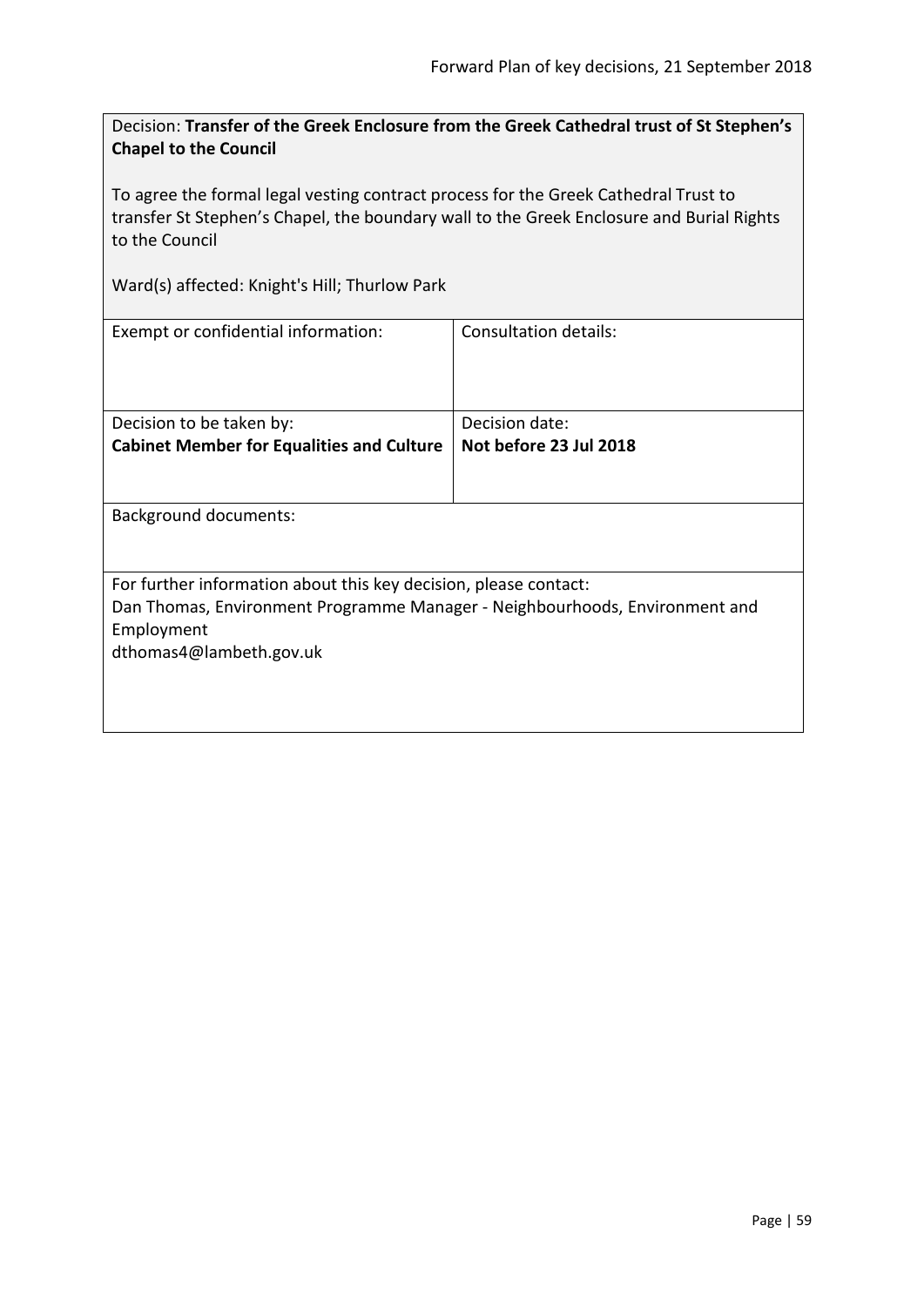<span id="page-59-0"></span>

| Decision: Vauxhall Leisure Centre                                               |                       |  |
|---------------------------------------------------------------------------------|-----------------------|--|
| Ward(s) affected: Oval                                                          |                       |  |
| Exempt or confidential information:                                             | Consultation details: |  |
| Decision to be taken by:                                                        | Decision date:        |  |
| <b>Cabinet Member for Equalities and Culture</b>                                | 11 Sep 2018           |  |
|                                                                                 |                       |  |
| <b>Background documents:</b>                                                    |                       |  |
|                                                                                 |                       |  |
| For further information about this key decision, please contact:                |                       |  |
| Donna Wiggins, Lead Commissioner, Strategic Housing, Regeneration & Communities |                       |  |
| dwiggins@lambeth.gov.uk                                                         |                       |  |
| Phoenix House - 3rd Floor                                                       |                       |  |
| Tel: 020 7926 2681                                                              |                       |  |
|                                                                                 |                       |  |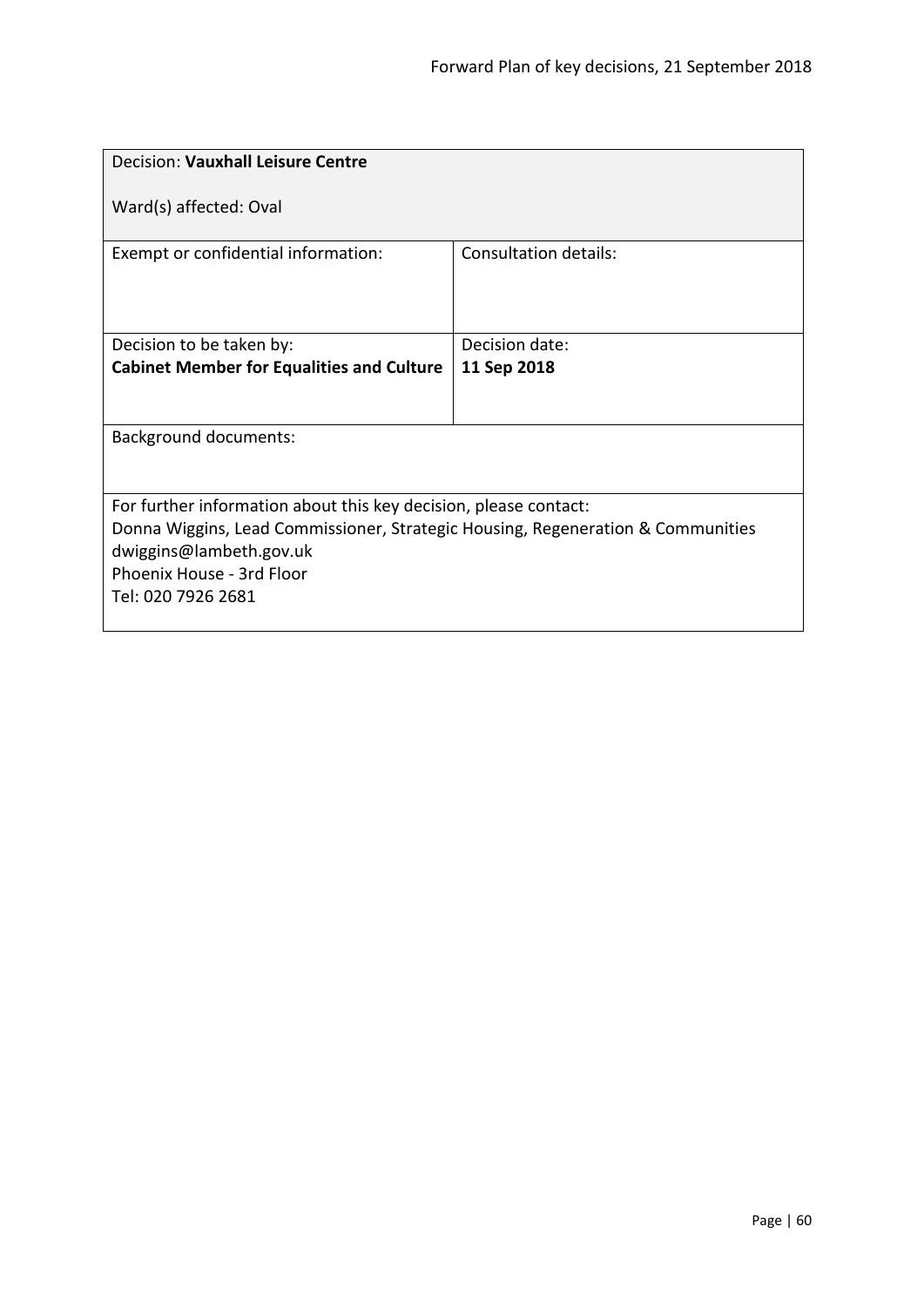#### <span id="page-60-0"></span>Decision: **West Norwood Cemetery Management Arrangements**

To approve the revised management arrangements for the South Metropolitan (West Norwood) Cemetery following the dissolution of the current Scheme of Management, to take effect from 1 April 2019.

Dissolution is subject to the required criteria being met and approval from the appropriate external bodies

Ward(s) affected: Gipsy Hill

| Exempt or confidential information:                                                                                                                                                   | Consultation details:                    |
|---------------------------------------------------------------------------------------------------------------------------------------------------------------------------------------|------------------------------------------|
| Decision to be taken by:<br><b>Cabinet Member for Equalities and Culture</b>                                                                                                          | Decision date:<br>Not before 15 Aug 2018 |
| <b>Background documents:</b>                                                                                                                                                          |                                          |
| For further information about this key decision, please contact:<br>Kevin Crook, Head of Neighbourhoods<br>kcrook@lambeth.gov.uk<br>Blue Star House - 4th Floor<br>Tel: 020 7926 8973 |                                          |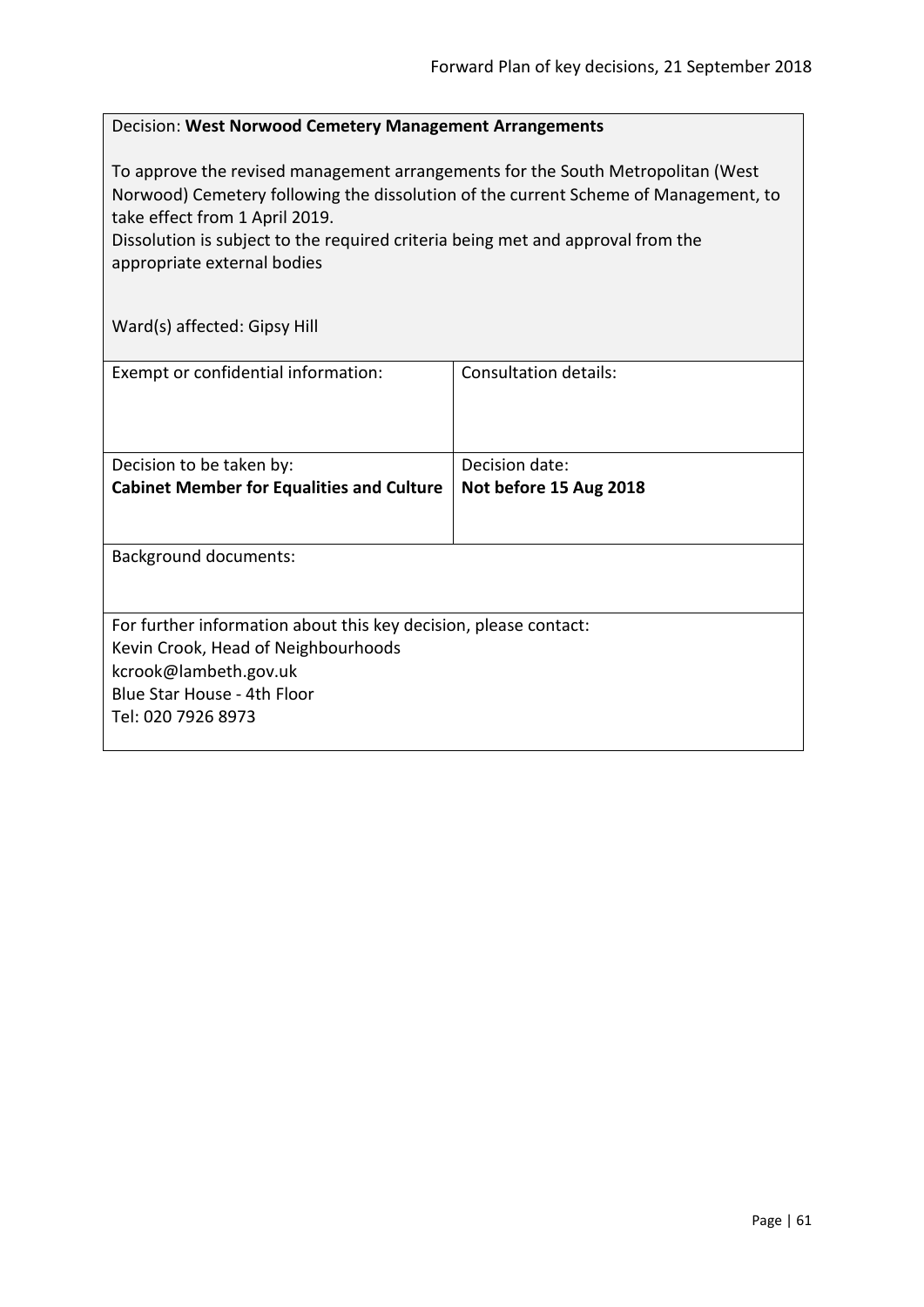<span id="page-61-0"></span>Decision: **Appointment of a construction company to deliver investment priorities into Vauxhall Park**

To appoint a construction company/supplier following a competitive tender. Works include landscaping, planting and formal garden, railings, play-park, paths and surfaces, heritage components and exercise.

The works are planned to commence in September 2018.

Ward(s) affected: Oval

| Exempt or confidential information:                                         | Consultation details:  |
|-----------------------------------------------------------------------------|------------------------|
| Decision to be taken by:                                                    | Decision date:         |
| <b>Cabinet Member for Equalities and Culture</b>                            | Not before 15 Aug 2018 |
| Background documents:                                                       |                        |
| For further information about this key decision, please contact:            |                        |
| Dan Thomas, Environment Programme Manager - Neighbourhoods, Environment and |                        |
| Employment                                                                  |                        |
| dthomas4@lambeth.gov.uk                                                     |                        |
|                                                                             |                        |
|                                                                             |                        |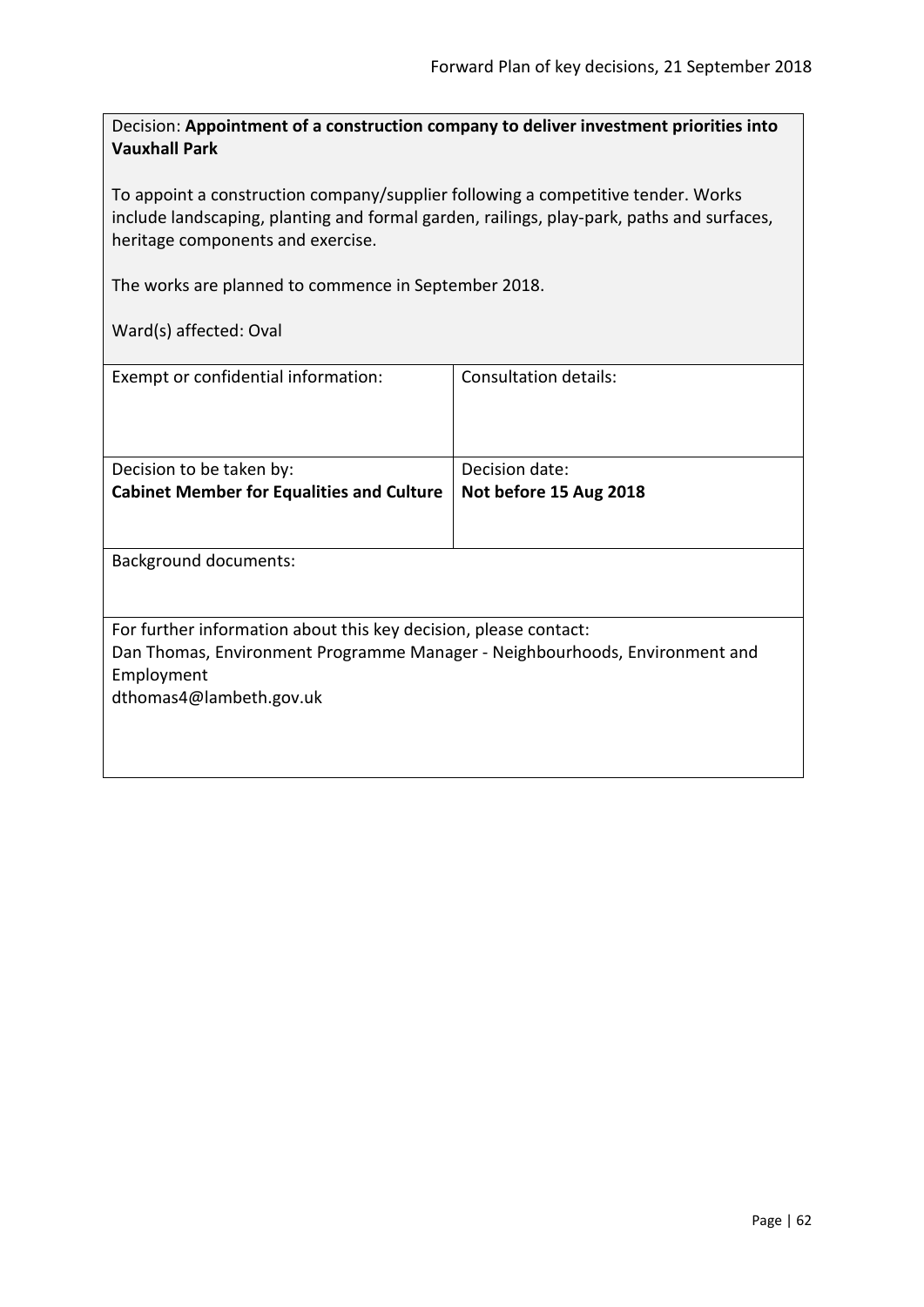<span id="page-62-0"></span>

| Decision: Appointment of a Contractor for Repair & Maintenance Works at Brixton |                        |  |
|---------------------------------------------------------------------------------|------------------------|--|
| <b>Recreation Centre (Phase Two)</b>                                            |                        |  |
| Ward(s) affected:                                                               |                        |  |
|                                                                                 |                        |  |
| Exempt or confidential information:                                             | Consultation details:  |  |
| Part exempt                                                                     |                        |  |
| Information relating to the financial or                                        |                        |  |
| business affairs of any particular person                                       |                        |  |
| (including the authority holding that                                           |                        |  |
| information)                                                                    |                        |  |
|                                                                                 |                        |  |
| Decision to be taken by:                                                        | Decision date:         |  |
| <b>Cabinet Member for Equalities and Culture</b>                                | Not before 10 Sep 2018 |  |
|                                                                                 |                        |  |
| <b>Background documents:</b>                                                    |                        |  |
|                                                                                 |                        |  |
|                                                                                 |                        |  |
| For further information about this key decision, please contact:                |                        |  |
| Gary Meeds, Project Manager                                                     |                        |  |
| GMeeds@lambeth.gov.uk                                                           |                        |  |
| Lambeth Town Hall, Brixton Hill                                                 |                        |  |
| Tel: 020 7926 2544                                                              |                        |  |
|                                                                                 |                        |  |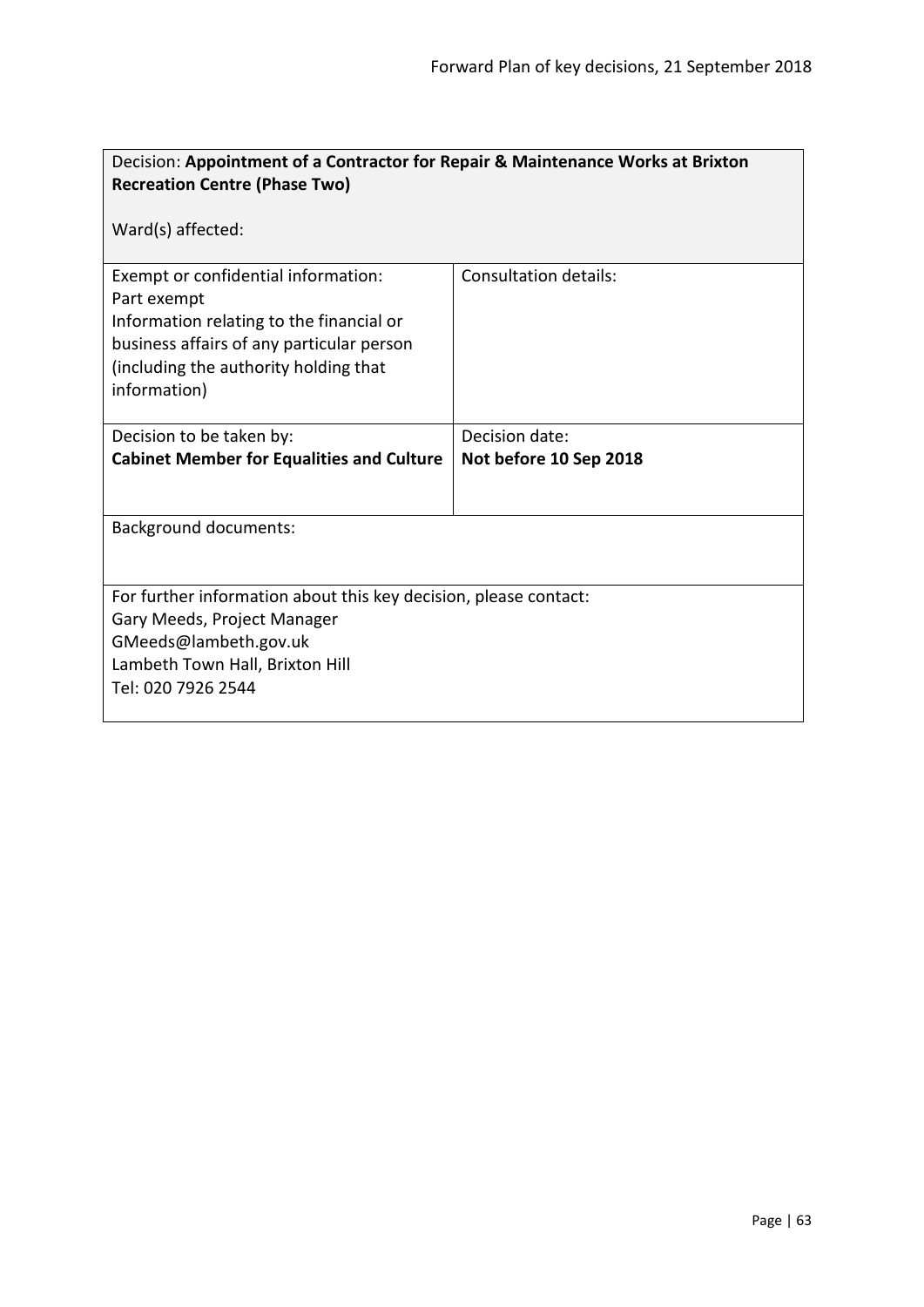<span id="page-63-0"></span>

| Decision: Establishing an integrated gateway for homeless 16-21 year-olds |  |
|---------------------------------------------------------------------------|--|
|                                                                           |  |

This decision will enable the Council to implement an integrated gateway and assessment process for all young people aged 16-21 that are homeless or at risk of homelessness, run jointly by Housing and Children's Services.

| Ward(s) affected: All Wards                                                                                                                                                                                                      |                                          |  |
|----------------------------------------------------------------------------------------------------------------------------------------------------------------------------------------------------------------------------------|------------------------------------------|--|
| Exempt or confidential information:                                                                                                                                                                                              | Consultation details:                    |  |
| Decision to be taken by:                                                                                                                                                                                                         | Decision date:<br>Not before 10 Jul 2016 |  |
| <b>Cabinet Member for Housing</b>                                                                                                                                                                                                |                                          |  |
| <b>Background documents:</b>                                                                                                                                                                                                     |                                          |  |
| For further information about this key decision, please contact:<br>Emily Newell, Commissioning Officer, Strategy & Commissioning: Housing & Communities<br>ENewell@lambeth.gov.uk<br><b>Phoenix House</b><br>Tel: 0207 926 0973 |                                          |  |
|                                                                                                                                                                                                                                  |                                          |  |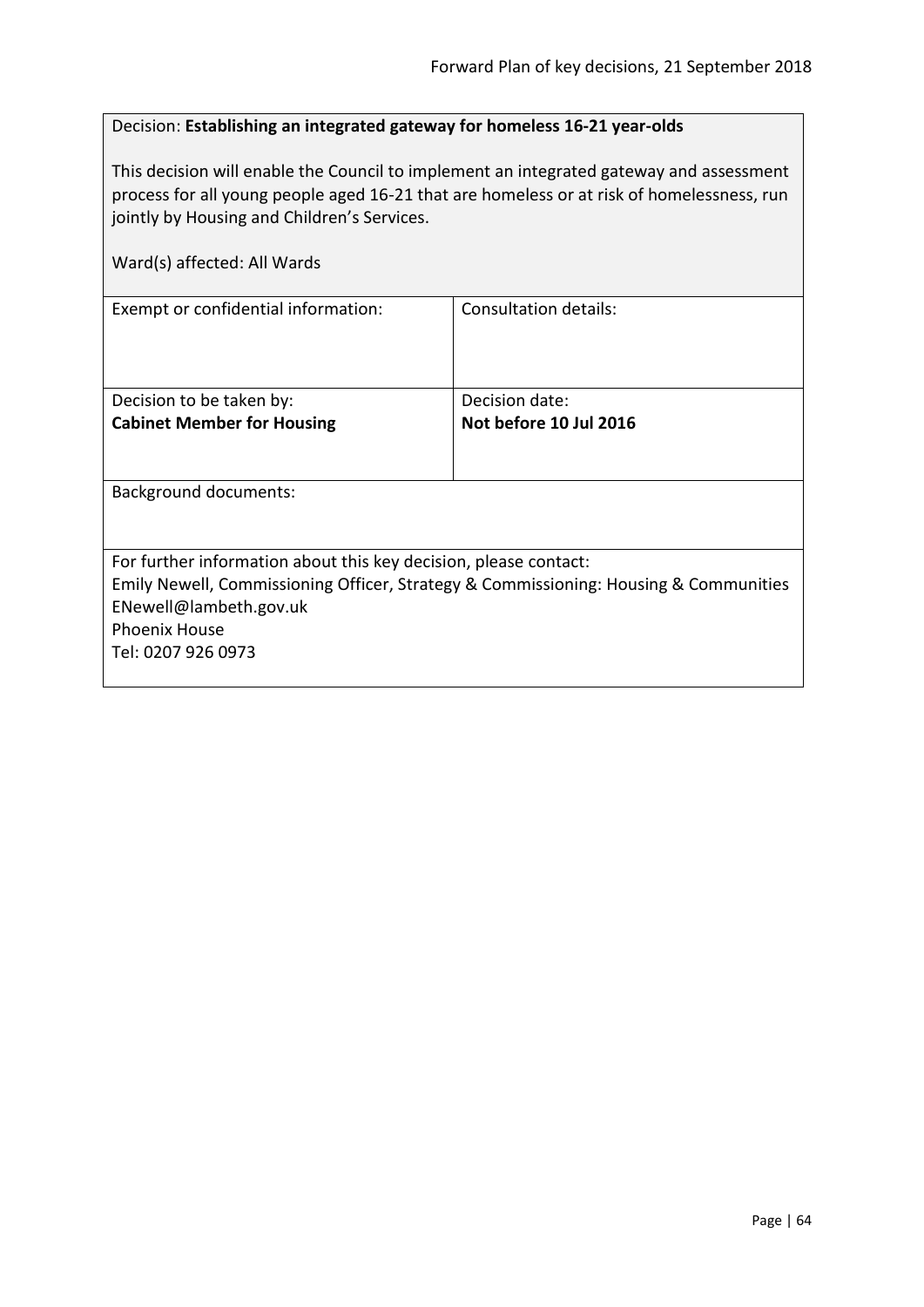| Decision: Commencement of formal consultation on the proposed transfer of Lambeth |
|-----------------------------------------------------------------------------------|
| HRA properties in the London Boroughs of Bromley, Croydon, Merton and Sutton      |

To seek resident consultation with residents of the properties on the transfer of their homes to a local housing association.

<span id="page-64-0"></span>**Consultation details:** 

| Ward(s) affected: All Wards |
|-----------------------------|
|-----------------------------|

| Exempt or confidential information: |  |
|-------------------------------------|--|
|-------------------------------------|--|

| Decision to be taken by:<br><b>Cabinet Member for Housing</b>                                                                                        | Decision date:<br>Not before 9 Oct 2017 |  |
|------------------------------------------------------------------------------------------------------------------------------------------------------|-----------------------------------------|--|
| <b>Background documents:</b>                                                                                                                         |                                         |  |
| For further information about this key decision, please contact:<br>Mandy Green, Assistant Director, Homes and Communities<br>mgreen3@lambeth.gov.uk |                                         |  |
| Tel: 02079267020                                                                                                                                     |                                         |  |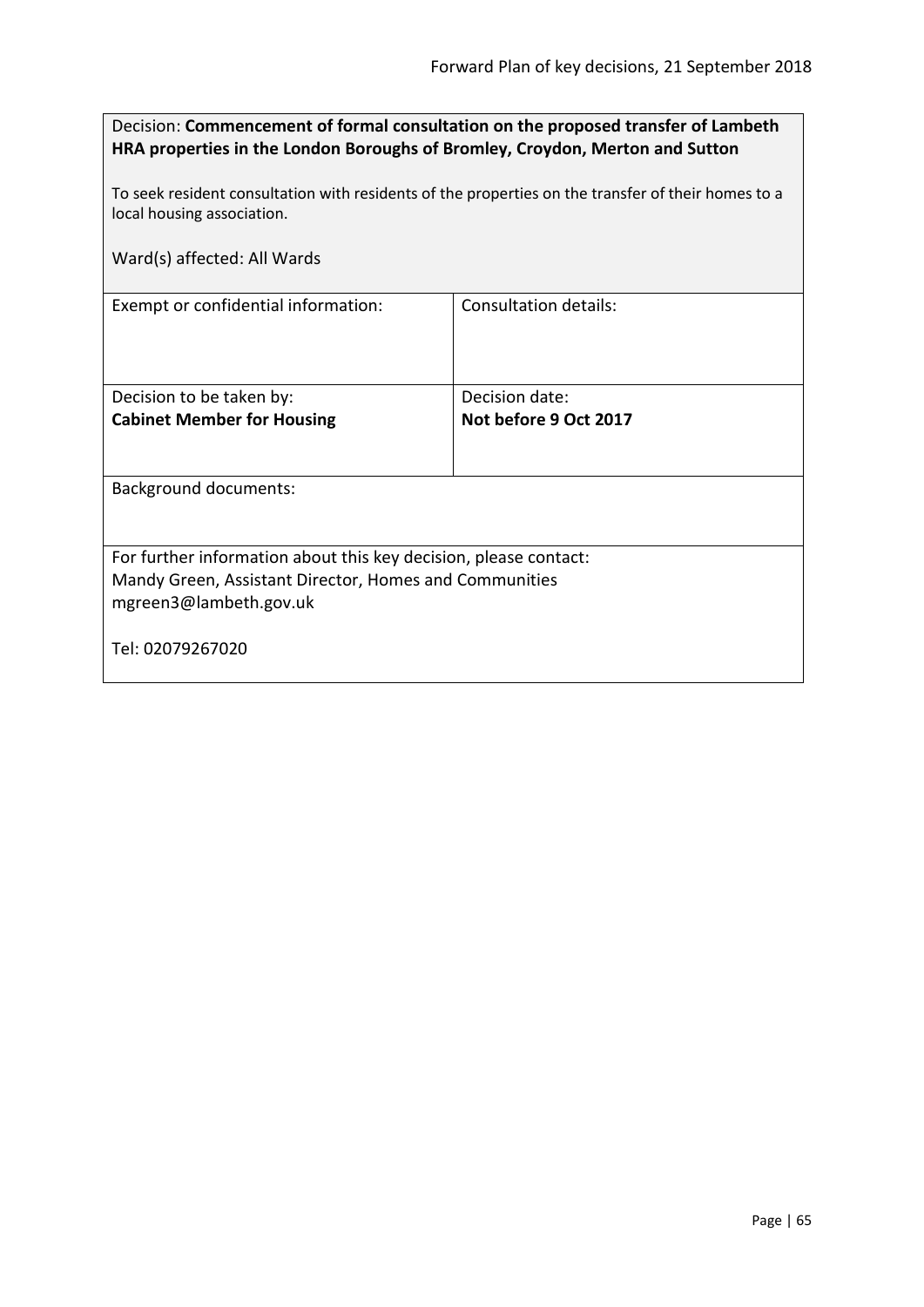<span id="page-65-0"></span>

| Decision: Supported housing for young people aged 16-21                              |                        |  |
|--------------------------------------------------------------------------------------|------------------------|--|
| Ward(s) affected: All Wards                                                          |                        |  |
| Exempt or confidential information:                                                  | Consultation details:  |  |
| Decision to be taken by:                                                             | Decision date:         |  |
| <b>Cabinet Member for Housing</b>                                                    | Not before 17 Oct 2017 |  |
|                                                                                      |                        |  |
| <b>Background documents:</b>                                                         |                        |  |
|                                                                                      |                        |  |
| For further information about this key decision, please contact:                     |                        |  |
| Emily Newell, Commissioning Officer, Strategy & Commissioning: Housing & Communities |                        |  |
| ENewell@lambeth.gov.uk                                                               |                        |  |
| <b>Phoenix House</b>                                                                 |                        |  |
| Tel: 0207 926 0973                                                                   |                        |  |
|                                                                                      |                        |  |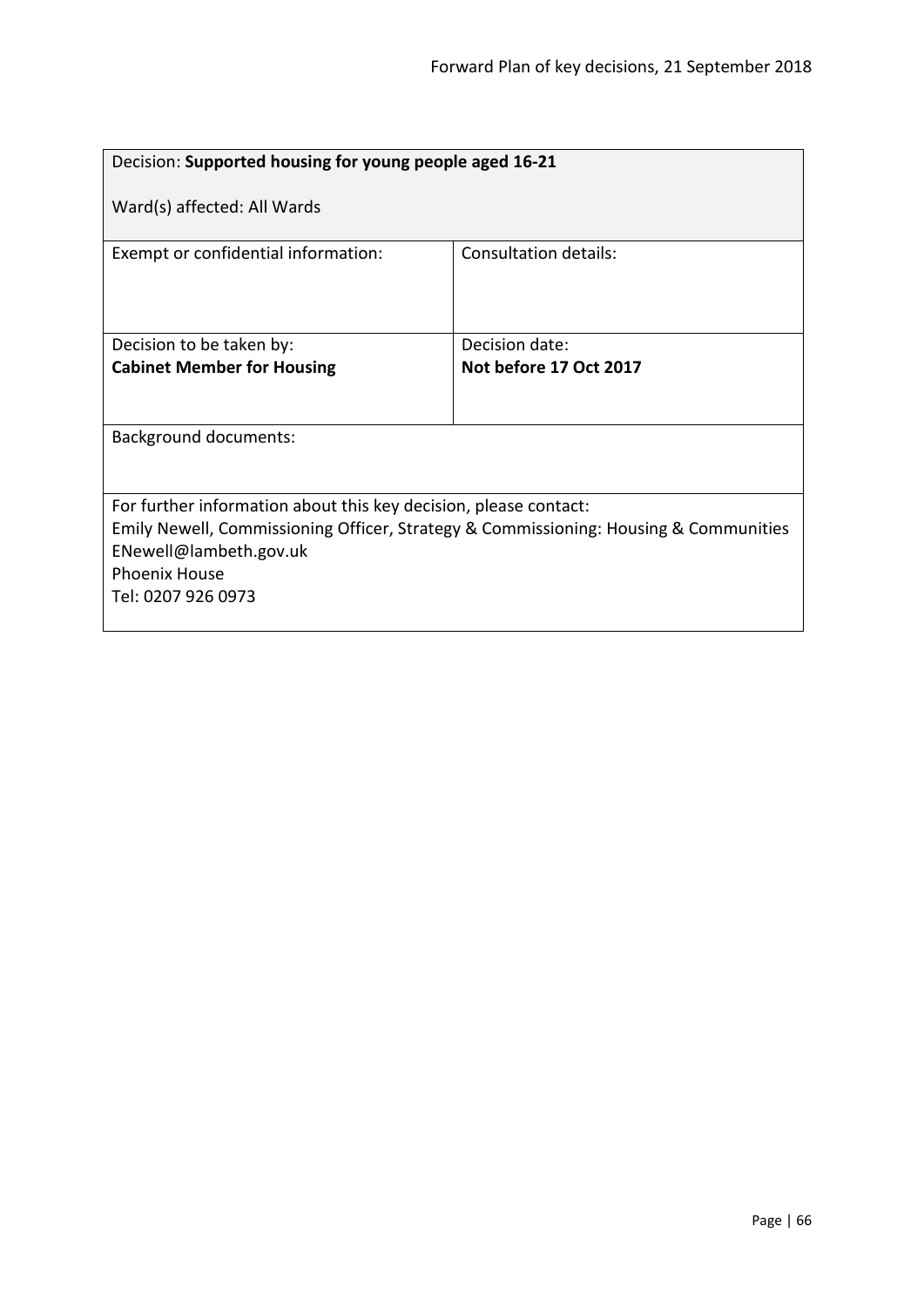<span id="page-66-0"></span>

| Decision: Consultancy Services for Lambeth Housing Standard                                                                                                            |                        |  |
|------------------------------------------------------------------------------------------------------------------------------------------------------------------------|------------------------|--|
| To appoint consultants including structural engineers, project management, principal designer<br>and CDM-services to support the delivery of Lambeth Housing Standard. |                        |  |
| Ward(s) affected: All Wards                                                                                                                                            |                        |  |
| Exempt or confidential information:                                                                                                                                    | Consultation details:  |  |
| Decision to be taken by:                                                                                                                                               | Decision date:         |  |
| <b>Cabinet Member for Housing</b>                                                                                                                                      | Not before 18 Dec 2017 |  |
| <b>Background documents:</b>                                                                                                                                           |                        |  |
| For further information about this key decision, please contact:                                                                                                       |                        |  |
| Sumitra Gomer, Interim AD Strategy and Regeneration                                                                                                                    |                        |  |
| SGomer@lambeth.gov.uk                                                                                                                                                  |                        |  |
| 3rd floor, Hambrook House<br>Tel: 02079263687                                                                                                                          |                        |  |
|                                                                                                                                                                        |                        |  |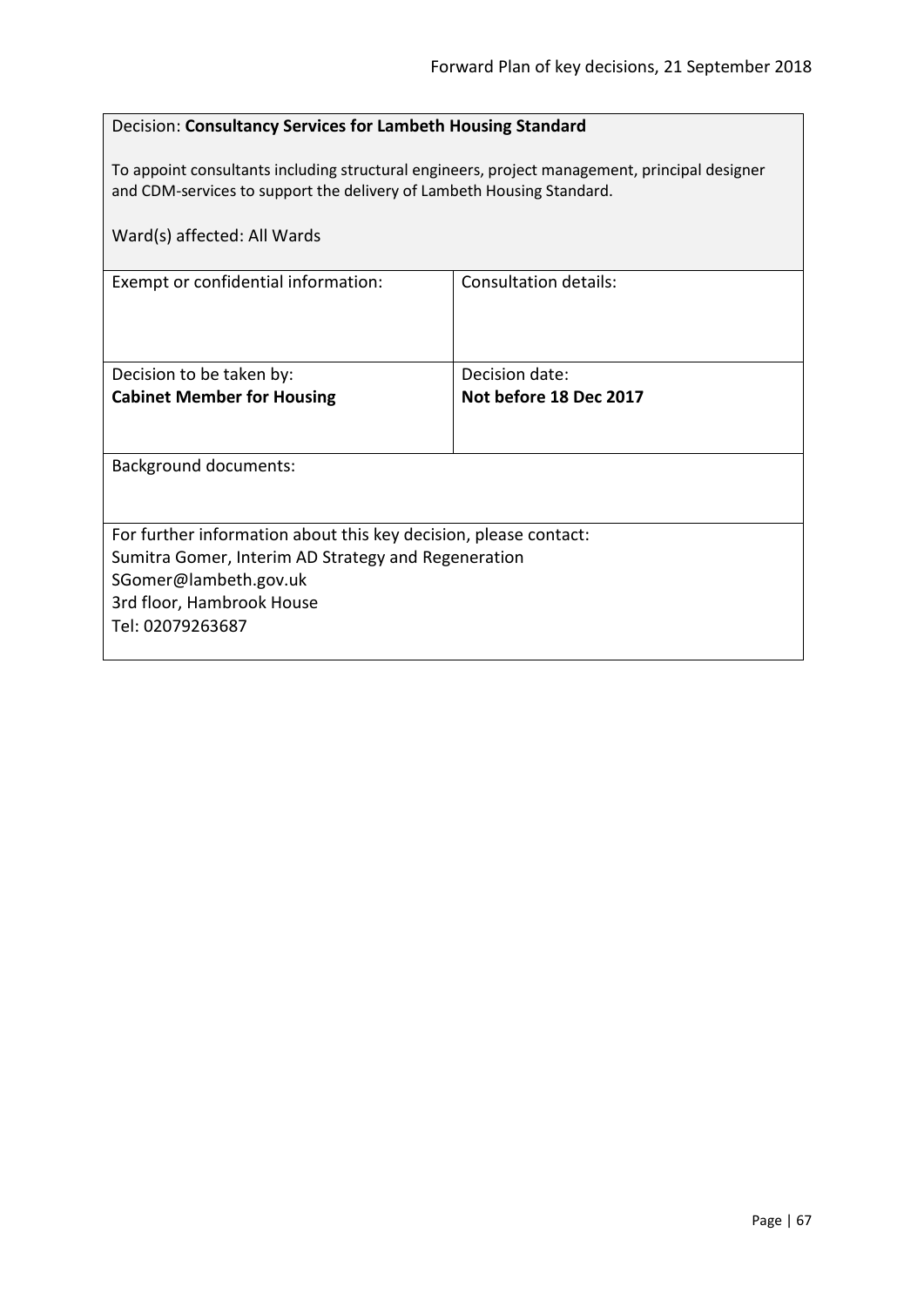<span id="page-67-0"></span>

| Decision: Tenancy Support Service - Single Homeless Project                                                                                          |                              |  |
|------------------------------------------------------------------------------------------------------------------------------------------------------|------------------------------|--|
| Ward(s) affected: All Wards                                                                                                                          |                              |  |
| Exempt or confidential information:                                                                                                                  | <b>Consultation details:</b> |  |
| Decision to be taken by:                                                                                                                             | Decision date:               |  |
| <b>Cabinet Member for Housing</b>                                                                                                                    | Not before 13 Nov 2017       |  |
| <b>Background documents:</b>                                                                                                                         |                              |  |
| For further information about this key decision, please contact:<br>Mandy Green, Assistant Director, Homes and Communities<br>mgreen3@lambeth.gov.uk |                              |  |
| Tel: 02079267020                                                                                                                                     |                              |  |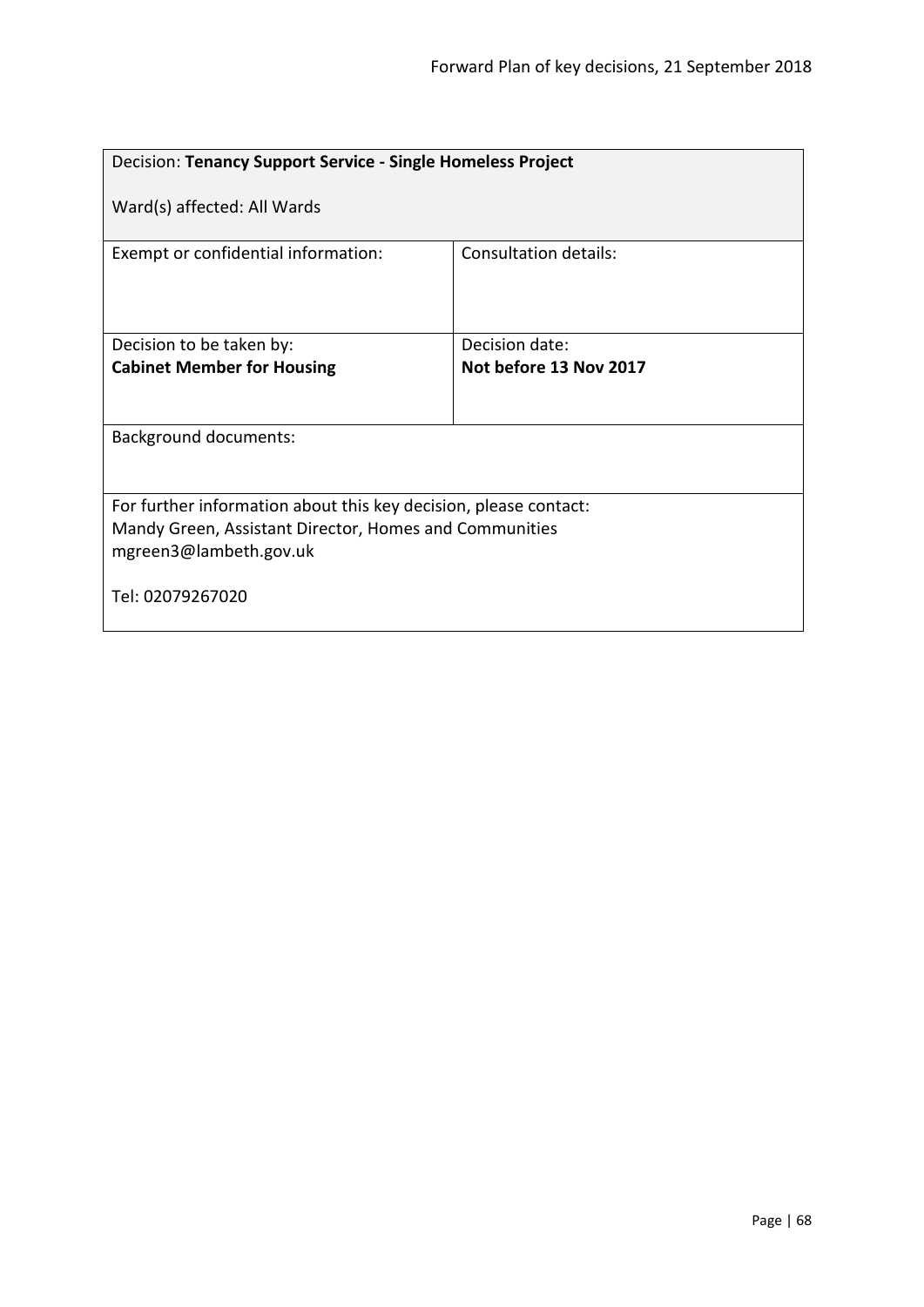<span id="page-68-0"></span>

| <b>Decision: Tenancy Support Service</b>                                                                                                                                                                                     |                        |  |
|------------------------------------------------------------------------------------------------------------------------------------------------------------------------------------------------------------------------------|------------------------|--|
| The decision to extend the current contract will enable the Council to continue to provide tenancy<br>support to residents while Housing colleagues plan the future structure of the service.<br>Ward(s) affected: All Wards |                        |  |
| Exempt or confidential information:                                                                                                                                                                                          | Consultation details:  |  |
|                                                                                                                                                                                                                              |                        |  |
| Decision to be taken by:                                                                                                                                                                                                     | Decision date:         |  |
| <b>Cabinet Member for Housing</b>                                                                                                                                                                                            | Not before 19 Feb 2018 |  |
|                                                                                                                                                                                                                              |                        |  |
| <b>Background documents:</b>                                                                                                                                                                                                 |                        |  |
|                                                                                                                                                                                                                              |                        |  |
| For further information about this key decision, please contact:                                                                                                                                                             |                        |  |
| Mandy Green, Assistant Director, Homes and Communities                                                                                                                                                                       |                        |  |
| mgreen3@lambeth.gov.uk                                                                                                                                                                                                       |                        |  |
| Tel: 02079267020                                                                                                                                                                                                             |                        |  |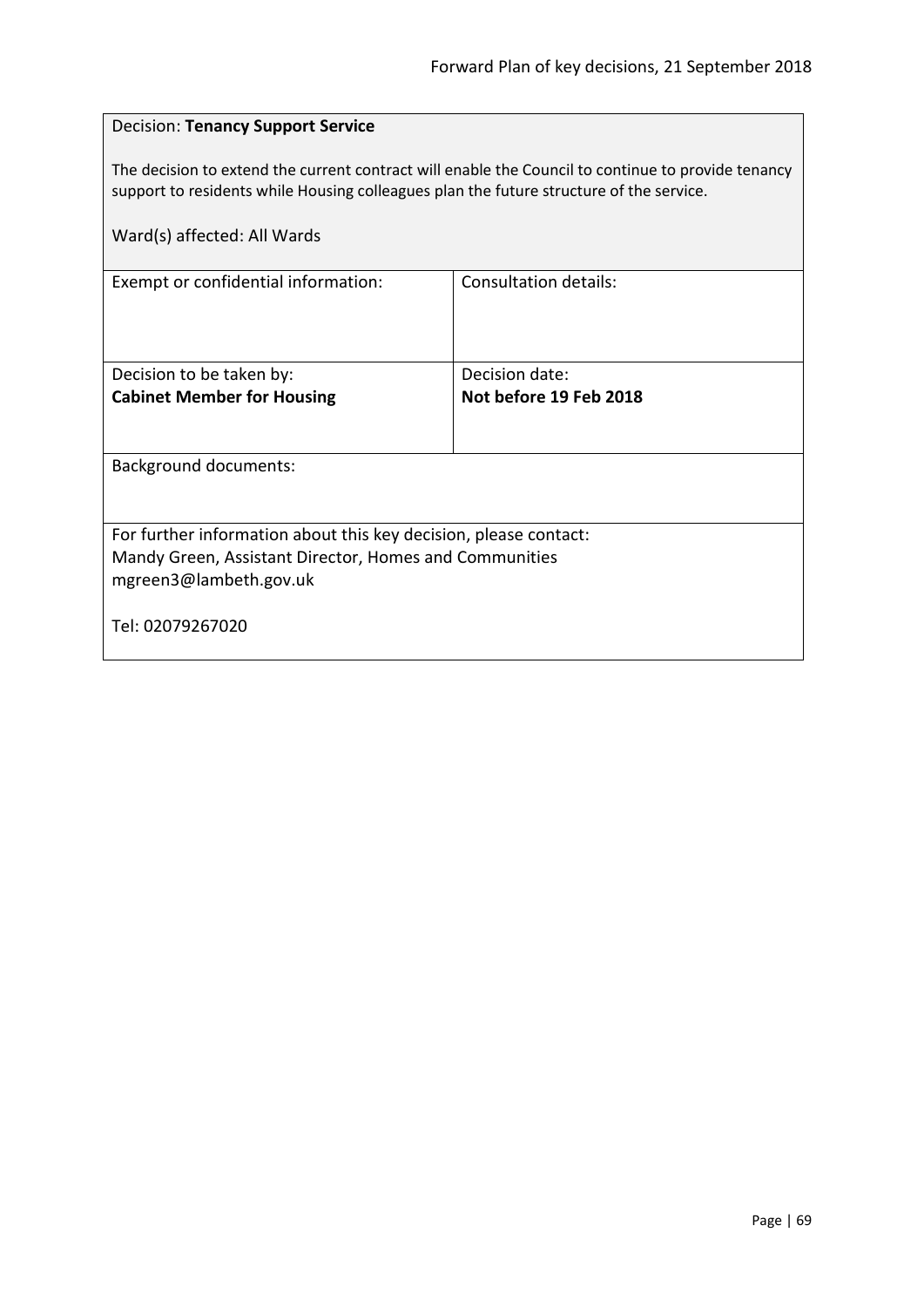<span id="page-69-0"></span>

| Decision: Social Investment Property Fund - Temporary Accommodation                                                                                                                                            |                       |  |
|----------------------------------------------------------------------------------------------------------------------------------------------------------------------------------------------------------------|-----------------------|--|
| Ward(s) affected: All Wards                                                                                                                                                                                    |                       |  |
| Exempt or confidential information:                                                                                                                                                                            | Consultation details: |  |
| Decision to be taken by:                                                                                                                                                                                       | Decision date:        |  |
| <b>Cabinet Member for Housing</b>                                                                                                                                                                              | 26 Sep 2018           |  |
| <b>Background documents:</b>                                                                                                                                                                                   |                       |  |
| For further information about this key decision, please contact:<br>David Worrall, Senior Commissioning Manager, Health and Wellbeing<br>dworrall@lambeth.gov.uk<br><b>Phoenix House</b><br>Tel: 020 7926 9978 |                       |  |